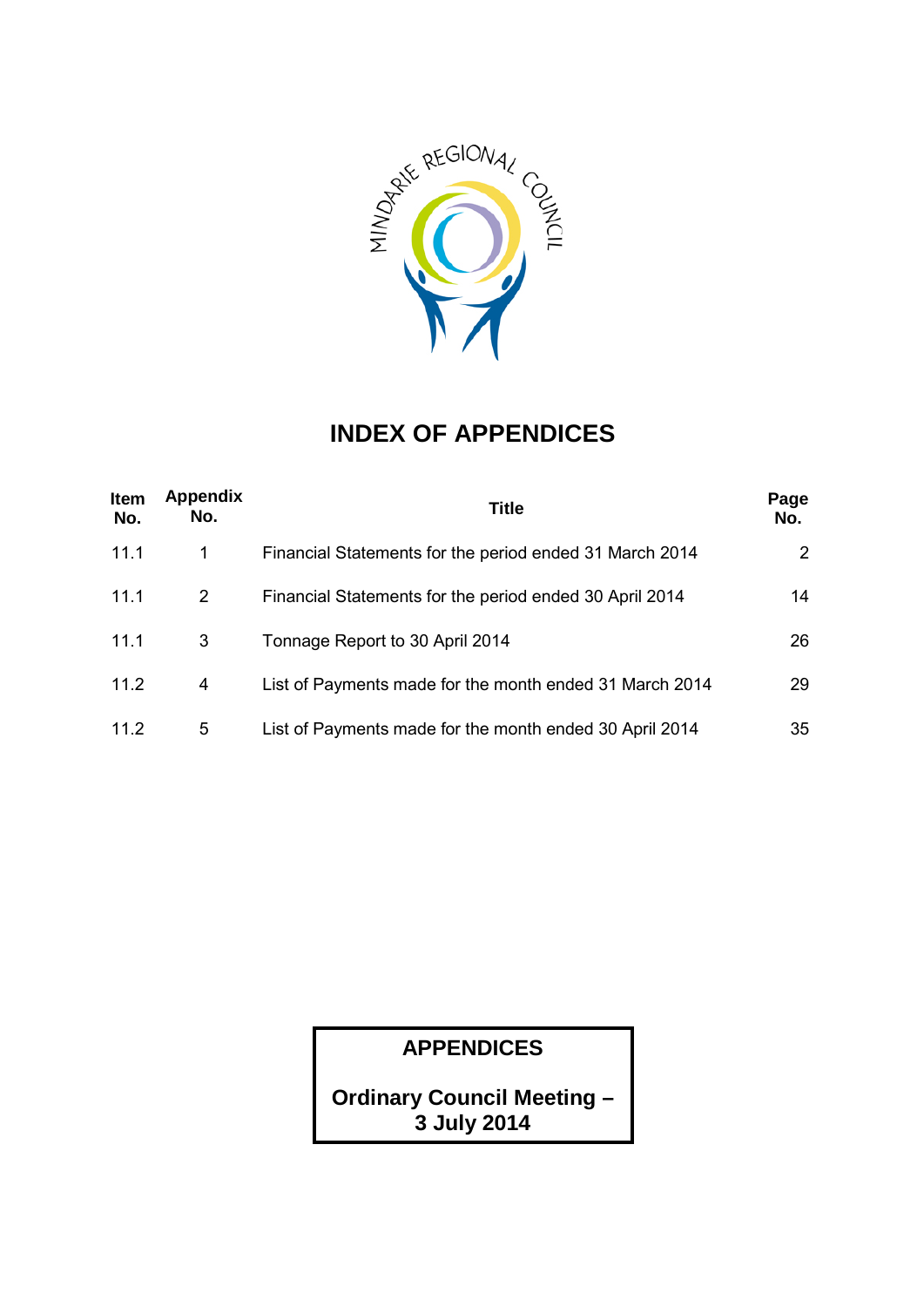**Financial Statements for the period ended 31 March 2014**

Item<br>11.1

APPENDIX NO. 1 Item

11.1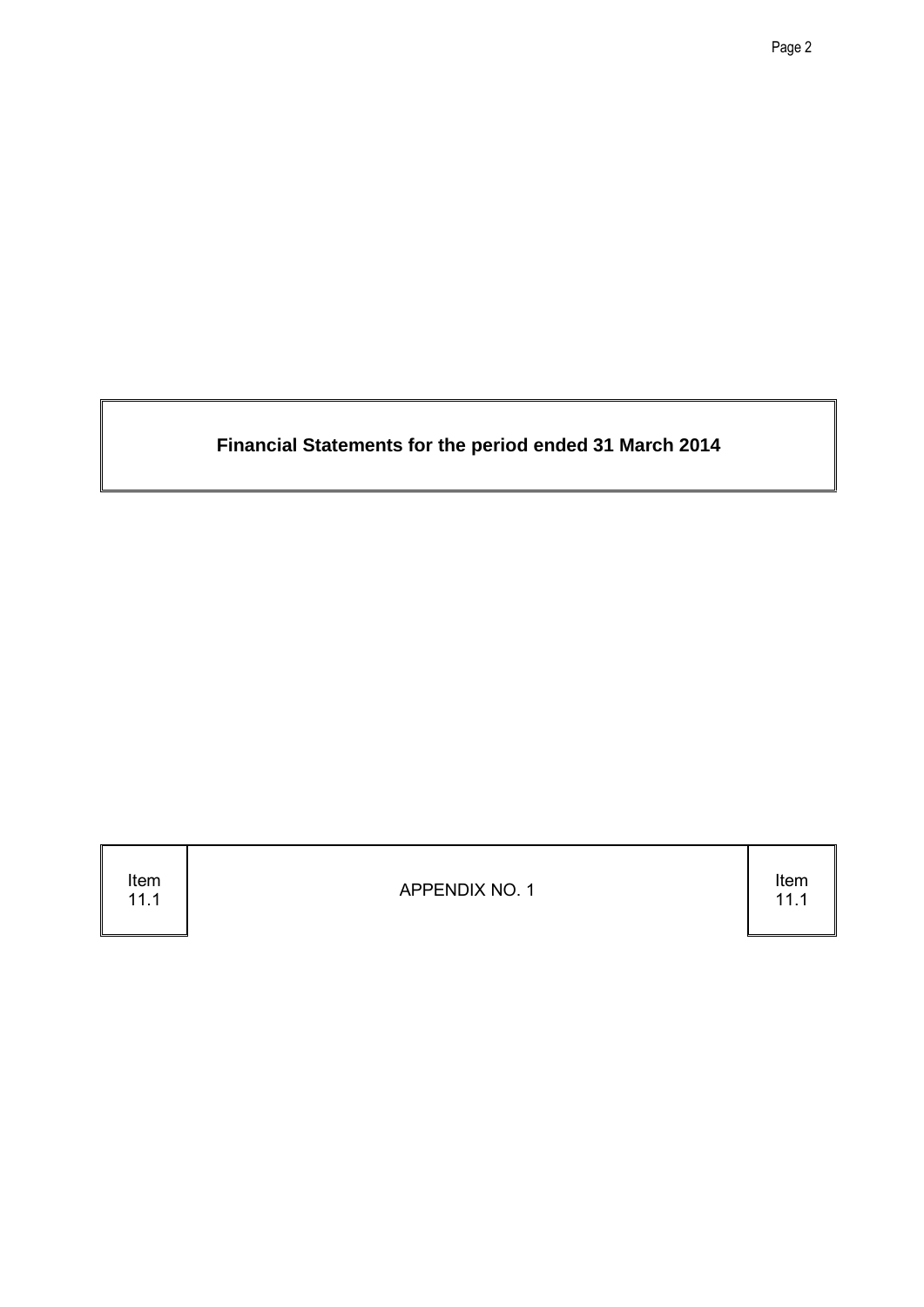

## **MANAGEMENT FINANCIAL STATEMENTS**

**FOR THE MONTH ENDED 31 MARCH 2014**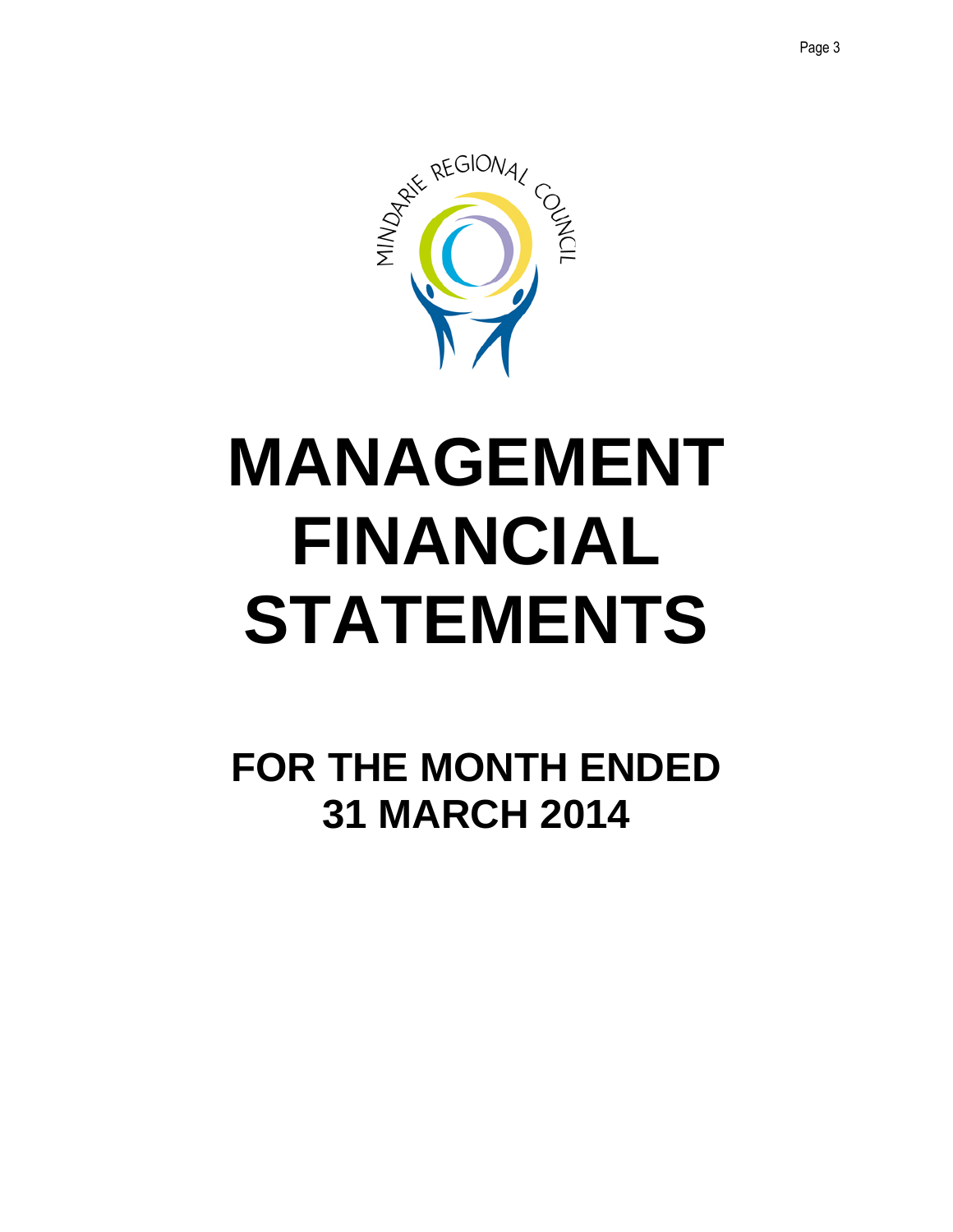#### **Mindari Regional Council INCOME STATEMENT BY NATURE AND TYPE For the month ended 31 March 2014**

|            | <b>Mindari Regional Council</b><br><b>INCOME STATEMENT BY NATURE AND TYPE</b><br>For the month ended 31 March 2014                                                                                                                                                   |                                                                                                                                                                                                                                                                      |                                                                                                                                                                                                                                                                             |                                                                                                                                                                                                                                                                   |                                                                                                                                                                                                                 |
|------------|----------------------------------------------------------------------------------------------------------------------------------------------------------------------------------------------------------------------------------------------------------------------|----------------------------------------------------------------------------------------------------------------------------------------------------------------------------------------------------------------------------------------------------------------------|-----------------------------------------------------------------------------------------------------------------------------------------------------------------------------------------------------------------------------------------------------------------------------|-------------------------------------------------------------------------------------------------------------------------------------------------------------------------------------------------------------------------------------------------------------------|-----------------------------------------------------------------------------------------------------------------------------------------------------------------------------------------------------------------|
|            |                                                                                                                                                                                                                                                                      |                                                                                                                                                                                                                                                                      |                                                                                                                                                                                                                                                                             |                                                                                                                                                                                                                                                                   |                                                                                                                                                                                                                 |
|            |                                                                                                                                                                                                                                                                      |                                                                                                                                                                                                                                                                      |                                                                                                                                                                                                                                                                             |                                                                                                                                                                                                                                                                   |                                                                                                                                                                                                                 |
|            | Adopted Budget Revised Budget                                                                                                                                                                                                                                        | <b>YTD Budget</b>                                                                                                                                                                                                                                                    | <b>YTD Actual</b>                                                                                                                                                                                                                                                           | \$ Variance                                                                                                                                                                                                                                                       | % Variance                                                                                                                                                                                                      |
|            |                                                                                                                                                                                                                                                                      |                                                                                                                                                                                                                                                                      |                                                                                                                                                                                                                                                                             |                                                                                                                                                                                                                                                                   |                                                                                                                                                                                                                 |
| 2,165,284  | 1,789,653                                                                                                                                                                                                                                                            | 1,550,288                                                                                                                                                                                                                                                            | 1,336,488                                                                                                                                                                                                                                                                   |                                                                                                                                                                                                                                                                   |                                                                                                                                                                                                                 |
| 11.076.252 | 9,305,762                                                                                                                                                                                                                                                            | 8,148,066                                                                                                                                                                                                                                                            | 7.594.009                                                                                                                                                                                                                                                                   |                                                                                                                                                                                                                                                                   |                                                                                                                                                                                                                 |
| 10,541,930 | 13,847,411                                                                                                                                                                                                                                                           | 8,732,819                                                                                                                                                                                                                                                            | 9,581,425                                                                                                                                                                                                                                                                   |                                                                                                                                                                                                                                                                   |                                                                                                                                                                                                                 |
| 1,270,808  | 972,022                                                                                                                                                                                                                                                              | 879,752                                                                                                                                                                                                                                                              | 822,966                                                                                                                                                                                                                                                                     |                                                                                                                                                                                                                                                                   |                                                                                                                                                                                                                 |
|            |                                                                                                                                                                                                                                                                      |                                                                                                                                                                                                                                                                      |                                                                                                                                                                                                                                                                             |                                                                                                                                                                                                                                                                   |                                                                                                                                                                                                                 |
| 7,032,767  | 5,226,538                                                                                                                                                                                                                                                            | 4,752,689                                                                                                                                                                                                                                                            | 4,073,726                                                                                                                                                                                                                                                                   |                                                                                                                                                                                                                                                                   |                                                                                                                                                                                                                 |
| 46,167,016 | 43,349,503                                                                                                                                                                                                                                                           | 34,260,925                                                                                                                                                                                                                                                           | 32,610,622                                                                                                                                                                                                                                                                  | (1,650,303)                                                                                                                                                                                                                                                       | (4.82%)                                                                                                                                                                                                         |
|            | 4,714                                                                                                                                                                                                                                                                |                                                                                                                                                                                                                                                                      |                                                                                                                                                                                                                                                                             | 7,510                                                                                                                                                                                                                                                             | 159.31%                                                                                                                                                                                                         |
| 5,760,000  | 5,164,916                                                                                                                                                                                                                                                            | 4,250,215                                                                                                                                                                                                                                                            | 3,638,992                                                                                                                                                                                                                                                                   | (611, 223)                                                                                                                                                                                                                                                        | (14.38%)                                                                                                                                                                                                        |
|            |                                                                                                                                                                                                                                                                      |                                                                                                                                                                                                                                                                      |                                                                                                                                                                                                                                                                             |                                                                                                                                                                                                                                                                   | (14.19%)<br>(5.85%)                                                                                                                                                                                             |
|            |                                                                                                                                                                                                                                                                      |                                                                                                                                                                                                                                                                      |                                                                                                                                                                                                                                                                             |                                                                                                                                                                                                                                                                   |                                                                                                                                                                                                                 |
|            |                                                                                                                                                                                                                                                                      |                                                                                                                                                                                                                                                                      |                                                                                                                                                                                                                                                                             |                                                                                                                                                                                                                                                                   | (3.19%)                                                                                                                                                                                                         |
| 606,000    | 606.000                                                                                                                                                                                                                                                              | 413,585                                                                                                                                                                                                                                                              | 389,140                                                                                                                                                                                                                                                                     |                                                                                                                                                                                                                                                                   | $(5.91\%)$                                                                                                                                                                                                      |
| 505,000    | 505,000                                                                                                                                                                                                                                                              | 306,000                                                                                                                                                                                                                                                              | 304,562                                                                                                                                                                                                                                                                     | (1,438)                                                                                                                                                                                                                                                           | (0.47%)                                                                                                                                                                                                         |
|            |                                                                                                                                                                                                                                                                      |                                                                                                                                                                                                                                                                      |                                                                                                                                                                                                                                                                             |                                                                                                                                                                                                                                                                   | (15.85%)<br>66.36%                                                                                                                                                                                              |
| 609,100    | 520,500                                                                                                                                                                                                                                                              | 434,679                                                                                                                                                                                                                                                              | 439,677                                                                                                                                                                                                                                                                     | 4,998                                                                                                                                                                                                                                                             | 1.15%                                                                                                                                                                                                           |
| 401,700    | 532,093                                                                                                                                                                                                                                                              | 270,429                                                                                                                                                                                                                                                              | 406,534                                                                                                                                                                                                                                                                     | 136,105                                                                                                                                                                                                                                                           | 50.33%<br>0.35%                                                                                                                                                                                                 |
| 56,332,816 | 53,274,226                                                                                                                                                                                                                                                           | 41,836,957                                                                                                                                                                                                                                                           | 39,594,618                                                                                                                                                                                                                                                                  | (2, 242, 339)                                                                                                                                                                                                                                                     | (5.36%)                                                                                                                                                                                                         |
|            |                                                                                                                                                                                                                                                                      |                                                                                                                                                                                                                                                                      |                                                                                                                                                                                                                                                                             |                                                                                                                                                                                                                                                                   |                                                                                                                                                                                                                 |
| 4,600,996  | 4,639,651                                                                                                                                                                                                                                                            | 3,390,393                                                                                                                                                                                                                                                            | 3,092,045                                                                                                                                                                                                                                                                   | 298,348                                                                                                                                                                                                                                                           | 8.80%                                                                                                                                                                                                           |
|            |                                                                                                                                                                                                                                                                      |                                                                                                                                                                                                                                                                      |                                                                                                                                                                                                                                                                             |                                                                                                                                                                                                                                                                   |                                                                                                                                                                                                                 |
|            |                                                                                                                                                                                                                                                                      |                                                                                                                                                                                                                                                                      |                                                                                                                                                                                                                                                                             |                                                                                                                                                                                                                                                                   | 58.11%<br>60.16%                                                                                                                                                                                                |
| 1,076,100  | 1,106,100                                                                                                                                                                                                                                                            | 860,414                                                                                                                                                                                                                                                              | 341,624                                                                                                                                                                                                                                                                     | 518,790                                                                                                                                                                                                                                                           | 60.30%                                                                                                                                                                                                          |
| 209,300    | 219,300                                                                                                                                                                                                                                                              | 151,421                                                                                                                                                                                                                                                              | 141,525                                                                                                                                                                                                                                                                     | 9,896                                                                                                                                                                                                                                                             | 6.54%                                                                                                                                                                                                           |
|            |                                                                                                                                                                                                                                                                      |                                                                                                                                                                                                                                                                      |                                                                                                                                                                                                                                                                             |                                                                                                                                                                                                                                                                   | 22.18%<br>(53.32%)                                                                                                                                                                                              |
| 1,058,600  | 1,101,700                                                                                                                                                                                                                                                            | 670,217                                                                                                                                                                                                                                                              | 752,588                                                                                                                                                                                                                                                                     | (82, 371)                                                                                                                                                                                                                                                         | (12.29%)                                                                                                                                                                                                        |
|            |                                                                                                                                                                                                                                                                      |                                                                                                                                                                                                                                                                      |                                                                                                                                                                                                                                                                             |                                                                                                                                                                                                                                                                   | 1.83%<br>100.00%                                                                                                                                                                                                |
| 376,700    | 173,800                                                                                                                                                                                                                                                              | 231,785                                                                                                                                                                                                                                                              | 135,901                                                                                                                                                                                                                                                                     | 95,884                                                                                                                                                                                                                                                            | 41.37%                                                                                                                                                                                                          |
| 908,900    | 1,166,894                                                                                                                                                                                                                                                            | 746,381                                                                                                                                                                                                                                                              | 903,980                                                                                                                                                                                                                                                                     | (157, 599)                                                                                                                                                                                                                                                        | (21.12%)                                                                                                                                                                                                        |
|            |                                                                                                                                                                                                                                                                      |                                                                                                                                                                                                                                                                      |                                                                                                                                                                                                                                                                             |                                                                                                                                                                                                                                                                   | 19.46%<br>24.55%                                                                                                                                                                                                |
| 6,689,700  | 7,737,500                                                                                                                                                                                                                                                            | 5,379,781                                                                                                                                                                                                                                                            | 5,553,457                                                                                                                                                                                                                                                                   | (173, 676)                                                                                                                                                                                                                                                        | (3.23%)                                                                                                                                                                                                         |
|            |                                                                                                                                                                                                                                                                      |                                                                                                                                                                                                                                                                      |                                                                                                                                                                                                                                                                             | (7, 735)                                                                                                                                                                                                                                                          | $(1.54\%)$                                                                                                                                                                                                      |
| 190,700    | 182,000                                                                                                                                                                                                                                                              | 105,870                                                                                                                                                                                                                                                              | 94,500                                                                                                                                                                                                                                                                      | 11,370                                                                                                                                                                                                                                                            | 10.74%                                                                                                                                                                                                          |
| 187,000    | 187,000                                                                                                                                                                                                                                                              | 123,494                                                                                                                                                                                                                                                              | 110,512                                                                                                                                                                                                                                                                     | 12,982                                                                                                                                                                                                                                                            | 10.51%                                                                                                                                                                                                          |
|            |                                                                                                                                                                                                                                                                      |                                                                                                                                                                                                                                                                      |                                                                                                                                                                                                                                                                             |                                                                                                                                                                                                                                                                   | 3.19%<br>(3.23%)                                                                                                                                                                                                |
| 846,100    | 846,100                                                                                                                                                                                                                                                              | 634,579                                                                                                                                                                                                                                                              | 634,579                                                                                                                                                                                                                                                                     |                                                                                                                                                                                                                                                                   | $0.00\%$                                                                                                                                                                                                        |
| 251,800    | 251,800                                                                                                                                                                                                                                                              | 188,851                                                                                                                                                                                                                                                              | 188,851                                                                                                                                                                                                                                                                     |                                                                                                                                                                                                                                                                   | $0.00\%$<br>$0.00\%$                                                                                                                                                                                            |
| 540,200    | 540,200                                                                                                                                                                                                                                                              | 405,152                                                                                                                                                                                                                                                              | 405,152                                                                                                                                                                                                                                                                     |                                                                                                                                                                                                                                                                   | $0.00\%$                                                                                                                                                                                                        |
| 48,518,810 | 48,580,075                                                                                                                                                                                                                                                           | 35,812,367                                                                                                                                                                                                                                                           | 34,505,342                                                                                                                                                                                                                                                                  | 1,307,025                                                                                                                                                                                                                                                         | 3.65%                                                                                                                                                                                                           |
|            |                                                                                                                                                                                                                                                                      |                                                                                                                                                                                                                                                                      | 48,884                                                                                                                                                                                                                                                                      | 48,884                                                                                                                                                                                                                                                            |                                                                                                                                                                                                                 |
|            |                                                                                                                                                                                                                                                                      |                                                                                                                                                                                                                                                                      | 48,884                                                                                                                                                                                                                                                                      | 48,884                                                                                                                                                                                                                                                            |                                                                                                                                                                                                                 |
|            |                                                                                                                                                                                                                                                                      |                                                                                                                                                                                                                                                                      |                                                                                                                                                                                                                                                                             |                                                                                                                                                                                                                                                                   | (14.71%)                                                                                                                                                                                                        |
|            |                                                                                                                                                                                                                                                                      |                                                                                                                                                                                                                                                                      |                                                                                                                                                                                                                                                                             |                                                                                                                                                                                                                                                                   |                                                                                                                                                                                                                 |
|            | 9,603,265<br>2,238,355<br>2,238,355<br>5,760,000<br>51,927,016<br>1,922,000<br>360,000<br>2,000<br>4,405,800<br>377,600<br>160,000<br>365,300<br>100,000<br>23,626,414<br>400,000<br>824,300<br>329,000<br>671,600<br>1,922,000<br>2,680,000<br>126,500<br>7,814,006 | 8,362,876<br>1,952,319<br>1,892,922<br>5,169,630<br>48,519,133<br>2,222,700<br>360,000<br>8,800<br>4,755,093<br>506,430<br>160,000<br>309,300<br>103,000<br>21,844,100<br>232,000<br>832,400<br>244.000<br>671,600<br>2,222,700<br>3,100,000<br>202,500<br>4,694,151 | 6,937,224<br>1,635,632<br>1,624,455<br>4,714<br>4,254,929<br>38,515,854<br>1,532,710<br>360,000<br>3,700<br>3,321,103<br>330,502<br>124,425<br>240,029<br>37,007<br>17,039,216<br>17,000<br>639,048<br>194,085<br>500,849<br>1,532,710<br>2,155,281<br>113,877<br>6,024,590 | 6,450,576<br>1,454,827<br>1,296,605<br>12,224<br>3,651,216<br>36,261,838<br>1.483.785<br>302,926<br>6,155<br>3,332,780<br>138,431<br>49,574<br>186,795<br>56,741<br>16,726,862<br>514,703<br>146,444<br>508,584<br>1,483,785<br>2,224,832<br>113,877<br>5,138,159 | (603,713)<br>(2, 254, 016)<br>(48, 925)<br>(24, 445)<br>(57, 074)<br>2,455<br>11,677<br>192,071<br>74,851<br>53,234<br>(19, 734)<br>312,354<br>17,000<br>124,345<br>47,641<br>48,925<br>(69, 551)<br>(886, 431) |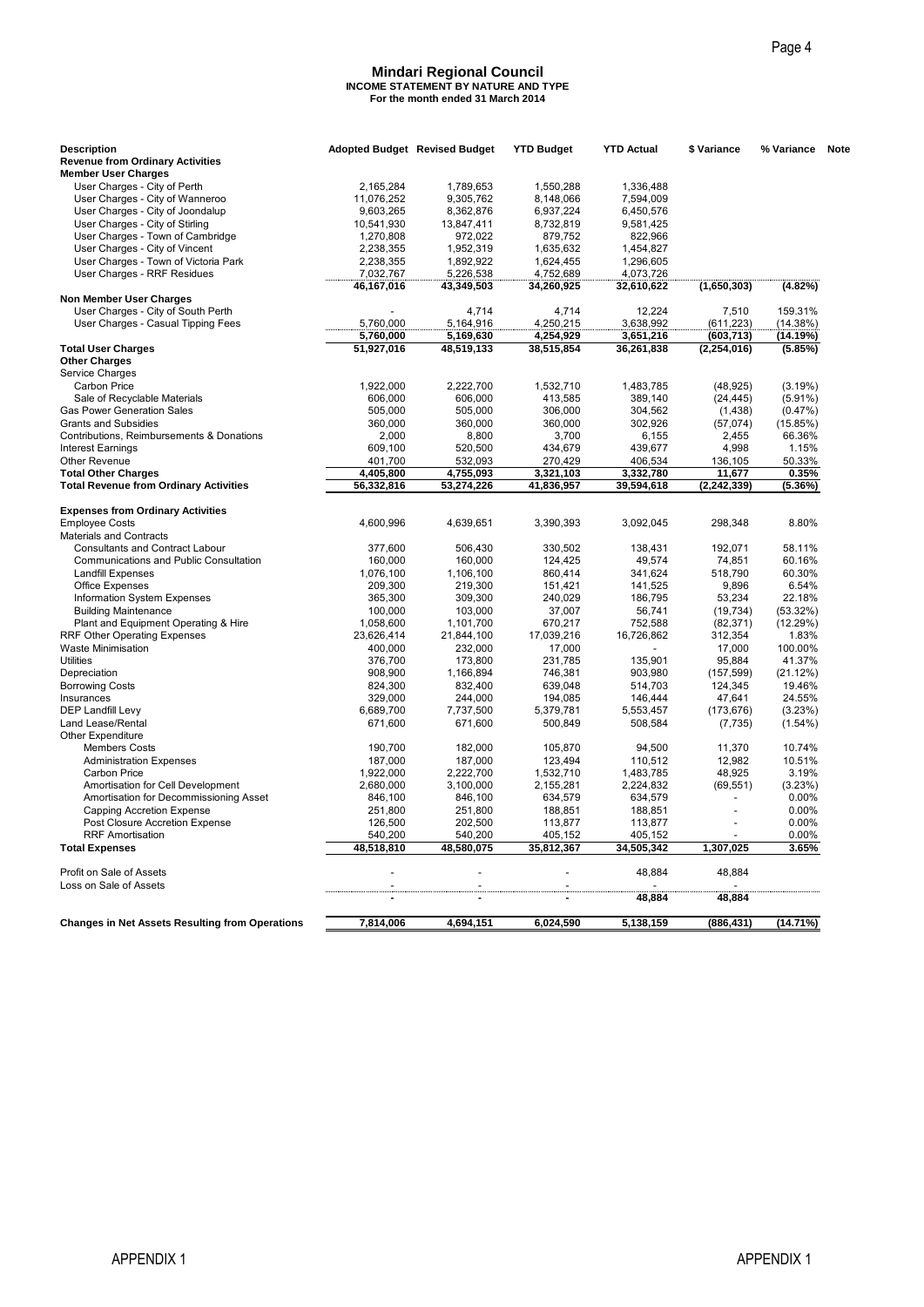|                |                                                            | Page 5                                                                                                                                                                                                                     |
|----------------|------------------------------------------------------------|----------------------------------------------------------------------------------------------------------------------------------------------------------------------------------------------------------------------------|
|                | NOTES FOR VARIATIONS - INCOME STATEMENT BY NATURE AND TYPE |                                                                                                                                                                                                                            |
| Note #         | <b>Description of Item</b>                                 | Nature of Unfavourable variance where actual is 10% or \$100,000 from YTD Budget                                                                                                                                           |
| $\mathbf{1}$   | User Charges - Members                                     | Member user charges is lower than the revised budget. This continues to reflect the cumulative effects of the<br>reduction in the Members' gate fee in October 2013 offset by higher than anticipated tonnes for the year. |
| $\overline{2}$ | Casual Tipping Fees                                        | Casual tipping fees is lower due lower tonnages received than it was anticipated in the phased forecast tonnes.                                                                                                            |
| 3              | Depreciation                                               | Due to depreciation in Revaluation of Assets not budgeted. This was taken to account in Midyear Budget and it will<br>balance off at the end of Financial Year End.                                                        |
| 4              | DEP Landfill Levy                                          | Levy is higher than the budget due to unscheduled breakdown of RRF and the waste has been re-directed to Tamala<br>landfill.                                                                                               |
|                |                                                            |                                                                                                                                                                                                                            |
|                |                                                            |                                                                                                                                                                                                                            |
|                |                                                            |                                                                                                                                                                                                                            |
|                |                                                            |                                                                                                                                                                                                                            |
|                |                                                            |                                                                                                                                                                                                                            |
|                |                                                            |                                                                                                                                                                                                                            |
|                |                                                            |                                                                                                                                                                                                                            |
|                |                                                            |                                                                                                                                                                                                                            |
|                |                                                            |                                                                                                                                                                                                                            |
|                |                                                            |                                                                                                                                                                                                                            |
|                |                                                            |                                                                                                                                                                                                                            |
|                |                                                            |                                                                                                                                                                                                                            |
|                |                                                            |                                                                                                                                                                                                                            |
|                |                                                            |                                                                                                                                                                                                                            |
|                |                                                            |                                                                                                                                                                                                                            |
|                |                                                            |                                                                                                                                                                                                                            |
|                |                                                            |                                                                                                                                                                                                                            |
|                |                                                            |                                                                                                                                                                                                                            |
|                |                                                            |                                                                                                                                                                                                                            |
|                |                                                            |                                                                                                                                                                                                                            |
|                |                                                            |                                                                                                                                                                                                                            |
|                |                                                            |                                                                                                                                                                                                                            |
|                | APPENDIX 1                                                 | <b>APPENDIX1</b>                                                                                                                                                                                                           |
|                |                                                            |                                                                                                                                                                                                                            |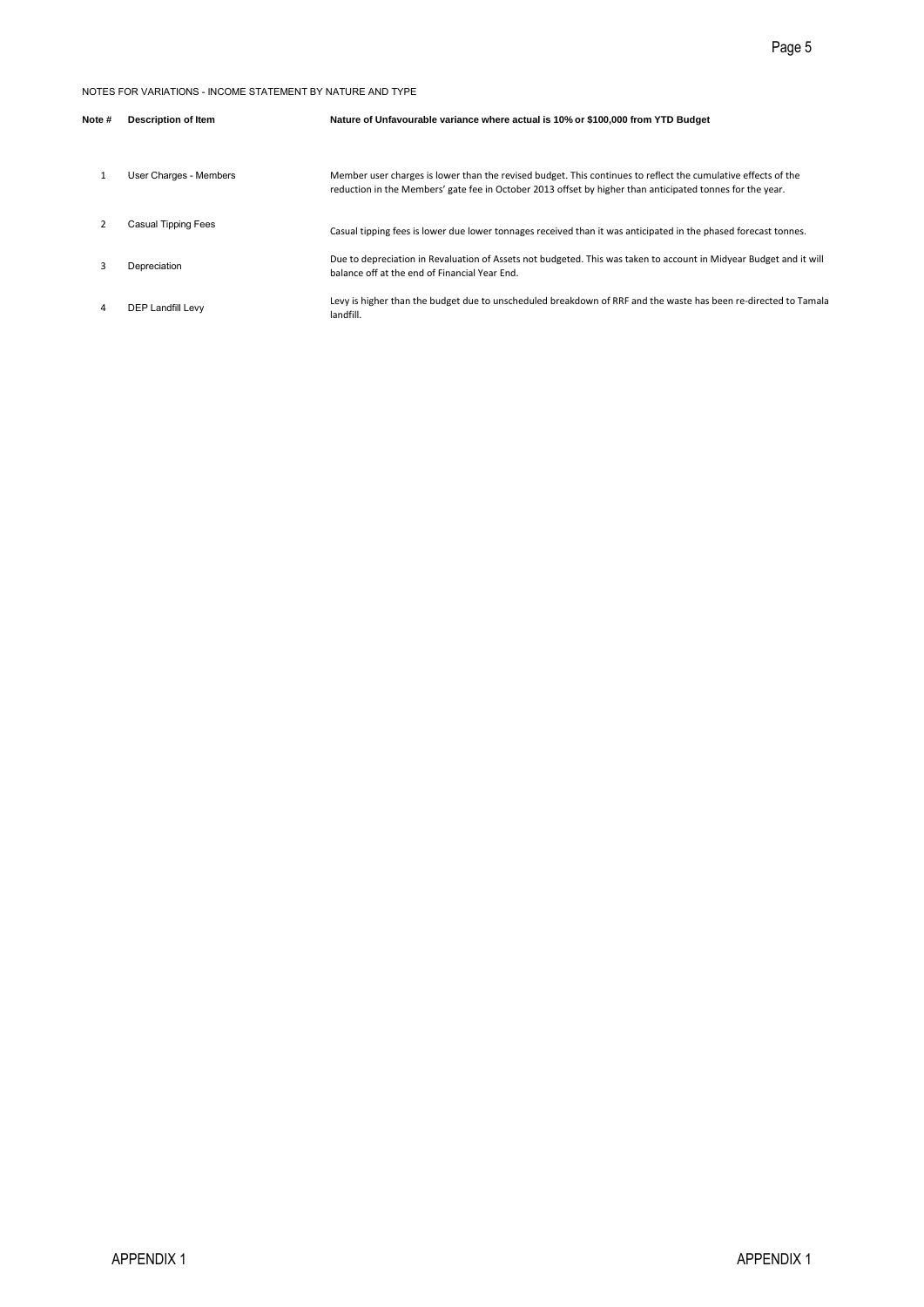#### **Mindarie Regional Council OPERATING STATEMENT For the month ended 31 March 2014**

| Adopted<br><b>Budget</b><br><b>Description</b><br><b>Resource Recovery Facility</b><br><b>Operating Expenditure</b><br><b>Employee Costs</b><br><b>Salaries</b><br>Allowances<br>Workers Compensation Premium<br><b>Consultants and Contract Labour</b><br>Consultancy<br><b>Contract Labour External</b><br><b>Office Expenses</b><br>Cleaning of Buildings<br><b>Information System Expenses</b><br>Computer System Maintenance<br><b>Building Maintenance</b><br><b>Building Maintenance</b><br><b>Building Security</b><br><b>RRF Operation Expenses</b><br>Fencing and Gate Maintenance<br>Road Maintenance<br>Bores and Pipework<br>Vehicle Wash Facility Operations<br>Landscaping and Gardens<br><b>Compost Disposal</b><br>Contractor's Fees<br>23,215,414<br>23,626,414<br><b>Utilities</b><br>Electricity<br>Rates<br>Insurance<br>Municipal Property Insurance<br>Public Liability Insurance<br><b>Cost of Borrowings</b><br>Interest on Loans<br>Loan Expenses | 35,000<br>35,000<br>11,600<br>11,600<br>25,200<br>25,200<br>3,000<br>2,700<br>5,700<br>1,500<br>7,500<br>402,000<br>7,400 | <b>Mindarie Regional Council</b><br><b>OPERATING STATEMENT</b><br>For the month ended 31 March 2014<br><b>YTD Budget</b><br>15,262<br>15,262<br>8,694<br>8,694<br>18,895<br>18,895<br>3,000<br>1,125<br>4,125<br>2,800<br>300,542 | <b>YTD Actual</b><br>11,543<br>11,543<br>5,679<br>5,679<br>13,120<br>13,120<br>3,601<br>2,039<br>5,639 | \$ Variance<br>(3,719)<br>(3,719)<br>(3,015)<br>(3,015)<br>(5, 775)<br>(5, 775)<br>601<br>914<br>1,514 | %<br>Variance<br>(24.36%)<br>(24.36%)<br>(34.68%)<br>(34.68%)<br>(30.57%)<br>(30.57%)<br>20.02%<br>81.21%<br>36.71% |
|-----------------------------------------------------------------------------------------------------------------------------------------------------------------------------------------------------------------------------------------------------------------------------------------------------------------------------------------------------------------------------------------------------------------------------------------------------------------------------------------------------------------------------------------------------------------------------------------------------------------------------------------------------------------------------------------------------------------------------------------------------------------------------------------------------------------------------------------------------------------------------------------------------------------------------------------------------------------------------|---------------------------------------------------------------------------------------------------------------------------|-----------------------------------------------------------------------------------------------------------------------------------------------------------------------------------------------------------------------------------|--------------------------------------------------------------------------------------------------------|--------------------------------------------------------------------------------------------------------|---------------------------------------------------------------------------------------------------------------------|
|                                                                                                                                                                                                                                                                                                                                                                                                                                                                                                                                                                                                                                                                                                                                                                                                                                                                                                                                                                             |                                                                                                                           |                                                                                                                                                                                                                                   |                                                                                                        |                                                                                                        |                                                                                                                     |
|                                                                                                                                                                                                                                                                                                                                                                                                                                                                                                                                                                                                                                                                                                                                                                                                                                                                                                                                                                             |                                                                                                                           |                                                                                                                                                                                                                                   |                                                                                                        |                                                                                                        |                                                                                                                     |
|                                                                                                                                                                                                                                                                                                                                                                                                                                                                                                                                                                                                                                                                                                                                                                                                                                                                                                                                                                             |                                                                                                                           |                                                                                                                                                                                                                                   |                                                                                                        |                                                                                                        |                                                                                                                     |
|                                                                                                                                                                                                                                                                                                                                                                                                                                                                                                                                                                                                                                                                                                                                                                                                                                                                                                                                                                             |                                                                                                                           |                                                                                                                                                                                                                                   |                                                                                                        |                                                                                                        |                                                                                                                     |
|                                                                                                                                                                                                                                                                                                                                                                                                                                                                                                                                                                                                                                                                                                                                                                                                                                                                                                                                                                             |                                                                                                                           |                                                                                                                                                                                                                                   |                                                                                                        |                                                                                                        |                                                                                                                     |
|                                                                                                                                                                                                                                                                                                                                                                                                                                                                                                                                                                                                                                                                                                                                                                                                                                                                                                                                                                             |                                                                                                                           |                                                                                                                                                                                                                                   |                                                                                                        |                                                                                                        |                                                                                                                     |
|                                                                                                                                                                                                                                                                                                                                                                                                                                                                                                                                                                                                                                                                                                                                                                                                                                                                                                                                                                             |                                                                                                                           |                                                                                                                                                                                                                                   |                                                                                                        |                                                                                                        |                                                                                                                     |
|                                                                                                                                                                                                                                                                                                                                                                                                                                                                                                                                                                                                                                                                                                                                                                                                                                                                                                                                                                             |                                                                                                                           |                                                                                                                                                                                                                                   |                                                                                                        |                                                                                                        |                                                                                                                     |
|                                                                                                                                                                                                                                                                                                                                                                                                                                                                                                                                                                                                                                                                                                                                                                                                                                                                                                                                                                             |                                                                                                                           |                                                                                                                                                                                                                                   |                                                                                                        |                                                                                                        |                                                                                                                     |
|                                                                                                                                                                                                                                                                                                                                                                                                                                                                                                                                                                                                                                                                                                                                                                                                                                                                                                                                                                             |                                                                                                                           |                                                                                                                                                                                                                                   |                                                                                                        |                                                                                                        |                                                                                                                     |
|                                                                                                                                                                                                                                                                                                                                                                                                                                                                                                                                                                                                                                                                                                                                                                                                                                                                                                                                                                             |                                                                                                                           |                                                                                                                                                                                                                                   |                                                                                                        |                                                                                                        |                                                                                                                     |
|                                                                                                                                                                                                                                                                                                                                                                                                                                                                                                                                                                                                                                                                                                                                                                                                                                                                                                                                                                             |                                                                                                                           |                                                                                                                                                                                                                                   |                                                                                                        |                                                                                                        |                                                                                                                     |
|                                                                                                                                                                                                                                                                                                                                                                                                                                                                                                                                                                                                                                                                                                                                                                                                                                                                                                                                                                             |                                                                                                                           |                                                                                                                                                                                                                                   |                                                                                                        |                                                                                                        |                                                                                                                     |
|                                                                                                                                                                                                                                                                                                                                                                                                                                                                                                                                                                                                                                                                                                                                                                                                                                                                                                                                                                             |                                                                                                                           |                                                                                                                                                                                                                                   |                                                                                                        |                                                                                                        |                                                                                                                     |
|                                                                                                                                                                                                                                                                                                                                                                                                                                                                                                                                                                                                                                                                                                                                                                                                                                                                                                                                                                             |                                                                                                                           |                                                                                                                                                                                                                                   |                                                                                                        |                                                                                                        |                                                                                                                     |
|                                                                                                                                                                                                                                                                                                                                                                                                                                                                                                                                                                                                                                                                                                                                                                                                                                                                                                                                                                             |                                                                                                                           |                                                                                                                                                                                                                                   |                                                                                                        |                                                                                                        |                                                                                                                     |
|                                                                                                                                                                                                                                                                                                                                                                                                                                                                                                                                                                                                                                                                                                                                                                                                                                                                                                                                                                             |                                                                                                                           |                                                                                                                                                                                                                                   |                                                                                                        |                                                                                                        |                                                                                                                     |
|                                                                                                                                                                                                                                                                                                                                                                                                                                                                                                                                                                                                                                                                                                                                                                                                                                                                                                                                                                             |                                                                                                                           |                                                                                                                                                                                                                                   |                                                                                                        |                                                                                                        |                                                                                                                     |
|                                                                                                                                                                                                                                                                                                                                                                                                                                                                                                                                                                                                                                                                                                                                                                                                                                                                                                                                                                             |                                                                                                                           |                                                                                                                                                                                                                                   |                                                                                                        |                                                                                                        |                                                                                                                     |
|                                                                                                                                                                                                                                                                                                                                                                                                                                                                                                                                                                                                                                                                                                                                                                                                                                                                                                                                                                             |                                                                                                                           |                                                                                                                                                                                                                                   | 5,875                                                                                                  | 3,075                                                                                                  | 109.84%                                                                                                             |
|                                                                                                                                                                                                                                                                                                                                                                                                                                                                                                                                                                                                                                                                                                                                                                                                                                                                                                                                                                             |                                                                                                                           |                                                                                                                                                                                                                                   | 298,723                                                                                                | (1, 819)                                                                                               | $(0.61\%)$                                                                                                          |
|                                                                                                                                                                                                                                                                                                                                                                                                                                                                                                                                                                                                                                                                                                                                                                                                                                                                                                                                                                             |                                                                                                                           | 16,735,874<br>17,039,216                                                                                                                                                                                                          | 16,422,263<br>16,726,862                                                                               | (313, 611)<br>(312, 354)                                                                               | (1.87%)<br>(1.83%)                                                                                                  |
|                                                                                                                                                                                                                                                                                                                                                                                                                                                                                                                                                                                                                                                                                                                                                                                                                                                                                                                                                                             |                                                                                                                           |                                                                                                                                                                                                                                   |                                                                                                        |                                                                                                        |                                                                                                                     |
|                                                                                                                                                                                                                                                                                                                                                                                                                                                                                                                                                                                                                                                                                                                                                                                                                                                                                                                                                                             | 30,000                                                                                                                    | 5,544<br>22,500                                                                                                                                                                                                                   | 5,040<br>20,432                                                                                        | (504)<br>(2,068)                                                                                       | $(9.09\%)$<br>(9.19%)                                                                                               |
|                                                                                                                                                                                                                                                                                                                                                                                                                                                                                                                                                                                                                                                                                                                                                                                                                                                                                                                                                                             | 37,400                                                                                                                    | 28,044                                                                                                                                                                                                                            | 25,472                                                                                                 | (2, 572)                                                                                               | (9.17%)                                                                                                             |
|                                                                                                                                                                                                                                                                                                                                                                                                                                                                                                                                                                                                                                                                                                                                                                                                                                                                                                                                                                             |                                                                                                                           | L,                                                                                                                                                                                                                                |                                                                                                        |                                                                                                        |                                                                                                                     |
|                                                                                                                                                                                                                                                                                                                                                                                                                                                                                                                                                                                                                                                                                                                                                                                                                                                                                                                                                                             |                                                                                                                           | $\overline{\phantom{a}}$                                                                                                                                                                                                          | $\overline{\phantom{a}}$                                                                               | ÷,                                                                                                     |                                                                                                                     |
|                                                                                                                                                                                                                                                                                                                                                                                                                                                                                                                                                                                                                                                                                                                                                                                                                                                                                                                                                                             |                                                                                                                           | ä,                                                                                                                                                                                                                                |                                                                                                        |                                                                                                        |                                                                                                                     |
|                                                                                                                                                                                                                                                                                                                                                                                                                                                                                                                                                                                                                                                                                                                                                                                                                                                                                                                                                                             | 415,700                                                                                                                   | 322,261                                                                                                                                                                                                                           | 285,495                                                                                                | (36, 766)                                                                                              | $(11.41\%)$                                                                                                         |
|                                                                                                                                                                                                                                                                                                                                                                                                                                                                                                                                                                                                                                                                                                                                                                                                                                                                                                                                                                             |                                                                                                                           | 2,025                                                                                                                                                                                                                             | 6,200                                                                                                  | 4,175                                                                                                  | 206.17%                                                                                                             |
| <b>Amortisations</b>                                                                                                                                                                                                                                                                                                                                                                                                                                                                                                                                                                                                                                                                                                                                                                                                                                                                                                                                                        | 415,700                                                                                                                   | 324,286                                                                                                                                                                                                                           | 291,695                                                                                                | (32, 591)                                                                                              | (10.05%)                                                                                                            |
| Amortisation Pre-operating Costs                                                                                                                                                                                                                                                                                                                                                                                                                                                                                                                                                                                                                                                                                                                                                                                                                                                                                                                                            | 104,700                                                                                                                   | 78,525                                                                                                                                                                                                                            | 78,525                                                                                                 |                                                                                                        | 0.00%                                                                                                               |
| <b>Amortisation Costs</b>                                                                                                                                                                                                                                                                                                                                                                                                                                                                                                                                                                                                                                                                                                                                                                                                                                                                                                                                                   | 435,500<br>540,200                                                                                                        | 326,627<br>405,152                                                                                                                                                                                                                | 326,627<br>405,152                                                                                     | $\overline{\phantom{a}}$                                                                               | 0.00%<br>0.00%                                                                                                      |
|                                                                                                                                                                                                                                                                                                                                                                                                                                                                                                                                                                                                                                                                                                                                                                                                                                                                                                                                                                             |                                                                                                                           |                                                                                                                                                                                                                                   |                                                                                                        |                                                                                                        |                                                                                                                     |
| Depreciation<br>Depreciation on Infrastructure                                                                                                                                                                                                                                                                                                                                                                                                                                                                                                                                                                                                                                                                                                                                                                                                                                                                                                                              | 4,100                                                                                                                     | 3,077                                                                                                                                                                                                                             | 3,075                                                                                                  | (2)                                                                                                    | $(0.06\%)$                                                                                                          |
|                                                                                                                                                                                                                                                                                                                                                                                                                                                                                                                                                                                                                                                                                                                                                                                                                                                                                                                                                                             | 4,100                                                                                                                     | 3,077                                                                                                                                                                                                                             | 3,075                                                                                                  | (2)                                                                                                    | (0.06%)                                                                                                             |
| <b>Total Operating Expenditure</b><br>24,701,314                                                                                                                                                                                                                                                                                                                                                                                                                                                                                                                                                                                                                                                                                                                                                                                                                                                                                                                            |                                                                                                                           | 17,846,751                                                                                                                                                                                                                        | 17,488,237                                                                                             | (358, 514)                                                                                             | $(2.01\%)$                                                                                                          |
|                                                                                                                                                                                                                                                                                                                                                                                                                                                                                                                                                                                                                                                                                                                                                                                                                                                                                                                                                                             |                                                                                                                           |                                                                                                                                                                                                                                   |                                                                                                        |                                                                                                        |                                                                                                                     |
| <b>Net Total</b><br>(24, 701, 314)                                                                                                                                                                                                                                                                                                                                                                                                                                                                                                                                                                                                                                                                                                                                                                                                                                                                                                                                          |                                                                                                                           | (17, 846, 751)                                                                                                                                                                                                                    | (17, 488, 237)                                                                                         | 358,514                                                                                                | $(2.01\%)$                                                                                                          |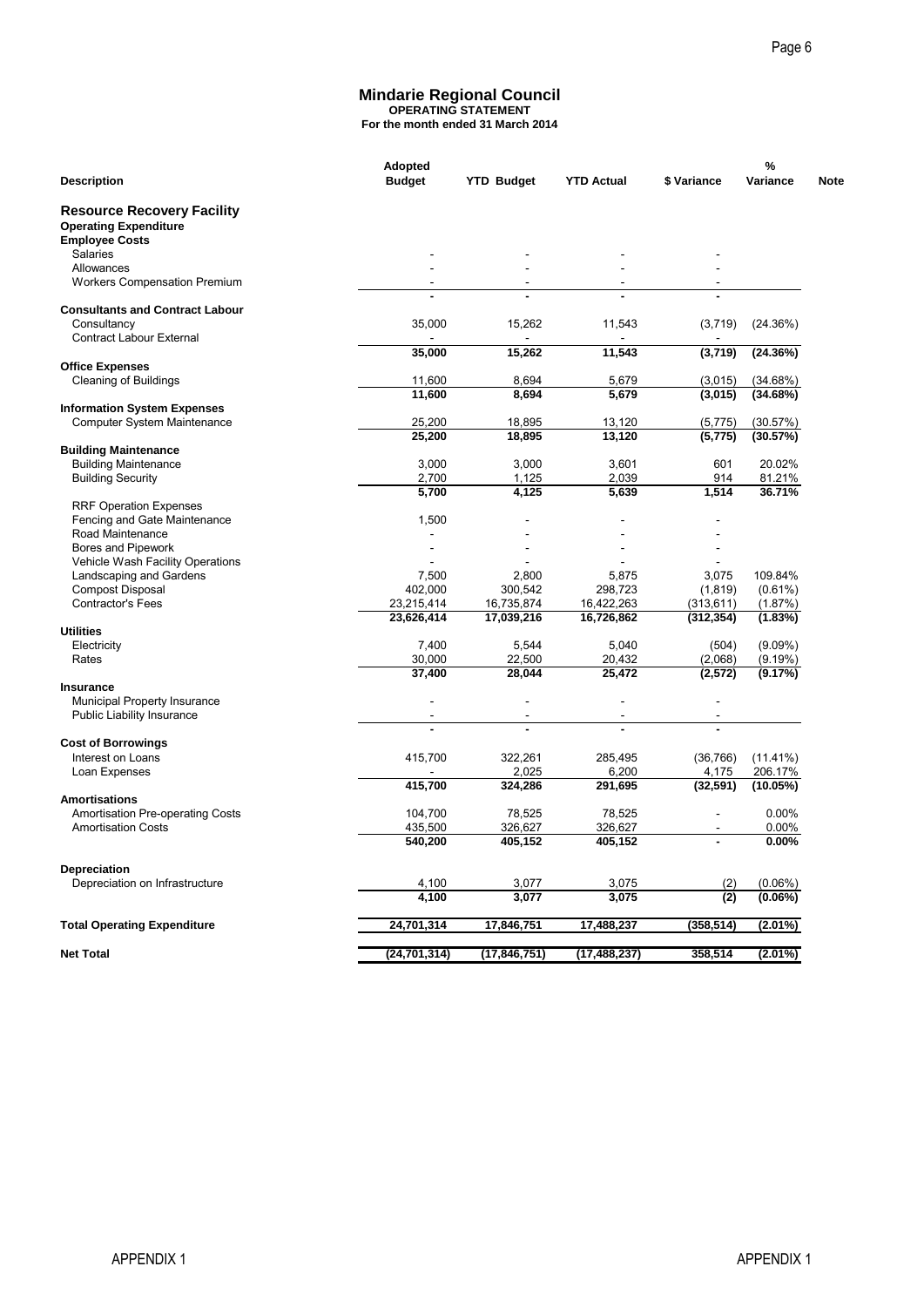#### **Mindarie Regional Council INCOME STATEMENT BY DEPARTMENT For the month ended 31 March 2014**

|                                                                                            |                                            |                                                                                                                |                                                |                                                      |                                            | Page 7           |
|--------------------------------------------------------------------------------------------|--------------------------------------------|----------------------------------------------------------------------------------------------------------------|------------------------------------------------|------------------------------------------------------|--------------------------------------------|------------------|
|                                                                                            |                                            | <b>Mindarie Regional Council</b><br><b>INCOME STATEMENT BY DEPARTMENT</b><br>For the month ended 31 March 2014 |                                                |                                                      |                                            |                  |
| <b>Description</b>                                                                         | Adopted<br><b>Budget</b>                   | Revised Budget YTD Budget                                                                                      |                                                | <b>YTD Actual</b>                                    | \$ Variance                                | % Variance       |
| <b>Revenues from Ordinary Activities</b>                                                   |                                            |                                                                                                                |                                                |                                                      |                                            |                  |
| <b>Operating Revenues</b>                                                                  |                                            |                                                                                                                |                                                |                                                      |                                            |                  |
| <b>General Purpose Funding</b><br><b>Community Amenities</b><br>Resource Recovery Facility | 55,972,816<br>360,000                      | 52,914,226<br>360,000<br>$\overline{a}$                                                                        | 41,476,957<br>360,000<br>$\sim$                | 39,291,692<br>302,926<br>$\mathcal{L}^{\mathcal{A}}$ | 2,185,265<br>57,074<br>$\overline{a}$      | 5.27%<br>15.85%  |
| <b>Profit on Disposal of Assets</b>                                                        | 56,332,816                                 | 53,274,226                                                                                                     | 41,836,957                                     | 39,594,618                                           | 2,242,339                                  | 5.36%            |
| Governance<br><b>Community Amenities</b>                                                   | $\frac{1}{2}$<br>$\overline{\phantom{a}}$  | $\overline{\phantom{a}}$<br>$\qquad \qquad \blacksquare$                                                       | $\overline{a}$<br>$\overline{a}$               | $\blacksquare$<br>48,884                             | $\frac{1}{2}$<br>(48, 884)                 |                  |
| Resource Recovery Facility                                                                 | $\overline{\phantom{a}}$<br>$\blacksquare$ | $\overline{\phantom{a}}$<br>$\blacksquare$                                                                     | $\overline{\phantom{a}}$<br>$\blacksquare$     | 48,884                                               | (48, 884)                                  |                  |
| <b>Total Revenue</b>                                                                       | 56,332,816                                 | 53,274,226                                                                                                     | 41,836,957                                     | 39,643,502                                           | 2,193,455                                  | 5.24%            |
| <b>Expenses from Ordinary Activities</b>                                                   |                                            |                                                                                                                |                                                |                                                      |                                            |                  |
| <b>Operating Expenditure</b>                                                               |                                            |                                                                                                                |                                                |                                                      |                                            |                  |
| Governance<br><b>Community Amenities</b>                                                   | 4,552,800<br>18,856,096                    | 5,054,700<br>20,189,675                                                                                        | 3,391,005<br>14,259,849                        | 3,313,944<br>13,480,154                              | 77,061<br>779,695                          | 2.27%<br>5.47%   |
| Resource Recovery Facility                                                                 | 24,285,614<br>47,694,510                   | 22,503,300<br>47,747,675                                                                                       | 17,522,465<br>35,173,319                       | 17,196,541<br>33,990,639                             | 325,924<br>1,182,680                       | 1.86%<br>3.36%   |
| Loss on Sale of Assets<br>Governance                                                       | $\overline{\phantom{a}}$                   | $\blacksquare$                                                                                                 | $\overline{a}$                                 | $\overline{\phantom{a}}$                             | $\overline{\phantom{a}}$                   |                  |
| <b>Community Amenities</b><br>Resource Recovery Facility                                   | $\overline{a}$                             | $\overline{a}$                                                                                                 | $\blacksquare$                                 | $\overline{a}$<br>$\overline{\phantom{a}}$           | $\overline{\phantom{a}}$                   |                  |
|                                                                                            | $\overline{\phantom{a}}$<br>$\blacksquare$ | $\overline{\phantom{a}}$                                                                                       | $\qquad \qquad \blacksquare$<br>$\blacksquare$ | $\blacksquare$                                       | $\overline{\phantom{a}}$<br>$\blacksquare$ |                  |
| <b>Cost of Borrowings</b><br><b>Community Amenities</b>                                    | 408,600                                    | 408,600                                                                                                        | 314,762                                        | 223,008                                              | 91,754                                     | 29.15%           |
| Resource Recovery Facility                                                                 | 415,700<br>824,300                         | 423,800<br>832,400                                                                                             | 324,286<br>639,048                             | 291,695<br>514,703                                   | 32,591<br>124,345                          | 10.05%<br>19.46% |
| <b>Total Expenditure</b>                                                                   | 48,518,810                                 | 48,580,075                                                                                                     | 35,812,367                                     | 34,505,342                                           | 1,307,025                                  | 3.65%            |
|                                                                                            | 7,814,006                                  | 4,694,151                                                                                                      |                                                |                                                      | 886,431                                    | 14.71%           |
| <b>Changes in Net Assets Resulting from Operations</b>                                     |                                            |                                                                                                                | 6,024,590                                      | 5,138,159                                            |                                            |                  |
|                                                                                            |                                            |                                                                                                                |                                                |                                                      |                                            |                  |
|                                                                                            |                                            |                                                                                                                |                                                |                                                      |                                            |                  |
|                                                                                            |                                            |                                                                                                                |                                                |                                                      |                                            |                  |
|                                                                                            |                                            |                                                                                                                |                                                |                                                      |                                            |                  |
|                                                                                            |                                            |                                                                                                                |                                                |                                                      |                                            |                  |
|                                                                                            |                                            |                                                                                                                |                                                |                                                      |                                            |                  |
|                                                                                            |                                            |                                                                                                                |                                                |                                                      |                                            |                  |
|                                                                                            |                                            |                                                                                                                |                                                |                                                      |                                            |                  |
|                                                                                            |                                            |                                                                                                                |                                                |                                                      |                                            |                  |
|                                                                                            |                                            |                                                                                                                |                                                |                                                      |                                            |                  |
|                                                                                            |                                            |                                                                                                                |                                                |                                                      |                                            |                  |
|                                                                                            |                                            |                                                                                                                |                                                |                                                      |                                            |                  |
|                                                                                            |                                            |                                                                                                                |                                                |                                                      |                                            |                  |
|                                                                                            |                                            |                                                                                                                |                                                |                                                      |                                            |                  |
|                                                                                            |                                            |                                                                                                                |                                                |                                                      |                                            |                  |
|                                                                                            |                                            |                                                                                                                |                                                |                                                      |                                            |                  |
|                                                                                            |                                            |                                                                                                                |                                                |                                                      |                                            |                  |
|                                                                                            |                                            |                                                                                                                |                                                |                                                      |                                            |                  |
|                                                                                            |                                            |                                                                                                                |                                                |                                                      |                                            |                  |
|                                                                                            |                                            |                                                                                                                |                                                |                                                      |                                            |                  |
|                                                                                            |                                            |                                                                                                                |                                                |                                                      |                                            |                  |
|                                                                                            |                                            |                                                                                                                |                                                |                                                      |                                            |                  |
|                                                                                            |                                            |                                                                                                                |                                                |                                                      |                                            |                  |
|                                                                                            |                                            |                                                                                                                |                                                |                                                      |                                            |                  |
|                                                                                            |                                            |                                                                                                                |                                                |                                                      |                                            |                  |
|                                                                                            |                                            |                                                                                                                |                                                |                                                      |                                            |                  |
| <b>APPENDIX1</b>                                                                           |                                            |                                                                                                                |                                                |                                                      |                                            | <b>APPENDIX1</b> |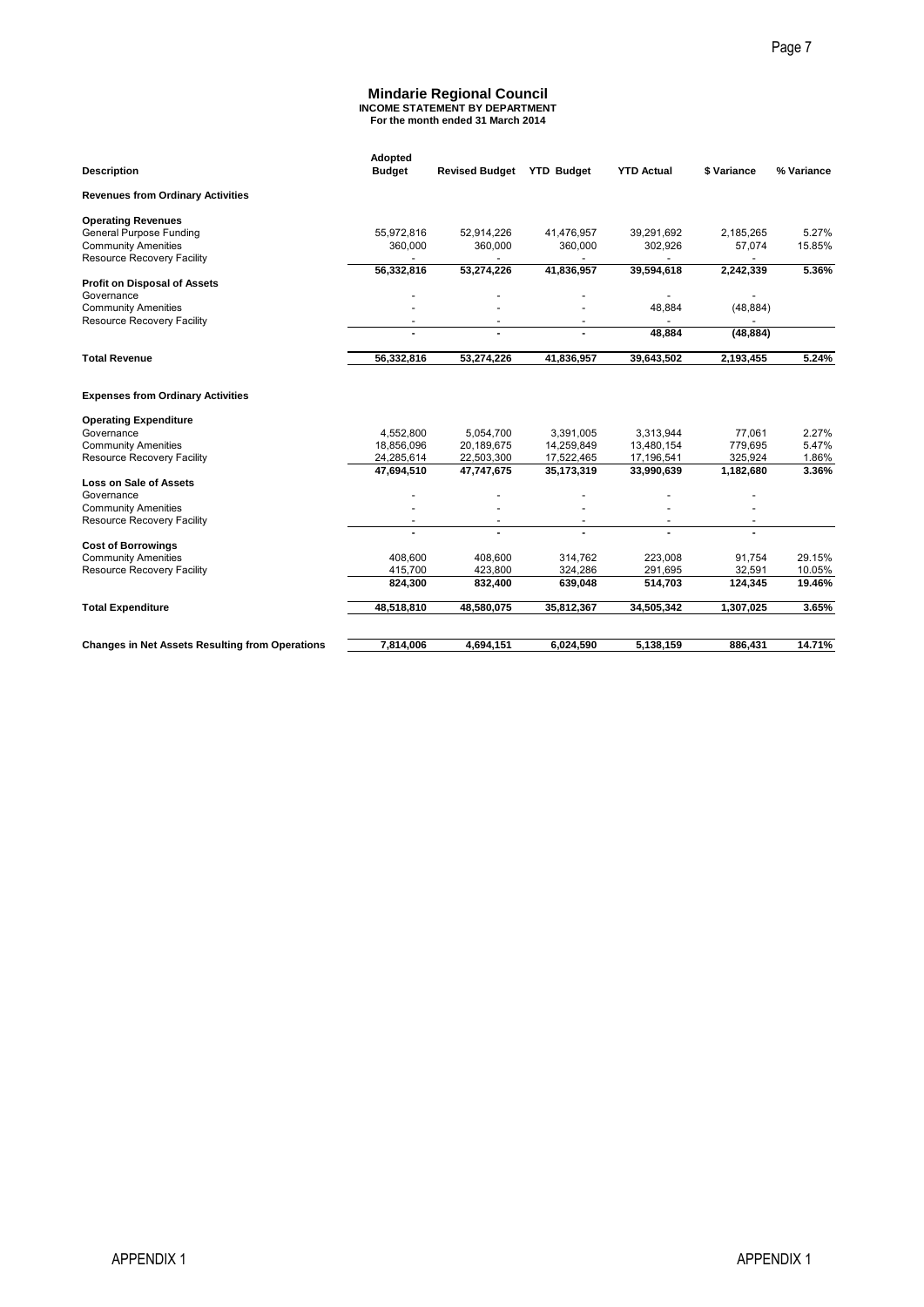#### **Mindarie Regional Council RATE SETTING STATEMENT For the month ended 31 March 2014**

|                                                                          |             |                                    | Page 8                       |
|--------------------------------------------------------------------------|-------------|------------------------------------|------------------------------|
| <b>Mindarie Regional Council</b>                                         |             |                                    |                              |
| <b>RATE SETTING STATEMENT</b>                                            |             |                                    |                              |
| For the month ended 31 March 2014                                        |             |                                    |                              |
|                                                                          |             |                                    |                              |
|                                                                          | <b>Note</b> | <b>Adopted Budget</b><br>2013/2014 | <b>YTD Actual</b>            |
| <b>REVENUE</b><br>User Charges - Non Member Council                      |             |                                    | 12,224                       |
| User Charges - Casual Tipping Fees                                       |             | 5,760,000                          | 3,638,992                    |
| Service Charges                                                          |             |                                    |                              |
| <b>Carbon Price</b><br>Sale of Recyclable Materials                      |             | 1,922,000<br>606,000               | 1,483,785<br>389,140         |
| <b>Gas Power Generation Sales</b>                                        |             | 505,000                            | 304,562                      |
| <b>Grants and Subsidies</b>                                              |             | 360,000                            | 302,926                      |
| Contributions, Reimbursements and Donations                              |             | 2,000                              | 6,155                        |
| Interest Earning<br><b>Municipal Account</b>                             |             | 609,100                            | 439,677                      |
| <b>Other Revenue</b>                                                     |             | 401,700                            | 406,534                      |
| Profit on Sale of Asset                                                  |             |                                    | 48,884                       |
|                                                                          |             | 10,165,800                         | 7,032,880                    |
| <b>EXPENDITURE</b>                                                       |             |                                    |                              |
| <b>Employee Costs</b>                                                    |             | (4,600,996)                        | (3,092,045)                  |
| <b>Materials and Contracts</b><br><b>Utilities</b>                       |             | (27, 373, 314)<br>(376, 700)       | (18, 394, 140)<br>(135, 901) |
| Depreciation                                                             |             | (908, 900)                         | (903, 980)                   |
| Amortisation                                                             |             |                                    |                              |
| Amortisation for Cell Development                                        |             | (2,680,000)                        | (2,224,832)                  |
| Amortisation Charge for Decommissioning Asset<br><b>Amortisation RRF</b> |             | (846, 100)<br>(540, 200)           | (634, 579)<br>(405, 152)     |
| Provisions                                                               |             |                                    |                              |
| Capping Accretion Expense                                                |             | (251, 800)                         | (188, 851)                   |
| Post Closure Accretion Expense                                           |             | (126, 500)<br>(824, 300)           | (113, 877)                   |
| <b>Borrowing Cost Expenses</b><br>Insurance                              |             | (329,000)                          | (514, 703)<br>(146, 444)     |
| <b>Other Expenditure</b>                                                 |             | (9,661,000)                        | (7,750,839)                  |
| Loss on Sale of Asset                                                    |             | (48, 518, 810)                     | (34, 505, 342)               |
|                                                                          |             |                                    |                              |
| <b>NET OPERATING ACTIVITIES</b>                                          |             | (38, 353, 010)                     | (27, 472, 462)               |
| <b>Non-Cash Expenditure and Revenue</b>                                  |             |                                    |                              |
| (Profit)/Loss on Asset Disposals                                         |             |                                    | (48, 884)                    |
| Depreciation on Assets<br>Amortisation for Cell Development              |             | 908,900<br>2,680,000               | 903,980<br>2,224,832         |
| Amortisation Charge for Decommissioning Asset                            |             | 846,100                            | 634,579                      |
| Amortisation for RRF                                                     |             | 540,200                            | 405,152                      |
|                                                                          |             | 4,975,200                          | $\sqrt{4,119,658}$           |
| <b>CAPITAL EXPENDITURE</b>                                               |             |                                    |                              |
| Payments for Purchase of Property, Pland and Equipment                   |             | (11, 730, 700)                     | (508, 596)                   |
| Payments for Construction of Infrastructure                              |             | (1,720,000)                        | (1,798,756)                  |
| Payments for Landfill Excavation & RRF                                   |             | (13, 450, 700)                     | (2,307,352)                  |
|                                                                          |             |                                    |                              |
| <b>FUNDING SOURCES</b>                                                   |             |                                    |                              |
| Proceeds from Self Supporting Loans<br>Proceeds from Carbon Price        |             | 11,500,000<br>1,922,000            | 1,483,762                    |
| Repayments of Self Supporting Loans                                      |             | (2,436,971)                        | (1,819,835)                  |
| Proceeds from Sale of Plant and Equipment                                |             |                                    | 60,000                       |
| <b>Council Contributions</b><br><b>Transfer to Reserves</b>              |             | 238,226                            | 117,119                      |
| <b>Transfer from Reserve</b>                                             |             | (3,352,643)<br>1,950,700           | (2,612,242)<br>515,729       |
|                                                                          |             | 9,821,312                          | (2, 255, 468)                |
| ADD: Est. Liquid Assets Surplus/(Deficit) July 1 brought forward         |             | 1,551,860                          | 4,115,745                    |
| LESS: Est. Liquid Assets Surplus/(Deficit) June 30 brought forward       |             | (119, 798)                         | (8,698,215)                  |
|                                                                          |             | 1,432,062                          | (4,582,470)                  |
| <b>User Charges - Member Councils</b>                                    |             | (35, 575, 136)                     | (32, 498, 094)               |
|                                                                          |             |                                    |                              |
|                                                                          |             |                                    |                              |
|                                                                          |             |                                    |                              |
|                                                                          |             |                                    |                              |
|                                                                          |             |                                    |                              |
| <b>APPENDIX1</b>                                                         |             |                                    | <b>APPENDIX1</b>             |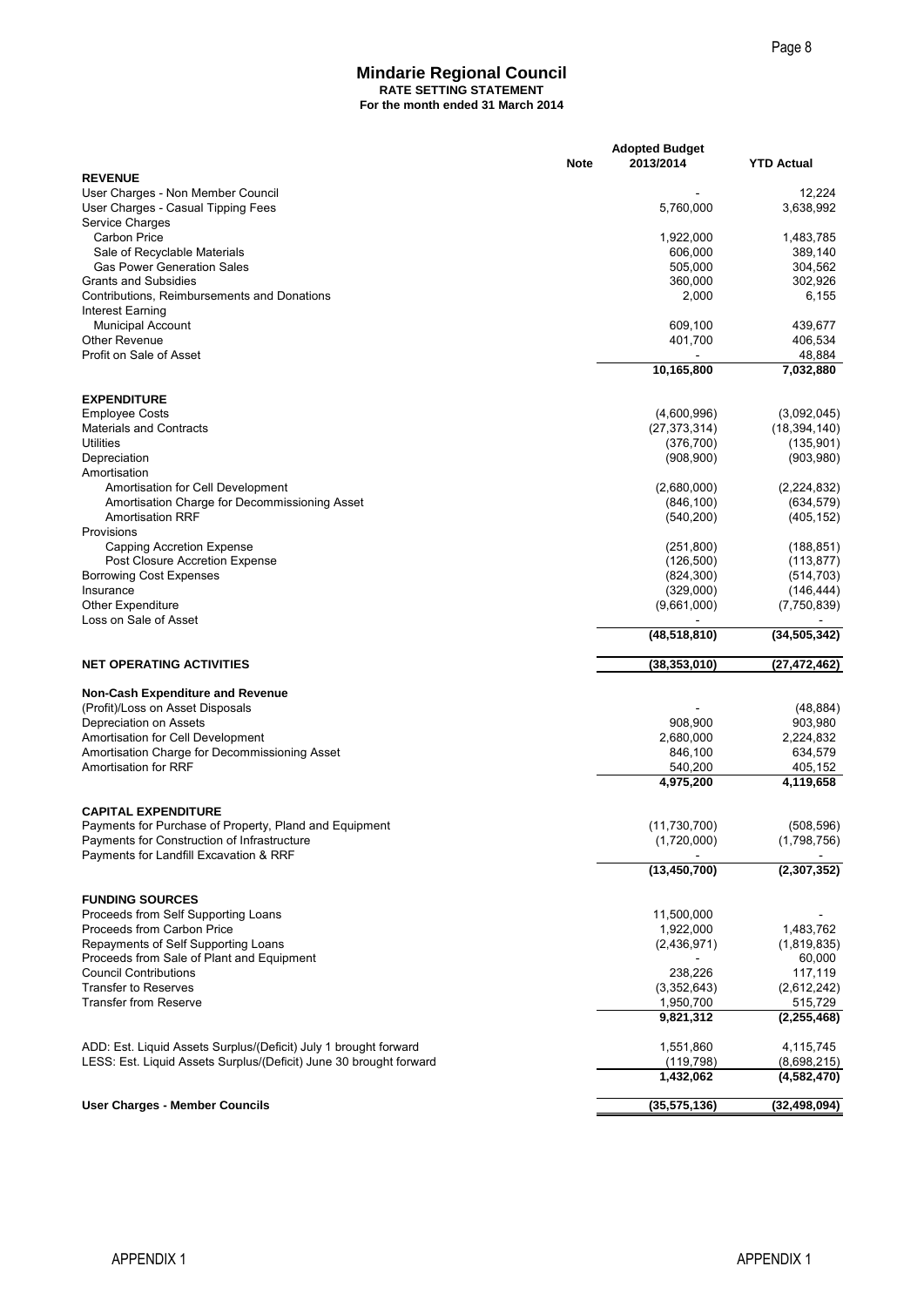#### **Mindarie Regional Council Balance Sheet For the month ended 31 March 2014**

|                                                                              |                                   |                         |                          | Page 9                  |
|------------------------------------------------------------------------------|-----------------------------------|-------------------------|--------------------------|-------------------------|
|                                                                              | <b>Mindarie Regional Council</b>  |                         |                          |                         |
|                                                                              | <b>Balance Sheet</b>              |                         |                          |                         |
|                                                                              | For the month ended 31 March 2014 |                         |                          |                         |
|                                                                              |                                   | <b>ACTUAL</b>           |                          | <b>ACTUAL</b>           |
| <b>Description</b>                                                           |                                   | 2013/2014               | <b>Movement</b>          | 2012/2013               |
| <b>CURRENT ASSETS</b><br>Cash                                                |                                   | 2,695,651               | 2,094,884                | 600,766                 |
| Investments                                                                  |                                   | 18,027,454              | 5,617,214                | 12,410,240              |
| MRC Security (Guarrantee) Account                                            |                                   | 580,042                 | 16,153                   | 563,889                 |
| Debtors<br>Stock                                                             |                                   | 4,218,942<br>7,883      | 794,713<br>(2,798)       | 3,424,229<br>10,682     |
| Prepayments                                                                  |                                   | 221,876                 | 121,751                  | 100,126                 |
| Accrued Income                                                               |                                   | 85,717                  | (985)                    | 86,702                  |
| Work In Progress - Infrastructure<br><b>Other Current Assets</b>             |                                   | 1,763,105<br>310,531    | 1,760,506<br>97,577      | 2,599<br>212,954        |
| <b>TOTAL CURRENT ASSETS</b>                                                  |                                   | $\overline{27,}911,202$ | 10,499,014               | 17,412,188              |
| <b>NON-CURRENT ASSETS</b>                                                    |                                   |                         |                          |                         |
| Land                                                                         |                                   | 7,000,000               |                          | 7,000,000               |
| Buildings & Improvements                                                     |                                   | 1,525,792               | (141, 208)               | 1,667,000               |
| Furniture & Equipment<br><b>Computing Equipment</b>                          |                                   | 78,606<br>100,156       | (27, 235)<br>14,933      | 105,840<br>85,224       |
| Plant & Equipment                                                            |                                   | 2,813,427               | 11,068                   | 2,802,359               |
| Infrastructure - Other                                                       |                                   | 1,673,312               | (57, 807)                | 1,731,119               |
| Infrastructure - Excavation<br>Infrastructure - RRF                          |                                   | 13,527,544<br>6,639,509 | (2,224,832)              | 15,752,375              |
| Decommissioning Asset                                                        |                                   | 5,317,278               | (326, 627)<br>(400, 877) | 6,966,136<br>5,718,155  |
| Post Closure                                                                 |                                   | 3,505,458               | (233, 702)               | 3,739,160               |
| Pre-operating RRF<br><b>TOTAL NON-CURRENT ASSETS</b>                         |                                   | 1,595,771               | (78, 525)                | 1,674,296               |
|                                                                              |                                   | 43,776,854              | (3,464,812)              | 47,241,666              |
| <b>TOTAL ASSETS</b>                                                          |                                   | 71,688,057              | 7,034,202                | 64,653,854              |
| <b>CURRENT LIABILITIES</b>                                                   |                                   |                         |                          |                         |
| Creditors                                                                    |                                   | 5,468,478               | 1,787,710                | 3,680,768               |
| Provisions for Leave<br><b>Current Loans</b>                                 |                                   | 595,970<br>611,171      | (31, 188)<br>(1,819,835) | 627,158<br>2,431,006    |
| Accruals                                                                     |                                   | 89,894                  | (47, 572)                | 137,466                 |
| <b>Other Current Liabilities</b><br><b>TOTAL CURRENT LIABILITIES</b>         |                                   | 6,765,513               | (110, 885)               | 6,876,398               |
|                                                                              |                                   |                         |                          |                         |
| <b>NON CURRENT LIABILITIES</b><br><b>Provisions for Leave</b>                |                                   | 206,291                 | 47,183                   | 159,108                 |
| <b>Non Current Loans</b>                                                     |                                   | 10,048,667              |                          | 10,048,667              |
| Decommission Provision for Capping                                           |                                   | 13,894,674              | 302,728                  | 13,591,946              |
| <b>Other Non Current Liabilities</b><br><b>TOTAL NON CURRENT LIABILITIES</b> |                                   | 3,403,786<br>27,553,418 | 1,539,898<br>1,889,809   | 1,863,888<br>25,663,609 |
|                                                                              |                                   |                         |                          |                         |
| <b>TOTAL LIABILITIES</b>                                                     |                                   | 34,318,931              | 1,778,925                | 32,540,007              |
| <b>NET ASSETS</b>                                                            |                                   | 37,369,125              | 5,255,278                | 32,113,847              |
| <b>EQUITY</b>                                                                |                                   |                         |                          |                         |
| <b>Retained Surplus</b>                                                      |                                   | 17,718,006              | 3,041,646                | 14,676,360              |
| Reserves (Cash Back)<br>Reserves (Non Cash Back)                             |                                   | 10,952,762<br>5,613,019 | 2,041,041<br>55,472      | 8,911,721<br>5,557,547  |
| <b>Council Contribution</b>                                                  |                                   | 3,085,339               | 117,119                  | 2,968,220               |
| <b>TOTAL EQUITY</b>                                                          |                                   | 37,369,125              | 5,255,278                | 32,113,847              |
|                                                                              |                                   |                         |                          |                         |
|                                                                              |                                   |                         |                          |                         |
|                                                                              |                                   |                         |                          |                         |
|                                                                              |                                   |                         |                          |                         |
|                                                                              |                                   |                         |                          |                         |
|                                                                              |                                   |                         |                          |                         |
|                                                                              |                                   |                         |                          |                         |
|                                                                              |                                   |                         |                          |                         |
|                                                                              |                                   |                         |                          |                         |
|                                                                              |                                   |                         |                          |                         |
|                                                                              |                                   |                         |                          |                         |
| <b>APPENDIX1</b>                                                             |                                   |                         |                          | <b>APPENDIX1</b>        |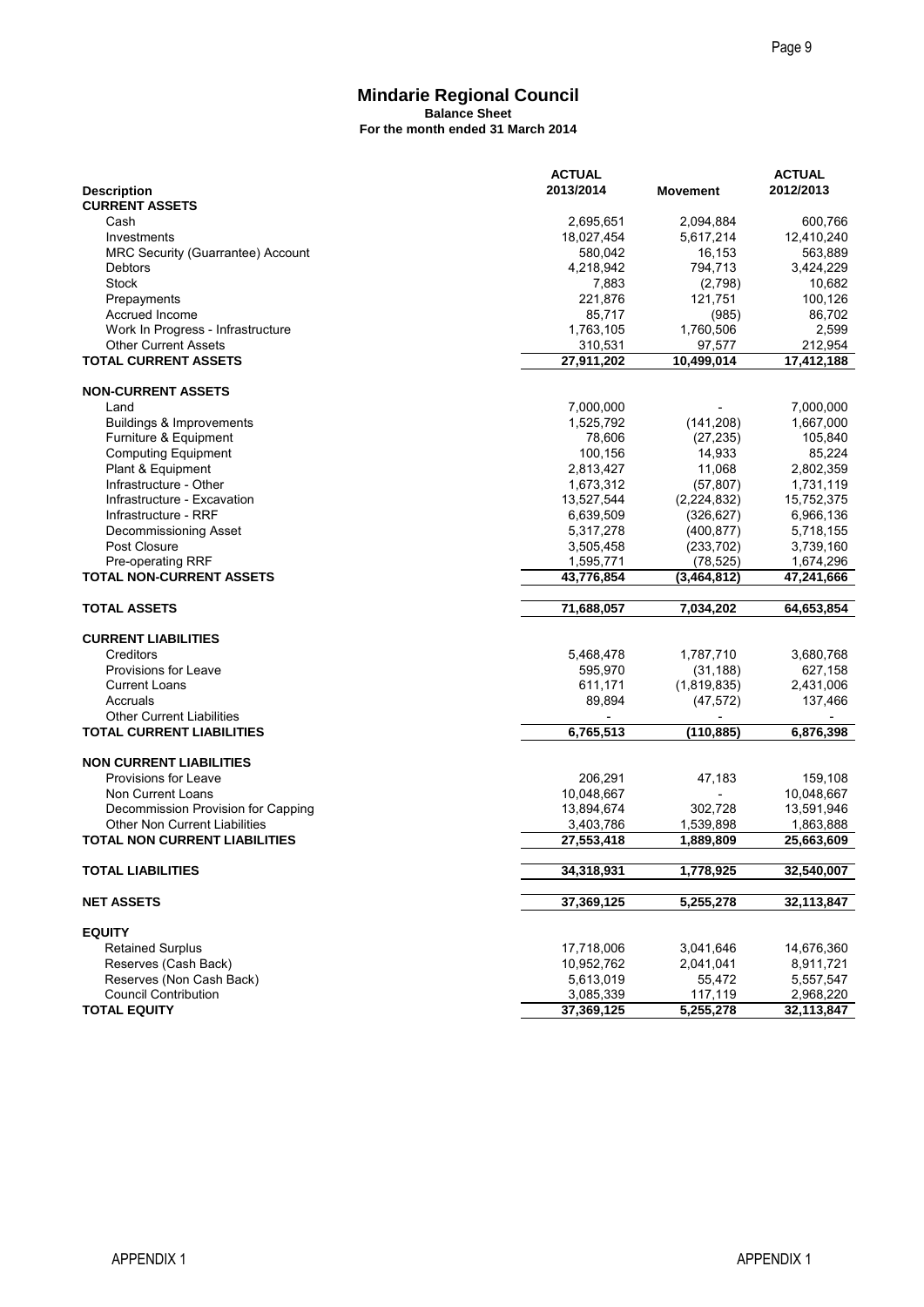#### **Mindarie Regional Council STATEMENT OF RESERVES For the month ended 31 March 2014**

|                                                                                                                                  | Page 10                                      |
|----------------------------------------------------------------------------------------------------------------------------------|----------------------------------------------|
| <b>Mindarie Regional Council</b><br><b>STATEMENT OF RESERVES</b><br>For the month ended 31 March 2014                            |                                              |
| <b>Description</b>                                                                                                               | <b>ACTUAL</b><br>2013/2014                   |
| <b>Opening Balance - 1 July 2013</b><br><b>Site Rehabilitation</b><br><b>Capital Expenditure</b><br>Participants Surplus Reserve | 5,427,649<br>1,104,455<br>1,079,618          |
| <b>RRF Operational Requirement</b><br><b>Carbon Price</b>                                                                        | 1,299,999<br>8,911,721                       |
| <b>Interest on Investments</b><br><b>Site Rehabilitation</b>                                                                     |                                              |
| Capital Expenditure<br>Participants Surplus Reserve<br><b>RRF Operational Requirement</b><br><b>Carbon Price</b>                 |                                              |
| <b>Transfer from Operating Surplus</b>                                                                                           |                                              |
| <b>Site Rehabilitation</b><br>Capital Expenditure<br><b>Carbon Price</b>                                                         | 283,727<br>789,258<br>1,483,785<br>2,556,770 |
| <b>Total Transfer from Operations</b>                                                                                            | 2,556,770                                    |
| <b>Transfer from Balance Sheet Provisions</b><br><b>Site Rehabilitation</b>                                                      |                                              |
| <b>Transfer to Operating Surplus</b><br><b>Site Rehabilitation</b>                                                               |                                              |
| Capital Expenditure<br><b>RRF Operational Requirement</b>                                                                        | 515,706<br>515,729                           |
| <b>Closing Balance</b>                                                                                                           |                                              |
| <b>Site Rehabilitation</b><br><b>Capital Expenditure</b><br>Participants Surplus Reserve<br><b>RRF Operational Requirement</b>   | 5,711,376<br>1,378,007<br>1,079,618          |
| Carbon Price                                                                                                                     | 2,783,761<br>10,952,762                      |
|                                                                                                                                  |                                              |
| <b>APPENDIX1</b>                                                                                                                 | <b>APPENDIX1</b>                             |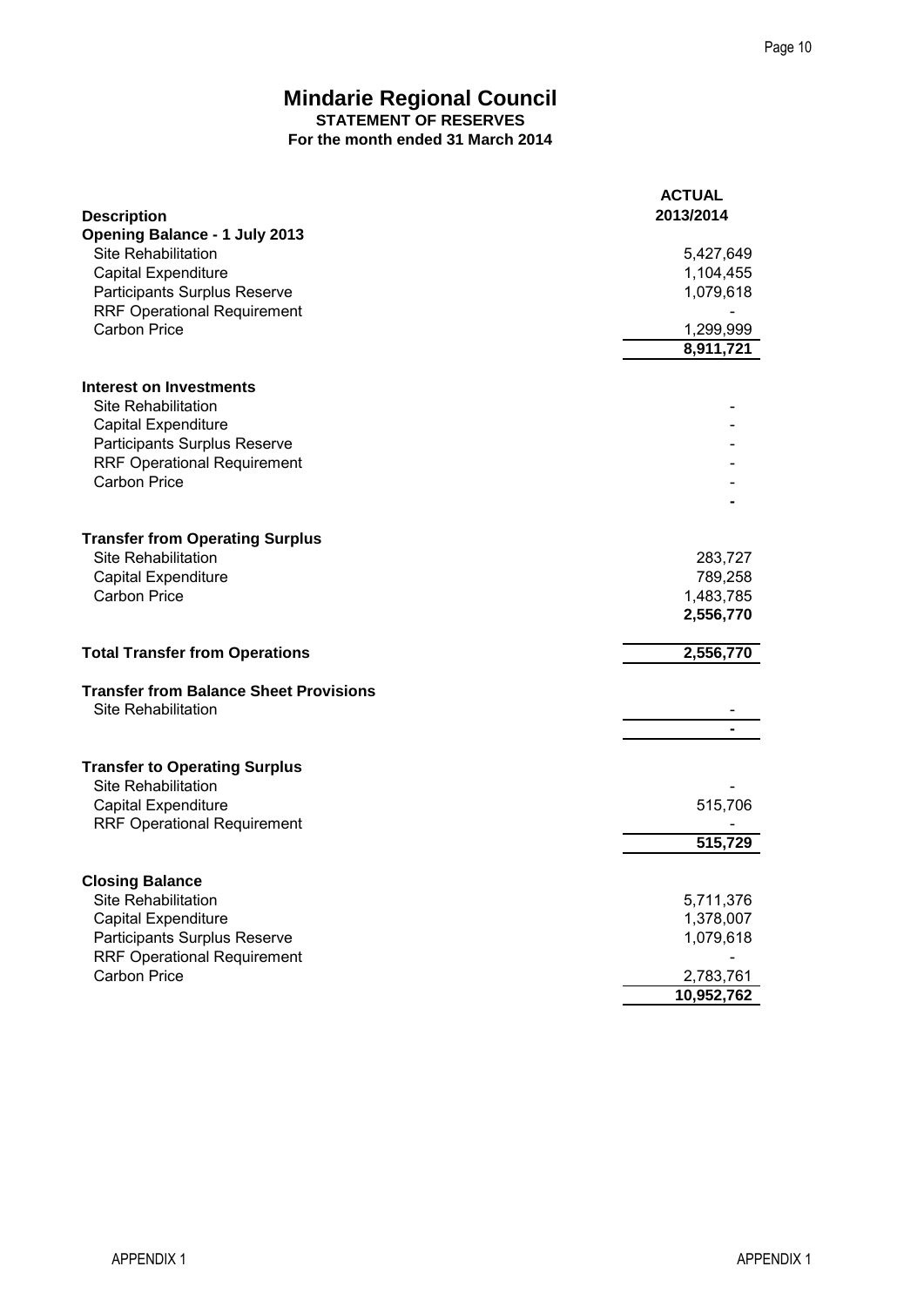#### **For the month ended 31 March 2014 Mindarie Regional Council STATEMENT OF INVESTING ACTIVITIES**

|                                                                                            | <b>Mindarie Regional Council</b><br><b>STATEMENT OF INVESTING ACTIVITIES</b><br>For the month ended 31 March 2014 |                     |                          |                               |
|--------------------------------------------------------------------------------------------|-------------------------------------------------------------------------------------------------------------------|---------------------|--------------------------|-------------------------------|
| <b>Description</b><br>PLANT, VEHICLES AND MACHINERIES                                      | <b>Adopted Budget Revised Budget</b>                                                                              |                     | <b>YTD Actual</b>        | % to Adopted<br><b>Budget</b> |
| <b>Plant and Vehicles</b><br>Replacement of Hitachi Dump Truck (Plant17)                   | 405,000                                                                                                           | 405,000             | 374,156                  | 92.38%                        |
| Replacement of Kubota RTV900G (Plant51)                                                    | 20,000                                                                                                            | 20,000              |                          |                               |
| Replacement of Caterpillar 966H Loader (Plant56)                                           | 405,000                                                                                                           | 405,000             |                          |                               |
| Replacement of Caterpillar 966H Loader (Plant57)                                           | 405,000                                                                                                           | 405,000             |                          |                               |
| Replacement of Caterpillar 2.5T Forklift (Plant59)<br>Replacement of Navara STR (Plant69)  | 25,000<br>30,000                                                                                                  | 25,000<br>30,000    |                          |                               |
| Replacement of Electric Buggy (Plant32)                                                    | 16,000                                                                                                            | 16,000              |                          |                               |
| New Sumitomo SH160 Excavator (Grants)                                                      |                                                                                                                   |                     | 168,000                  |                               |
| brought forward items:                                                                     |                                                                                                                   |                     |                          |                               |
| Replacement of Caterpillar 257B2AC MTL                                                     | 80.000<br>1,386,000                                                                                               | 80,000<br>1,386,000 | 542,156                  | 39.12%                        |
|                                                                                            |                                                                                                                   |                     |                          |                               |
| <b>Machinery and Equipment</b>                                                             |                                                                                                                   |                     |                          |                               |
| 2x Hook Lift Bins<br>2x Tarpomatic Tarps                                                   | 40,000<br>25,000                                                                                                  | 40,000<br>25,000    | 21,600<br>25,000         | 54.00%<br>100.00%             |
| 2x Tarpomatic Spindle                                                                      | 25,000                                                                                                            | 25,000              |                          |                               |
|                                                                                            | 90,000                                                                                                            | 90,000              | 46,600                   | 51.78%                        |
|                                                                                            |                                                                                                                   | 1,476,000           | 588,756                  | 39.89%                        |
| TOTAL PLANT, VEHICLES AND MACHINERIES                                                      | 1,476,000                                                                                                         |                     |                          |                               |
| <b>FURNITURE AND EQUIPMENT</b><br><b>Furniture and Fittings</b>                            |                                                                                                                   |                     |                          |                               |
| <b>Furniture and Fittings</b>                                                              | 5,000                                                                                                             | 5,000               |                          |                               |
| Airconditioning Units to Various Locations                                                 | 22,000                                                                                                            | 22,000              | 6,397                    | 29.08%                        |
|                                                                                            | 27,000                                                                                                            | 27,000              | 6,397                    | 23.69%                        |
| <b>TOTAL FURNITURE AND EQUIPMENT</b>                                                       | 27,000                                                                                                            | 27,000              | 6,397                    | 23.69%                        |
| <b>COMPUTING EQUIPMENT</b>                                                                 |                                                                                                                   |                     |                          |                               |
| <b>Computing Equipment</b>                                                                 |                                                                                                                   |                     |                          |                               |
| Replacement of Laptop - CEO                                                                | 2,500                                                                                                             | 2,500               | 2,224                    | 88.95%                        |
| Replacement of Laptop - Operations Manager<br>Replacement of Laptop - Financial Accountant | 2,500<br>2,500                                                                                                    | 2,500<br>2,500      | 1,884<br>2,234           | 75.37%<br>89.36%              |
| Replacement of Laptop - Governance                                                         | 2,500                                                                                                             | 2,500               | 2,078                    | 83.12%                        |
| Replacement of Desktop - Plant Supervisor                                                  | 1,200                                                                                                             | 1,200               | $\overline{\phantom{a}}$ |                               |
| Replacement of ESX Server                                                                  | 38,000                                                                                                            | 38,000              | 38,266                   | 100.70%                       |
| Replacement of UPS at Tamala and Neerabup<br>Weighbridge System                            | 31,000<br>7,500                                                                                                   | 31,000<br>7,500     | 32,645<br>2,112          | 105.31%<br>28.16%             |
|                                                                                            | 87,700                                                                                                            | 87,700              | 81,443                   | 92.87%                        |
| <b>TOTAL COMPUTING EQUIPMENT</b>                                                           | 87,700                                                                                                            | 87,700              | 81,443                   | 92.87%                        |
|                                                                                            |                                                                                                                   |                     |                          |                               |
| <b>LAND AND BUILDINGS</b><br><b>Building</b>                                               |                                                                                                                   |                     |                          |                               |
| Recycling Centre Renovation and Alignment                                                  | 60,000                                                                                                            | 60,000              |                          |                               |
| <b>Administration Office Renovation</b>                                                    | 50,000                                                                                                            | 50,000              |                          |                               |
| <b>Recycling Centre Toilet</b><br><b>Education Centre Toilet</b>                           | 15,000<br>15,000                                                                                                  | 15,000<br>15,000    |                          |                               |
| Sorting Shed                                                                               | 4,000,000                                                                                                         | 4,000,000           |                          |                               |
|                                                                                            | 4,140,000                                                                                                         | 4,140,000           |                          |                               |
| Land                                                                                       |                                                                                                                   |                     |                          |                               |
| Land Purchase (New Landfill Site)                                                          | 6,000,000                                                                                                         | 6,000,000           |                          |                               |
|                                                                                            | 6,000,000                                                                                                         | 6,000,000           |                          |                               |
|                                                                                            | 10,140,000                                                                                                        | 10,140,000          | $\blacksquare$           |                               |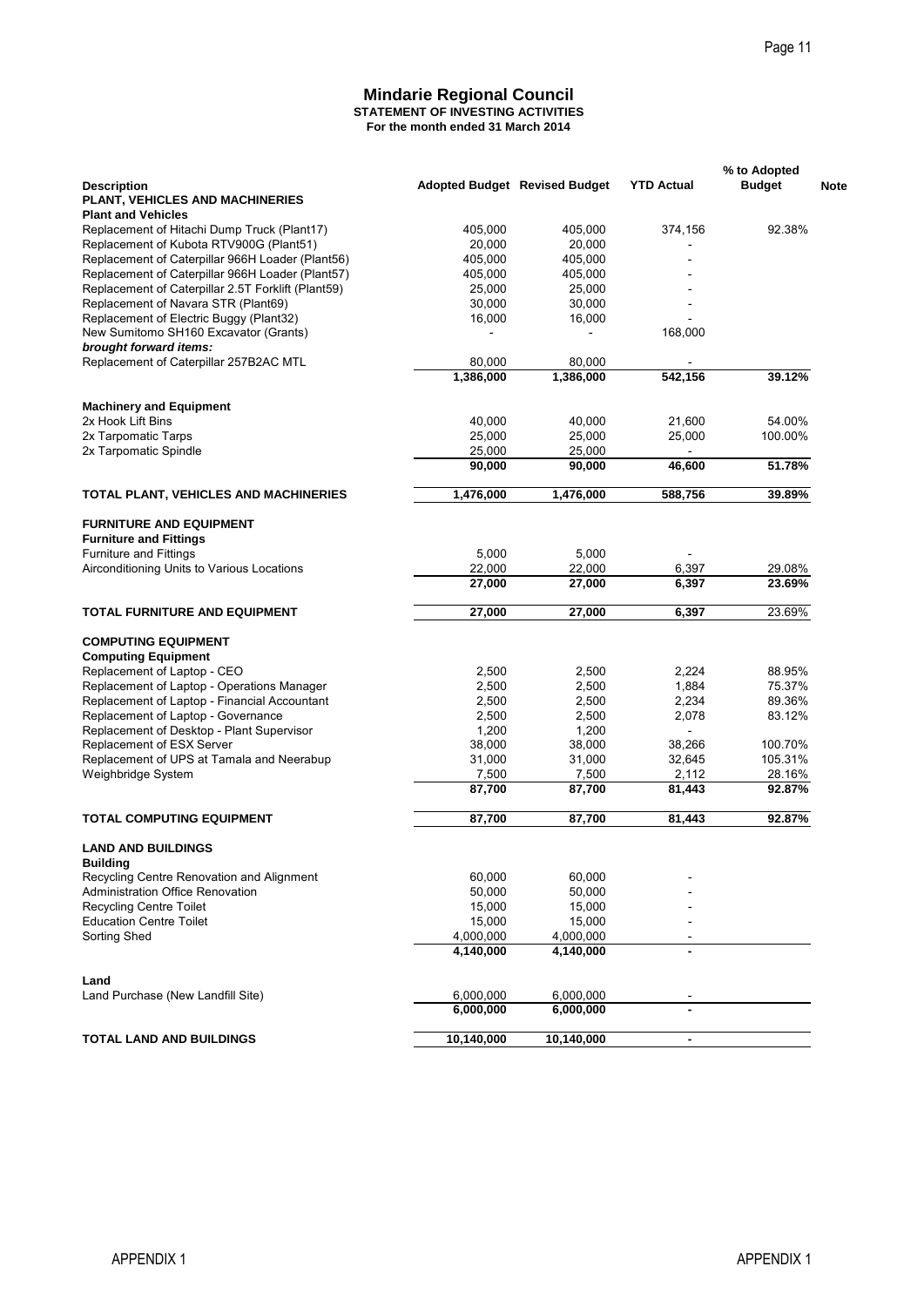#### **For the month ended 31 March 2014 Mindarie Regional Council STATEMENT OF INVESTING ACTIVITIES**

|                                                      |                                                                       |                               |                                | Page 12          |             |
|------------------------------------------------------|-----------------------------------------------------------------------|-------------------------------|--------------------------------|------------------|-------------|
|                                                      |                                                                       |                               |                                |                  |             |
|                                                      | <b>Mindarie Regional Council</b><br>STATEMENT OF INVESTING ACTIVITIES |                               |                                |                  |             |
|                                                      | For the month ended 31 March 2014                                     |                               |                                |                  |             |
|                                                      |                                                                       |                               |                                |                  |             |
|                                                      |                                                                       |                               |                                | % to Adopted     |             |
| <b>Description</b><br><b>INFRASTRUCTURE</b>          |                                                                       | Adopted Budget Revised Budget | <b>YTD Actual</b>              | <b>Budget</b>    | <b>Note</b> |
| <b>Operations</b><br>Landfill Gas Well Installations | 25,000                                                                | 25,000                        |                                |                  |             |
| Gas Well Installation (Mitigation)                   | 50,000                                                                | 50,000                        | $\overline{\phantom{a}}$<br>÷. |                  |             |
| Bore Pump<br>PV Cells - Solar Electricity            | 15,000<br>30,000                                                      | 15,000<br>30,000              | 9,189<br>÷                     | 61.26%           |             |
| Litter Fencing                                       | 60,000                                                                | 60,000                        | $\overline{\phantom{0}}$       |                  |             |
| <b>Lighting Towers</b>                               | 40,000<br>220,000                                                     | 40,000<br>220,000             | 38,250<br>47,439               | 95.63%<br>21.56% |             |
| <b>Landfill Phase 3</b>                              |                                                                       |                               |                                |                  |             |
| Cell Development - Lining                            | 1,500,000                                                             | 2,830,000                     | 1,751,318                      | 61.88%           |             |
|                                                      | 1,500,000                                                             | 2,830,000                     | 1,751,318                      |                  |             |
| <b>TOTAL INFRASTRUCTURE</b>                          | 1,720,000                                                             | 3,050,000                     | 1,798,756                      | 58.98%           |             |
|                                                      |                                                                       |                               |                                |                  |             |
|                                                      |                                                                       |                               |                                |                  |             |
|                                                      |                                                                       |                               |                                |                  |             |
|                                                      |                                                                       |                               |                                |                  |             |
|                                                      |                                                                       |                               |                                |                  |             |
|                                                      |                                                                       |                               |                                |                  |             |
|                                                      |                                                                       |                               |                                |                  |             |
|                                                      |                                                                       |                               |                                |                  |             |
|                                                      |                                                                       |                               |                                |                  |             |
|                                                      |                                                                       |                               |                                |                  |             |
|                                                      |                                                                       |                               |                                |                  |             |
|                                                      |                                                                       |                               |                                |                  |             |
|                                                      |                                                                       |                               |                                |                  |             |
|                                                      |                                                                       |                               |                                |                  |             |
|                                                      |                                                                       |                               |                                |                  |             |
|                                                      |                                                                       |                               |                                |                  |             |
|                                                      |                                                                       |                               |                                |                  |             |
|                                                      |                                                                       |                               |                                |                  |             |
|                                                      |                                                                       |                               |                                |                  |             |
|                                                      |                                                                       |                               |                                |                  |             |
|                                                      |                                                                       |                               |                                |                  |             |
|                                                      |                                                                       |                               |                                |                  |             |
|                                                      |                                                                       |                               |                                |                  |             |
|                                                      |                                                                       |                               |                                |                  |             |
|                                                      |                                                                       |                               |                                |                  |             |
|                                                      |                                                                       |                               |                                |                  |             |
|                                                      |                                                                       |                               |                                |                  |             |
|                                                      |                                                                       |                               |                                |                  |             |
|                                                      |                                                                       |                               |                                |                  |             |
|                                                      |                                                                       |                               |                                |                  |             |
|                                                      |                                                                       |                               |                                |                  |             |
|                                                      |                                                                       |                               |                                |                  |             |
|                                                      |                                                                       |                               |                                |                  |             |
|                                                      |                                                                       |                               |                                |                  |             |
|                                                      |                                                                       |                               |                                |                  |             |
|                                                      |                                                                       |                               |                                |                  |             |
|                                                      |                                                                       |                               |                                |                  |             |
|                                                      |                                                                       |                               |                                |                  |             |
|                                                      |                                                                       |                               |                                |                  |             |
|                                                      |                                                                       |                               |                                |                  |             |
| <b>APPENDIX1</b>                                     |                                                                       |                               |                                | <b>APPENDIX1</b> |             |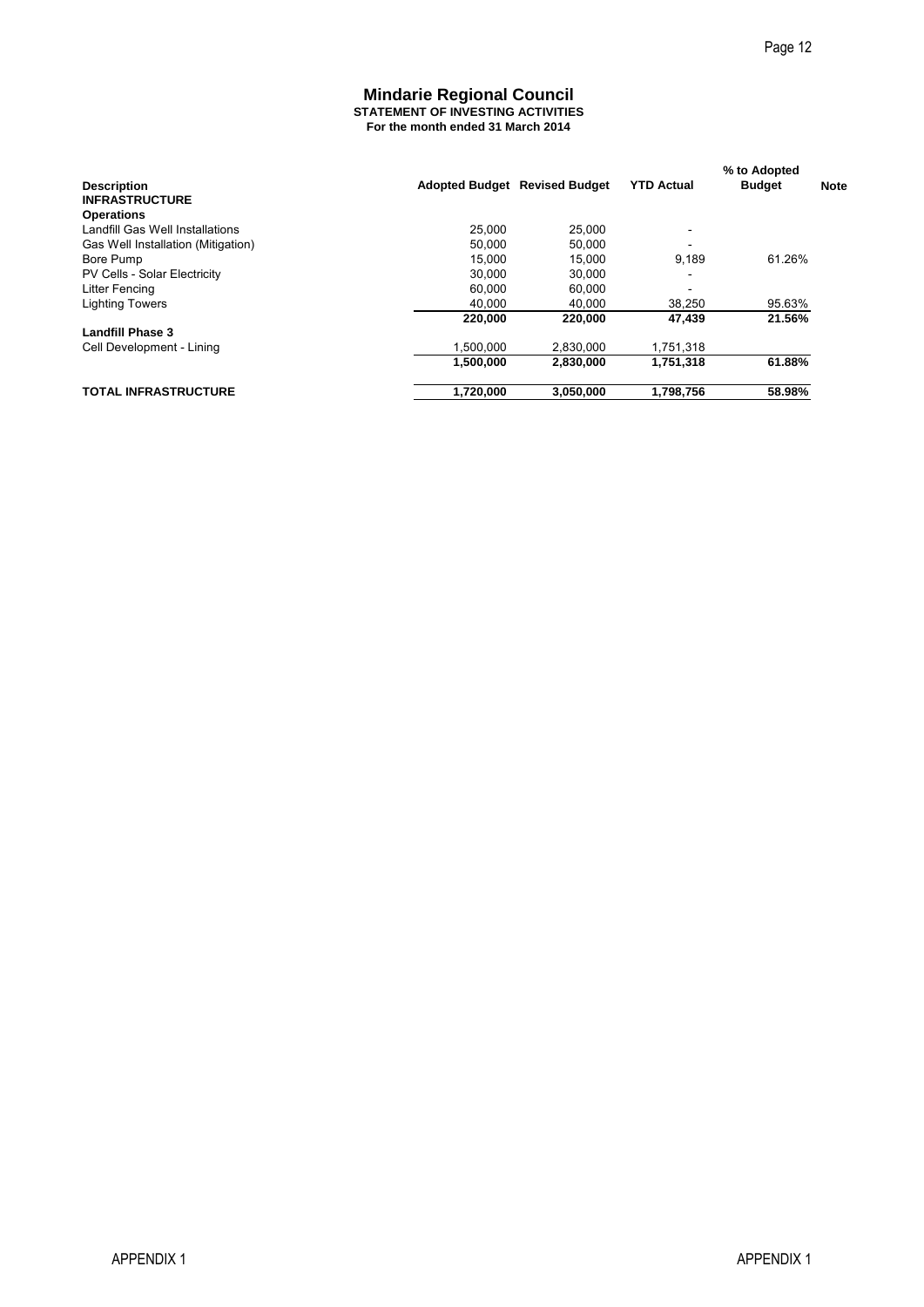INFORMATION ON BORROWINGS **INFORMATION ON BORROWINGS**

(a) Loan Schedule and Interest Expense (a) Loan Schedule and Interest Expense

| Actual                                                 |                                                  |                |                          |                         |                                          | Repayments<br>Principal      | <b>Outstanding</b><br>Principal | Repayments<br><b>Interest</b>  | Note |
|--------------------------------------------------------|--------------------------------------------------|----------------|--------------------------|-------------------------|------------------------------------------|------------------------------|---------------------------------|--------------------------------|------|
|                                                        | Value of Loan<br>Approved                        | <b>Matures</b> | Interest<br><b>Rates</b> | 01/07/2013<br>Principal | to 30/06/2014<br>Drawn Down<br>Principal | 31/03/2014<br>Actual to      | 31/03/2014<br><b>Actual to</b>  | 31/03/2014<br><b>Actual to</b> |      |
| <b>Community Amenities</b><br>Tamala Park Landfill     |                                                  |                |                          |                         |                                          |                              |                                 |                                |      |
| Loan 8 - Building Upgrade                              | 650,000                                          | May-14         | 6.45%                    | 84,911                  |                                          | 63,432                       | 21,479                          | 2,645                          |      |
| -oan 12 - Construction Stage 2 Phase 2                 | 15,000,000                                       | Dec-15         | 5.98%                    | 5,312,445               |                                          | 1,062,495                    | 4,249,950                       | 202,163                        |      |
| oan 13 - Development of Cell for Phase 3               |                                                  |                |                          |                         |                                          |                              |                                 |                                |      |
| -oan 14 - Purchase of Land for the New Landfill        |                                                  |                |                          |                         |                                          |                              |                                 |                                |      |
| -oan 15 - Shed Project                                 | 2,830,000<br>6,000,000<br>4,000,000              |                |                          |                         |                                          |                              |                                 |                                |      |
| Regional Resource Recovery Facility                    |                                                  |                |                          |                         |                                          |                              |                                 |                                |      |
| Loan 11 - RRF Land Purchase                            |                                                  | $May-25$       | 5.97%                    | 1,117,506               |                                          | 176,676                      | 940,831                         | 45,991                         |      |
| -oan 10a - RRF Infrastructure                          | 3,500,000<br>2,000,000<br>2,600,000<br>4,000,000 | Mar-25         | 6.16%                    | 1,467,239               |                                          | 63,899                       | ,403,339                        | 66,176                         |      |
| -oan 10b - RRF Infrastructure (Variable Interest Rate) |                                                  | Apr-25         | Variable                 | 2,275,000               |                                          | 120,000                      | 2,155,000                       | 50,344                         |      |
| -oan 10c - RRF Infrastructure                          |                                                  | Apr-25         | 7.97%                    | 2.222.224               |                                          | 333,333                      | ,888,891                        | 122,984                        |      |
| <b>TOTAL</b>                                           | 40,580,000                                       |                |                          | 12.479.325              |                                          | 1,819,835                    | 10.659.490                      | 490.303                        |      |
|                                                        |                                                  |                |                          |                         |                                          | Facility Fee                 |                                 | 24,400                         |      |
|                                                        |                                                  |                |                          |                         |                                          | <b>Total Borrowing Costs</b> |                                 | 514,703                        |      |
|                                                        |                                                  |                |                          |                         |                                          |                              |                                 |                                |      |

Note 1: Loan 10b has a variable rate of 3.27% for the quarter of July 2013 to October 2013.<br>Note 2: Council approval will be obtained when Land is identified. Note 1: Loan 10b has a variable rate of 3.27% for the quarter of July 2013 to October 2013. Note 2: Council approval will be obtained when Land is identified.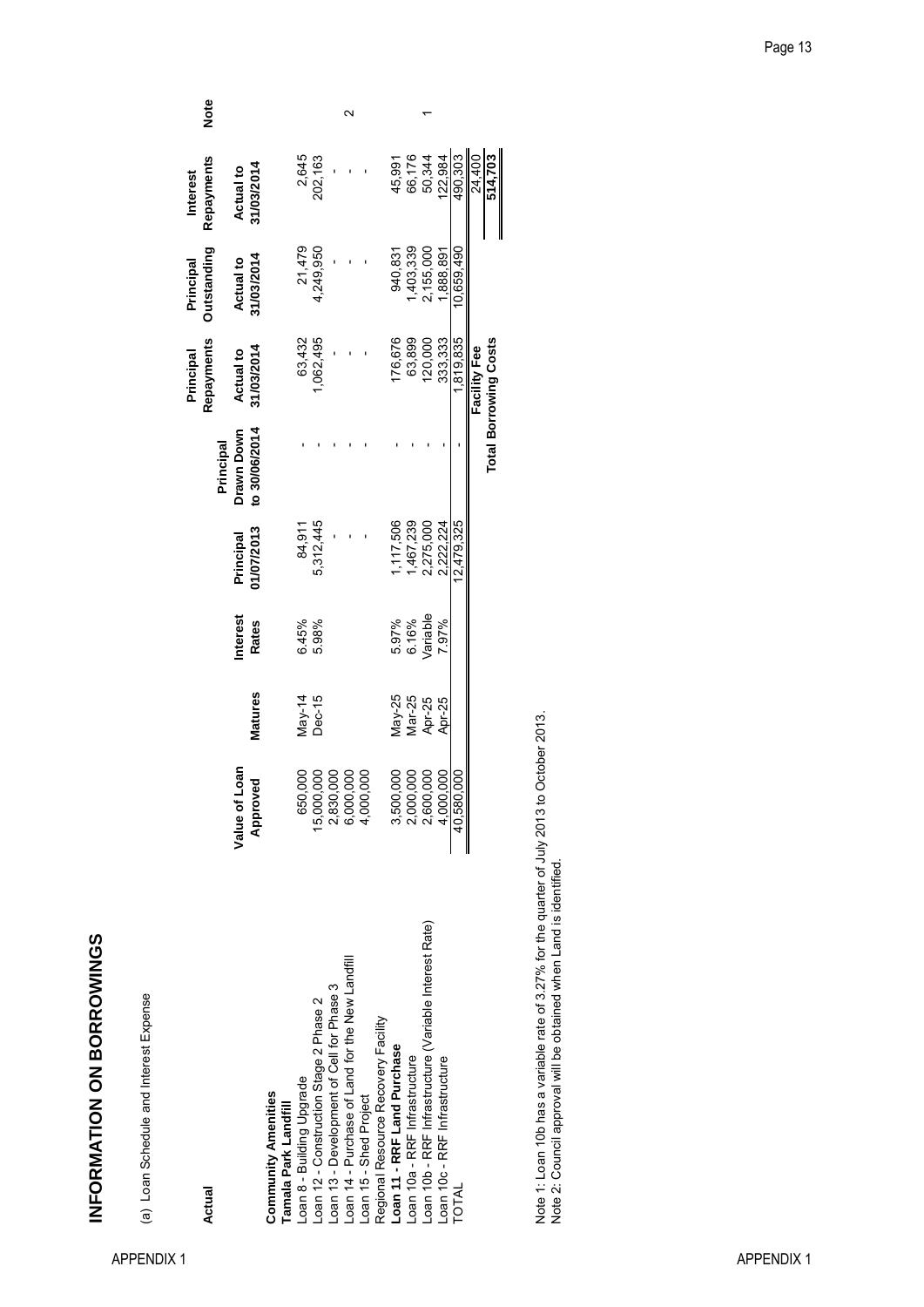**Financial Statements for the period ended 30 April 2014**

Item<br>11.1

11.1 APPENDIX NO. 2 Item

11.1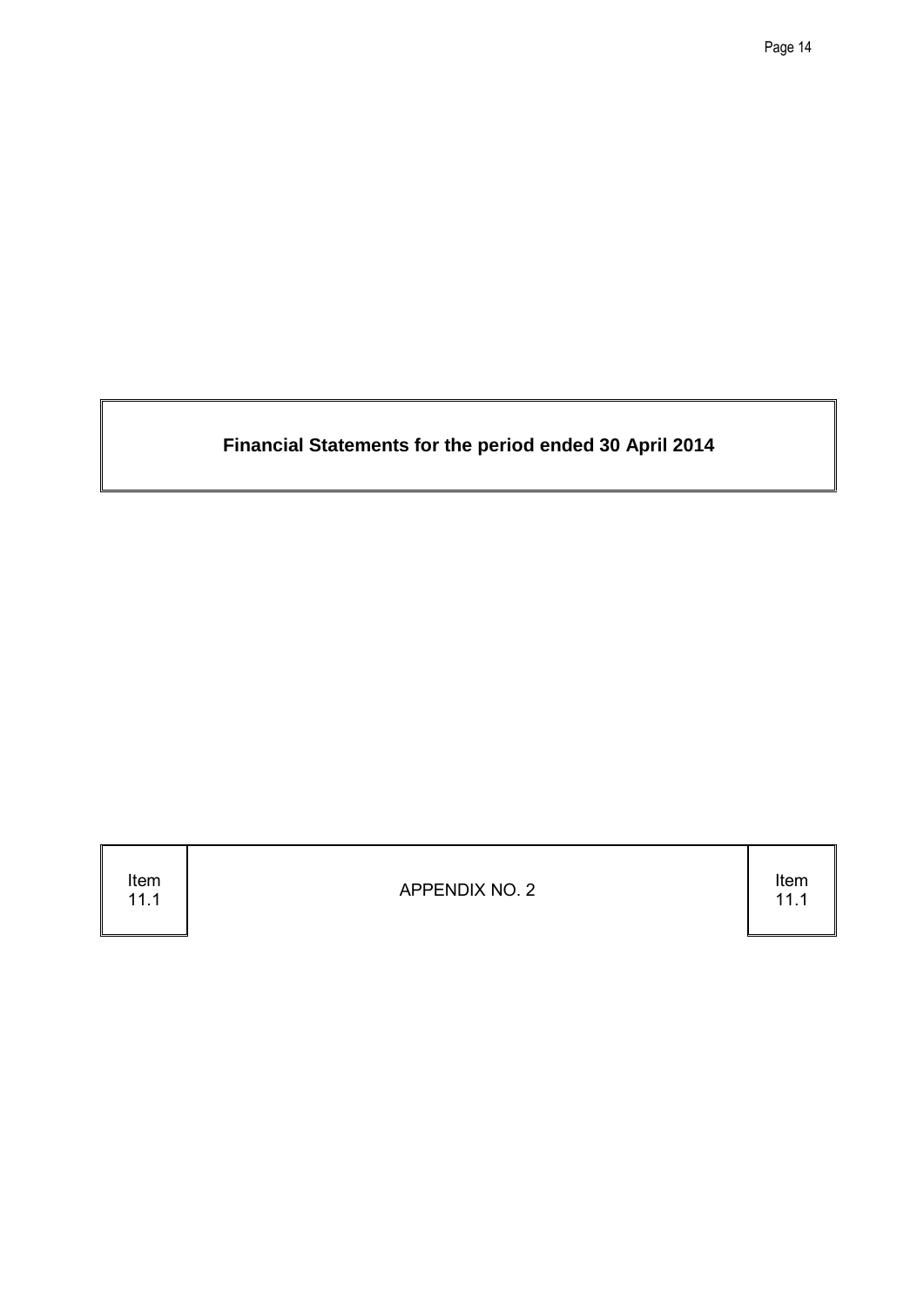

## **MANAGEMENT FINANCIAL STATEMENTS**

**FOR THE MONTH ENDED 30 APRIL 2014**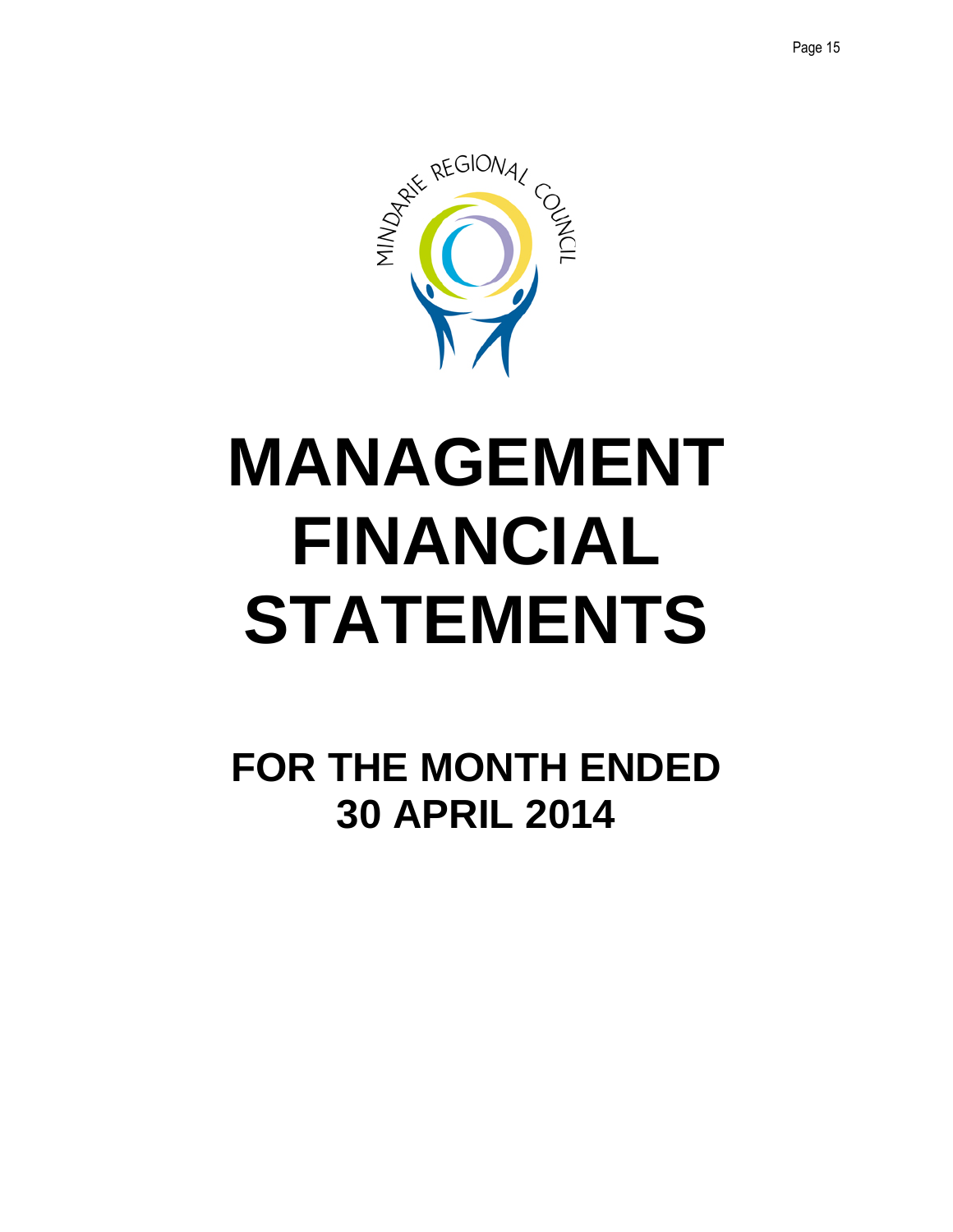#### **Mindari Regional Council INCOME STATEMENT BY NATURE AND TYPE For the month ended 30 April 2014**

|                                                                             |                         |                                                                               |                         |                         |                                   | Page 16                |
|-----------------------------------------------------------------------------|-------------------------|-------------------------------------------------------------------------------|-------------------------|-------------------------|-----------------------------------|------------------------|
|                                                                             |                         | <b>Mindari Regional Council</b><br><b>INCOME STATEMENT BY NATURE AND TYPE</b> |                         |                         |                                   |                        |
|                                                                             |                         | For the month ended 30 April 2014                                             |                         |                         |                                   |                        |
| <b>Description</b><br><b>Revenue from Ordinary Activities</b>               |                         | <b>Adopted Budget Revised Budget</b>                                          | <b>YTD Budget</b>       | <b>YTD Actual</b>       | \$ Variance                       | % Variance             |
| <b>Member User Charges</b>                                                  |                         |                                                                               |                         |                         |                                   |                        |
| User Charges - City of Perth                                                | 2,165,284               | 1,789,653                                                                     | 1,631,933               | 1,459,217               |                                   |                        |
| User Charges - City of Wanneroo<br>User Charges - City of Joondalup         | 11.076.252<br>9,603,265 | 9,305,762<br>8,362,876                                                        | 8,563,782<br>7,414,535  | 8,210,847<br>7,031,891  |                                   |                        |
| User Charges - City of Stirling                                             | 10,541,930              | 13,847,411                                                                    | 10,437,332              | 10,589,605              |                                   |                        |
| User Charges - Town of Cambridge                                            | 1,270,808               | 972,022                                                                       | 947,322                 | 919,018                 |                                   |                        |
| User Charges - City of Vincent<br>User Charges - Town of Victoria Park      | 2,238,355<br>2,238,355  | 1,952,319<br>1,892,922                                                        | 1,743,410<br>1,712,489  | 1,631,904<br>1,418,169  |                                   |                        |
| User Charges - RRF Residues                                                 | 7,032,767               | 5,226,538                                                                     | 4,920,015               | 4,438,352               |                                   |                        |
| <b>Non Member User Charges</b>                                              | 46,167,016              | 43,349,503                                                                    | 37,370,818              | 35,699,005              | (1,671,813)                       | (4.47%)                |
| User Charges - City of South Perth                                          |                         | 4,714                                                                         | 4,714                   | 16,455                  | 11,741                            | 249.06%                |
| User Charges - Casual Tipping Fees                                          | 5,760,000               | 5,164,916                                                                     | 4,565,263               | 3,998,340               | (566, 923)                        | (12.42%)               |
| <b>Total User Charges</b>                                                   | 5,760,000<br>51,927,016 | 5,169,630<br>48,519,133                                                       | 4,569,977<br>41,940,795 | 4,014,795<br>39,713,800 | (555,182)<br>(2, 226, 995)        | (12.15%)<br>$(5.31\%)$ |
| <b>Other Charges</b>                                                        |                         |                                                                               |                         |                         |                                   |                        |
| Service Charges<br><b>Carbon Price</b>                                      | 1,922,000               | 2,222,700                                                                     | 1,766,059               | 1.692.856               | (73, 203)                         | $(4.14\%)$             |
| Sale of Recyclable Materials                                                | 606,000                 | 606.000                                                                       | 493,549                 | 407,830                 | (85, 719)                         | (17.37%)               |
| <b>Gas Power Generation Sales</b>                                           | 505,000                 | 505,000                                                                       | 306,000                 | 304,562                 | (1,438)                           | (0.47%)                |
| <b>Grants and Subsidies</b><br>Contributions, Reimbursements & Donations    | 360,000<br>2,000        | 360,000<br>8,800                                                              | 360,000<br>5,400        | 302,926<br>6,389        | (57, 074)<br>989                  | (15.85%)<br>18.32%     |
| <b>Interest Earnings</b>                                                    | 609,100                 | 520,500                                                                       | 463,286                 | 492,557                 | 29,271                            | 6.32%                  |
| Other Revenue                                                               | 401,700                 | 532,093                                                                       | 330,986                 | 426,089                 | 95,103                            | 28.73%                 |
| <b>Total Other Charges</b><br><b>Total Revenue from Ordinary Activities</b> | 4,405,800<br>56,332,816 | 4,755,093<br>53,274,226                                                       | 3,725,280<br>45,666,075 | 3.633.210<br>43,347,010 | (92,070)<br>(2,319,065)           | (2.47%)<br>(5.08%)     |
|                                                                             |                         |                                                                               |                         |                         |                                   |                        |
| <b>Expenses from Ordinary Activities</b><br><b>Employee Costs</b>           | 4,600,996               | 4,639,651                                                                     | 3,753,143               | 3,431,899               | 321,244                           | 8.56%                  |
| <b>Materials and Contracts</b>                                              |                         |                                                                               |                         |                         |                                   |                        |
| <b>Consultants and Contract Labour</b>                                      | 377,600                 | 506,430                                                                       | 377,156<br>136,250      | 168,983<br>51,842       | 208,173<br>84,408                 | 55.20%<br>61.95%       |
| Communications and Public Consultation<br><b>Landfill Expenses</b>          | 160,000<br>1,076,100    | 160,000<br>1,106,100                                                          | 941,510                 | 418,024                 | 523,486                           | 55.60%                 |
| <b>Office Expenses</b>                                                      | 209,300                 | 219,300                                                                       | 166,390                 | 156,953                 | 9,437                             | 5.67%                  |
| Information System Expenses<br><b>Building Maintenance</b>                  | 365,300<br>100,000      | 309,300<br>103,000                                                            | 254,254<br>44,530       | 202,873<br>68,444       | 51,381<br>(23, 914)               | 20.21%<br>(53.70%)     |
| Plant and Equipment Operating & Hire                                        | 1,058,600               | 1,101,700                                                                     | 734,374                 | 818,151                 | (83, 777)                         | (11.41%)               |
| RRF Other Operating Expenses                                                | 23,626,414              | 21,844,100                                                                    | 18,670,229              | 18,483,021              | 187,208                           | 1.00%                  |
| <b>Waste Minimisation</b><br><b>Utilities</b>                               | 400,000<br>376,700      | 232,000<br>173,800                                                            | 17,000<br>212,450       | 149.063                 | 17,000<br>63,387                  | 100.00%<br>29.84%      |
| Depreciation                                                                | 908,900                 | 1,166,894                                                                     | 886,538                 | 999,438                 | (112,900)                         | (12.73%)               |
| <b>Borrowing Costs</b>                                                      | 824,300                 | 832,400<br>244.000                                                            | 703,769                 | 563,999                 | 139,770                           | 19.86%                 |
| Insurances<br><b>DEP Landfill Levy</b>                                      | 329,000<br>6,689,700    | 7,737,500                                                                     | 210,650<br>6,178,413    | 162,571<br>6,159,454    | 48,079<br>18,959                  | 22.82%<br>0.31%        |
| Land Lease/Rental                                                           | 671,600                 | 671,600                                                                       | 557,766                 | 565,995                 | (8, 229)                          | (1.48%)                |
| <b>Other Expenditure</b><br><b>Members Costs</b>                            | 190,700                 | 182,000                                                                       | 105,870                 | 94,500                  | 11,370                            | 10.74%                 |
| <b>Administration Expenses</b>                                              | 187,000                 | 187,000                                                                       | 127,660                 | 124,592                 | 3,068                             | 2.40%                  |
| Carbon Price                                                                | 1,922,000               | 2,222,700                                                                     | 1,766,059               | 1,692,856               | 73,203                            | 4.14%                  |
| Amortisation for Cell Development<br>Amortisation for Decommissioning Asset | 2,680,000<br>846,100    | 3,100,000<br>846,100                                                          | 2,475,284<br>705,086    | 2,467,607<br>705,086    | 7,677<br>$\overline{\phantom{a}}$ | 0.31%<br>$0.00\%$      |
| <b>Capping Accretion Expense</b>                                            | 251,800                 | 251,800                                                                       | 209,834                 | 209,834                 | ÷                                 | $0.00\%$               |
| Post Closure Accretion Expense                                              | 126,500                 | 202,500                                                                       | 143,418                 | 143,418                 |                                   | $0.00\%$               |
| <b>RRF Amortisation</b><br><b>Total Expenses</b>                            | 540,200<br>48,518,810   | 540,200<br>48,580,075                                                         | 450,168<br>39,827,801   | 450,168<br>38,288,772   | 1,539,030                         | $0.00\%$<br>3.86%      |
|                                                                             |                         |                                                                               |                         |                         |                                   |                        |
| Profit on Sale of Assets<br>Loss on Sale of Assets                          |                         |                                                                               |                         | 48,884<br>7,000         | 48,884<br>(7,000)                 |                        |
|                                                                             |                         |                                                                               |                         | 41,884                  | 41,884                            |                        |
| <b>Changes in Net Assets Resulting from Operations</b>                      | 7,814,006               | 4,694,151                                                                     | 5,838,274               | 5,100,122               | (738,152)                         | (12.64%)               |
|                                                                             |                         |                                                                               |                         |                         |                                   |                        |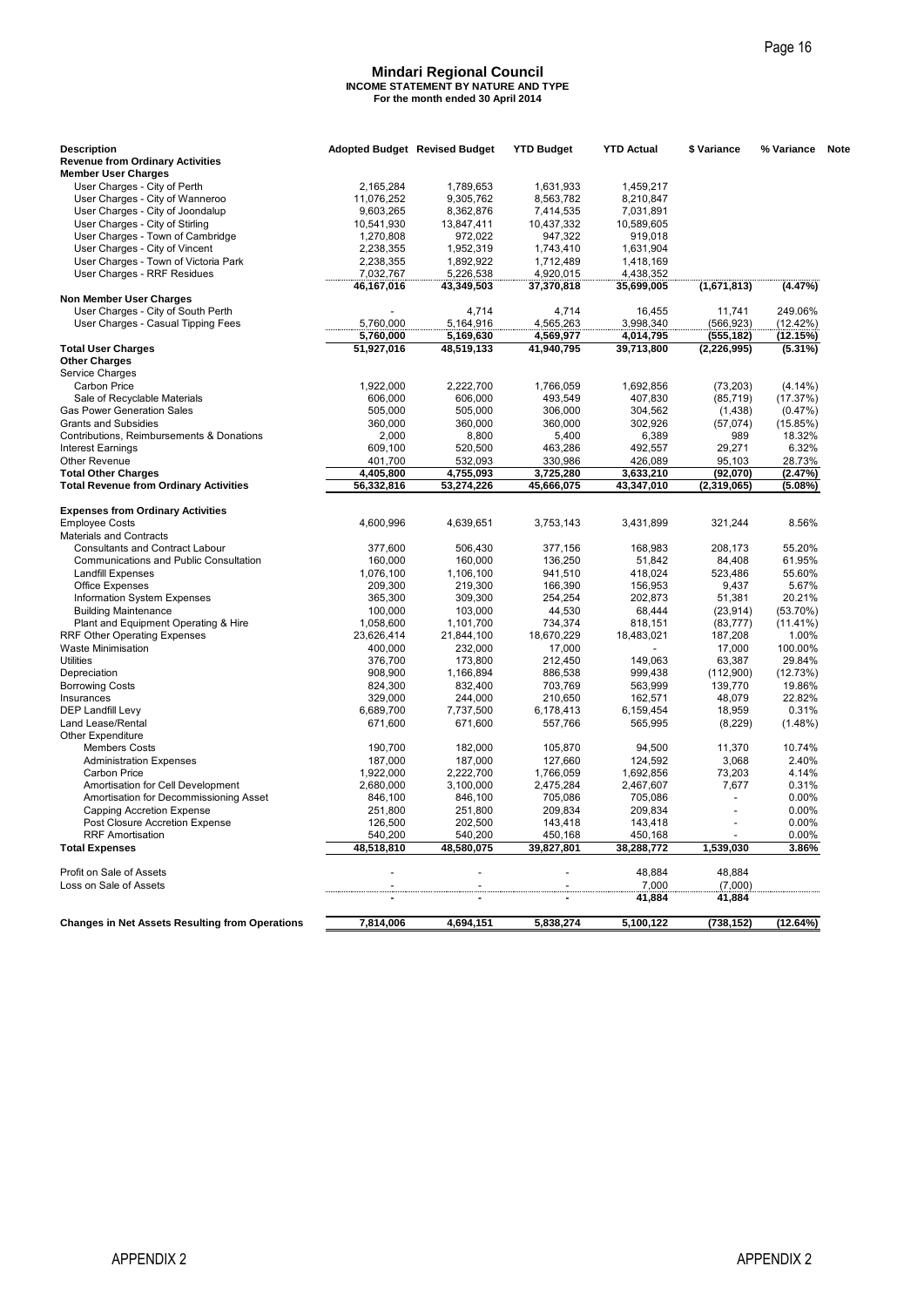|                |                                                            | Page 17                                                                                                                                                                                                                    |
|----------------|------------------------------------------------------------|----------------------------------------------------------------------------------------------------------------------------------------------------------------------------------------------------------------------------|
|                | NOTES FOR VARIATIONS - INCOME STATEMENT BY NATURE AND TYPE |                                                                                                                                                                                                                            |
| Note #         | Description of Item                                        | Nature of Unfavourable variance where actual is 10% or \$100,000 from YTD Budget                                                                                                                                           |
| $\mathbf{1}$   | User Charges - Members                                     | Member user charges is lower than the revised budget. This continues to reflect the cumulative effects of the<br>reduction in the Members' gate fee in October 2013 offset by higher than anticipated tonnes for the year. |
| $\overline{2}$ | Casual Tipping Fees                                        | Casual tipping fees is lower due lower tonnages received than it was anticipated in the phased forecast tonnes.                                                                                                            |
| 3              | Depreciation                                               | Due to depreciation in Revaluation of Assets not budgeted. This was taken to account in Midyear Budget and it will<br>balance off at the end of Financial Year End.                                                        |
|                |                                                            |                                                                                                                                                                                                                            |
|                |                                                            |                                                                                                                                                                                                                            |
|                |                                                            |                                                                                                                                                                                                                            |
|                |                                                            |                                                                                                                                                                                                                            |
|                |                                                            |                                                                                                                                                                                                                            |
|                |                                                            |                                                                                                                                                                                                                            |
|                |                                                            |                                                                                                                                                                                                                            |
|                |                                                            |                                                                                                                                                                                                                            |
|                |                                                            |                                                                                                                                                                                                                            |
|                |                                                            |                                                                                                                                                                                                                            |
|                |                                                            |                                                                                                                                                                                                                            |
|                |                                                            |                                                                                                                                                                                                                            |
|                |                                                            |                                                                                                                                                                                                                            |
|                |                                                            |                                                                                                                                                                                                                            |
|                |                                                            |                                                                                                                                                                                                                            |
|                |                                                            |                                                                                                                                                                                                                            |
|                |                                                            |                                                                                                                                                                                                                            |
|                |                                                            |                                                                                                                                                                                                                            |
|                |                                                            |                                                                                                                                                                                                                            |
|                |                                                            |                                                                                                                                                                                                                            |
|                |                                                            |                                                                                                                                                                                                                            |
|                |                                                            |                                                                                                                                                                                                                            |
|                |                                                            |                                                                                                                                                                                                                            |
|                | <b>APPENDIX 2</b>                                          | APPENDIX 2                                                                                                                                                                                                                 |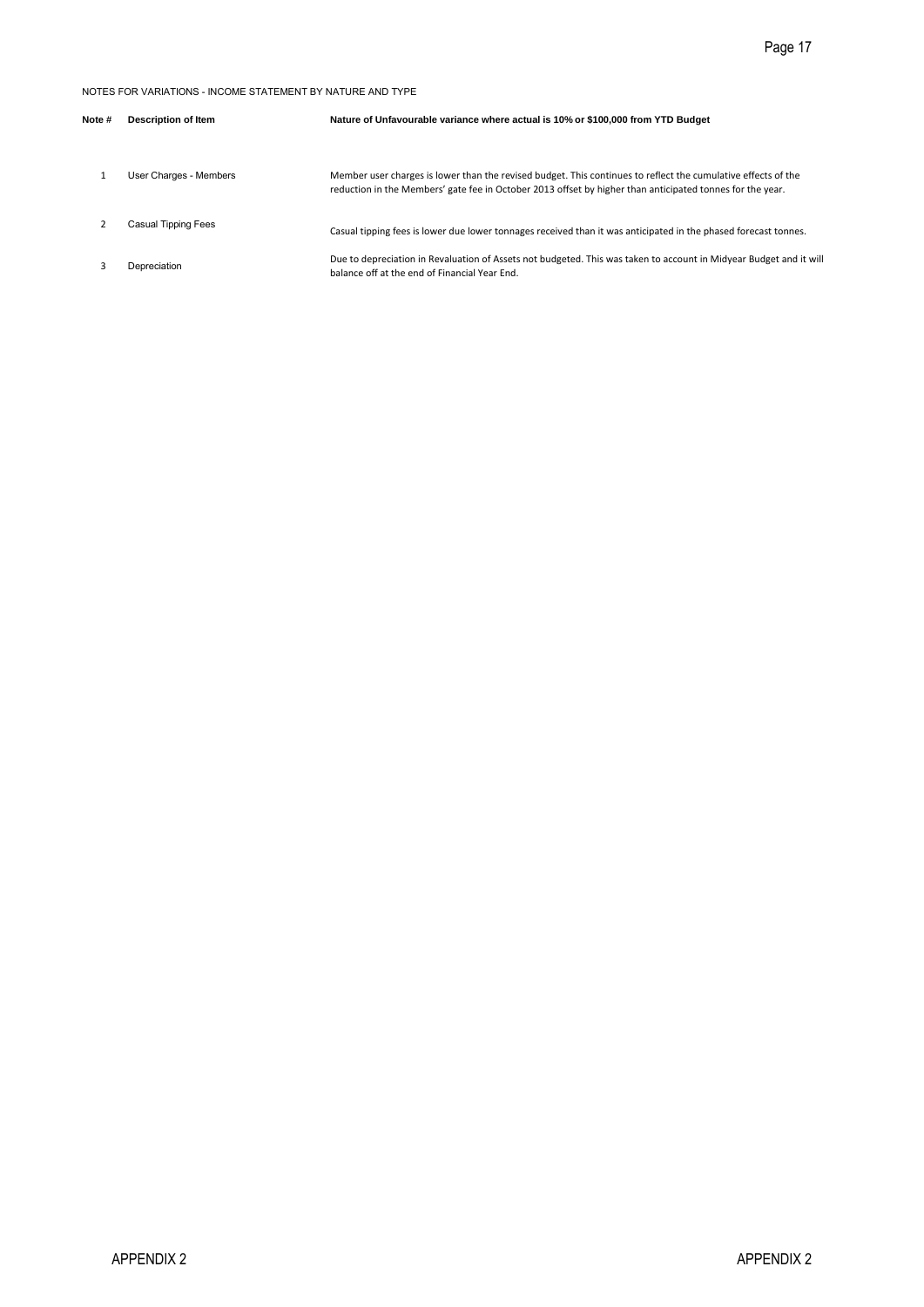#### **Mindarie Regional Council OPERATING STATEMENT**

| <b>Description</b><br><b>Resource Recovery Facility</b><br><b>Operating Expenditure</b><br>Salaries<br>Allowances<br>Workers Compensation Premium<br>Consultancy<br><b>Contract Labour External</b><br><b>Office Expenses</b><br><b>Cleaning of Buildings</b><br>Computer System Maintenance<br><b>Building Maintenance</b><br><b>Building Security</b><br><b>RRF Operation Expenses</b><br>Fencing and Gate Maintenance<br>Road Maintenance<br>Bores and Pipework<br>Vehicle Wash Facility Operations<br>Landscaping and Gardens<br><b>Compost Disposal</b><br>Contractor's Fees<br>Electricity<br>Rates<br>Municipal Property Insurance | Adopted<br><b>Budget</b><br>35,000<br>35,000<br>11.600<br>11,600<br>25,200<br>25,200<br>3,000<br>2,700<br>5,700<br>1,500<br>$\sim$<br>7,500<br>402,000<br>23,215,414<br>23,626,414 | <b>YTD Budget</b><br>20,260<br>20,260<br>9,660<br>9,660<br>20,994<br>20,994<br>3,000<br>1,250<br>4,250<br>$\overline{a}$<br>3,300 | <b>YTD Actual</b><br>14,688<br>14,688<br>6,339<br>6,339<br>14,394<br>14,394<br>4,571<br>2,215<br>6,786 | \$ Variance<br>(5, 572)<br>(5, 572)<br>(3,321)<br>(3, 321)<br>(6.600)<br>(6,600)<br>1,571<br>965<br>2,536 | %<br>Variance<br>$(27.50\%)$<br>(27.50%)<br>(34.38%)<br>(34.38%)<br>(31.44%)<br>(31.44%)<br>52.35%<br>77.23%<br>59.67% |
|-------------------------------------------------------------------------------------------------------------------------------------------------------------------------------------------------------------------------------------------------------------------------------------------------------------------------------------------------------------------------------------------------------------------------------------------------------------------------------------------------------------------------------------------------------------------------------------------------------------------------------------------|------------------------------------------------------------------------------------------------------------------------------------------------------------------------------------|-----------------------------------------------------------------------------------------------------------------------------------|--------------------------------------------------------------------------------------------------------|-----------------------------------------------------------------------------------------------------------|------------------------------------------------------------------------------------------------------------------------|
| <b>Employee Costs</b><br><b>Consultants and Contract Labour</b><br><b>Information System Expenses</b><br><b>Building Maintenance</b><br><b>Utilities</b><br><b>Insurance</b>                                                                                                                                                                                                                                                                                                                                                                                                                                                              |                                                                                                                                                                                    |                                                                                                                                   |                                                                                                        |                                                                                                           |                                                                                                                        |
|                                                                                                                                                                                                                                                                                                                                                                                                                                                                                                                                                                                                                                           |                                                                                                                                                                                    |                                                                                                                                   |                                                                                                        |                                                                                                           |                                                                                                                        |
|                                                                                                                                                                                                                                                                                                                                                                                                                                                                                                                                                                                                                                           |                                                                                                                                                                                    |                                                                                                                                   |                                                                                                        |                                                                                                           |                                                                                                                        |
|                                                                                                                                                                                                                                                                                                                                                                                                                                                                                                                                                                                                                                           |                                                                                                                                                                                    |                                                                                                                                   |                                                                                                        |                                                                                                           |                                                                                                                        |
|                                                                                                                                                                                                                                                                                                                                                                                                                                                                                                                                                                                                                                           |                                                                                                                                                                                    |                                                                                                                                   |                                                                                                        |                                                                                                           |                                                                                                                        |
|                                                                                                                                                                                                                                                                                                                                                                                                                                                                                                                                                                                                                                           |                                                                                                                                                                                    |                                                                                                                                   |                                                                                                        |                                                                                                           |                                                                                                                        |
|                                                                                                                                                                                                                                                                                                                                                                                                                                                                                                                                                                                                                                           |                                                                                                                                                                                    |                                                                                                                                   |                                                                                                        |                                                                                                           |                                                                                                                        |
|                                                                                                                                                                                                                                                                                                                                                                                                                                                                                                                                                                                                                                           |                                                                                                                                                                                    |                                                                                                                                   |                                                                                                        |                                                                                                           |                                                                                                                        |
|                                                                                                                                                                                                                                                                                                                                                                                                                                                                                                                                                                                                                                           |                                                                                                                                                                                    |                                                                                                                                   |                                                                                                        |                                                                                                           |                                                                                                                        |
|                                                                                                                                                                                                                                                                                                                                                                                                                                                                                                                                                                                                                                           |                                                                                                                                                                                    |                                                                                                                                   |                                                                                                        |                                                                                                           |                                                                                                                        |
|                                                                                                                                                                                                                                                                                                                                                                                                                                                                                                                                                                                                                                           |                                                                                                                                                                                    |                                                                                                                                   |                                                                                                        |                                                                                                           |                                                                                                                        |
|                                                                                                                                                                                                                                                                                                                                                                                                                                                                                                                                                                                                                                           |                                                                                                                                                                                    |                                                                                                                                   |                                                                                                        |                                                                                                           |                                                                                                                        |
|                                                                                                                                                                                                                                                                                                                                                                                                                                                                                                                                                                                                                                           |                                                                                                                                                                                    |                                                                                                                                   |                                                                                                        |                                                                                                           |                                                                                                                        |
|                                                                                                                                                                                                                                                                                                                                                                                                                                                                                                                                                                                                                                           |                                                                                                                                                                                    |                                                                                                                                   |                                                                                                        |                                                                                                           |                                                                                                                        |
|                                                                                                                                                                                                                                                                                                                                                                                                                                                                                                                                                                                                                                           |                                                                                                                                                                                    |                                                                                                                                   |                                                                                                        |                                                                                                           |                                                                                                                        |
|                                                                                                                                                                                                                                                                                                                                                                                                                                                                                                                                                                                                                                           |                                                                                                                                                                                    |                                                                                                                                   |                                                                                                        |                                                                                                           |                                                                                                                        |
|                                                                                                                                                                                                                                                                                                                                                                                                                                                                                                                                                                                                                                           |                                                                                                                                                                                    |                                                                                                                                   |                                                                                                        |                                                                                                           |                                                                                                                        |
|                                                                                                                                                                                                                                                                                                                                                                                                                                                                                                                                                                                                                                           |                                                                                                                                                                                    |                                                                                                                                   |                                                                                                        |                                                                                                           |                                                                                                                        |
|                                                                                                                                                                                                                                                                                                                                                                                                                                                                                                                                                                                                                                           |                                                                                                                                                                                    | 331,628                                                                                                                           | 6,391<br>334,224                                                                                       | 3,091<br>2,596                                                                                            | 93.66%<br>0.78%                                                                                                        |
|                                                                                                                                                                                                                                                                                                                                                                                                                                                                                                                                                                                                                                           |                                                                                                                                                                                    | 18,335,301                                                                                                                        | 18,142,406                                                                                             | (192, 895)                                                                                                | $(1.05\%)$                                                                                                             |
|                                                                                                                                                                                                                                                                                                                                                                                                                                                                                                                                                                                                                                           |                                                                                                                                                                                    | 18,670,229                                                                                                                        | 18,483,021                                                                                             | (187, 208)                                                                                                | $(1.00\%)$                                                                                                             |
|                                                                                                                                                                                                                                                                                                                                                                                                                                                                                                                                                                                                                                           | 7,400                                                                                                                                                                              | 6,160                                                                                                                             | 5,040                                                                                                  | (1, 120)                                                                                                  | (18.18%)                                                                                                               |
|                                                                                                                                                                                                                                                                                                                                                                                                                                                                                                                                                                                                                                           | 30,000                                                                                                                                                                             | 25,000                                                                                                                            | 22,702                                                                                                 | (2, 298)                                                                                                  | (9.19%)                                                                                                                |
|                                                                                                                                                                                                                                                                                                                                                                                                                                                                                                                                                                                                                                           | 37,400                                                                                                                                                                             | 31,160                                                                                                                            | 27,742                                                                                                 | (3, 418)                                                                                                  | (10.97%)                                                                                                               |
|                                                                                                                                                                                                                                                                                                                                                                                                                                                                                                                                                                                                                                           |                                                                                                                                                                                    | $\overline{a}$                                                                                                                    |                                                                                                        |                                                                                                           |                                                                                                                        |
| <b>Public Liability Insurance</b>                                                                                                                                                                                                                                                                                                                                                                                                                                                                                                                                                                                                         |                                                                                                                                                                                    | $\overline{\phantom{a}}$<br>ä,                                                                                                    | $\overline{\phantom{a}}$<br>٠                                                                          | $\sim$                                                                                                    |                                                                                                                        |
| <b>Cost of Borrowings</b>                                                                                                                                                                                                                                                                                                                                                                                                                                                                                                                                                                                                                 |                                                                                                                                                                                    |                                                                                                                                   |                                                                                                        |                                                                                                           |                                                                                                                        |
| Interest on Loans                                                                                                                                                                                                                                                                                                                                                                                                                                                                                                                                                                                                                         | 415,700                                                                                                                                                                            | 355,434                                                                                                                           | 314,982                                                                                                | (40, 452)<br>2,300                                                                                        | (11.38%)                                                                                                               |
| Loan Expenses                                                                                                                                                                                                                                                                                                                                                                                                                                                                                                                                                                                                                             | 415,700                                                                                                                                                                            | 4,050<br>359,484                                                                                                                  | 6,350<br>321,332                                                                                       | (38, 152)                                                                                                 | 56.79%<br>(10.61%)                                                                                                     |
| <b>Amortisations</b>                                                                                                                                                                                                                                                                                                                                                                                                                                                                                                                                                                                                                      |                                                                                                                                                                                    |                                                                                                                                   |                                                                                                        |                                                                                                           |                                                                                                                        |
| Amortisation Pre-operating Costs<br><b>Amortisation Costs</b>                                                                                                                                                                                                                                                                                                                                                                                                                                                                                                                                                                             | 104,700<br>435,500                                                                                                                                                                 | 87,250<br>362,918                                                                                                                 | 87,250<br>362,918                                                                                      | $\overline{\phantom{a}}$                                                                                  | 0.00%<br>0.00%                                                                                                         |
|                                                                                                                                                                                                                                                                                                                                                                                                                                                                                                                                                                                                                                           | 540,200                                                                                                                                                                            | 450,168                                                                                                                           | 450,168                                                                                                |                                                                                                           | 0.00%                                                                                                                  |
| Depreciation                                                                                                                                                                                                                                                                                                                                                                                                                                                                                                                                                                                                                              |                                                                                                                                                                                    |                                                                                                                                   |                                                                                                        |                                                                                                           |                                                                                                                        |
| Depreciation on Infrastructure                                                                                                                                                                                                                                                                                                                                                                                                                                                                                                                                                                                                            | 4,100                                                                                                                                                                              | 3,418                                                                                                                             | 3,417                                                                                                  | (1)                                                                                                       | $(0.04\%)$                                                                                                             |
|                                                                                                                                                                                                                                                                                                                                                                                                                                                                                                                                                                                                                                           | 4,100                                                                                                                                                                              | 3,418                                                                                                                             | 3,417                                                                                                  | $\overline{(1)}$                                                                                          | $(0.04\%)$                                                                                                             |
| <b>Total Operating Expenditure</b>                                                                                                                                                                                                                                                                                                                                                                                                                                                                                                                                                                                                        | 24,701,314                                                                                                                                                                         | 19,569,623                                                                                                                        | 19,327,887                                                                                             | (241, 736)                                                                                                | (1.24%)                                                                                                                |
| <b>Net Total</b>                                                                                                                                                                                                                                                                                                                                                                                                                                                                                                                                                                                                                          | (24, 701, 314)                                                                                                                                                                     | (19, 569, 623)                                                                                                                    | (19, 327, 887)                                                                                         | 241,736                                                                                                   | (1.24%)                                                                                                                |
|                                                                                                                                                                                                                                                                                                                                                                                                                                                                                                                                                                                                                                           |                                                                                                                                                                                    |                                                                                                                                   |                                                                                                        |                                                                                                           |                                                                                                                        |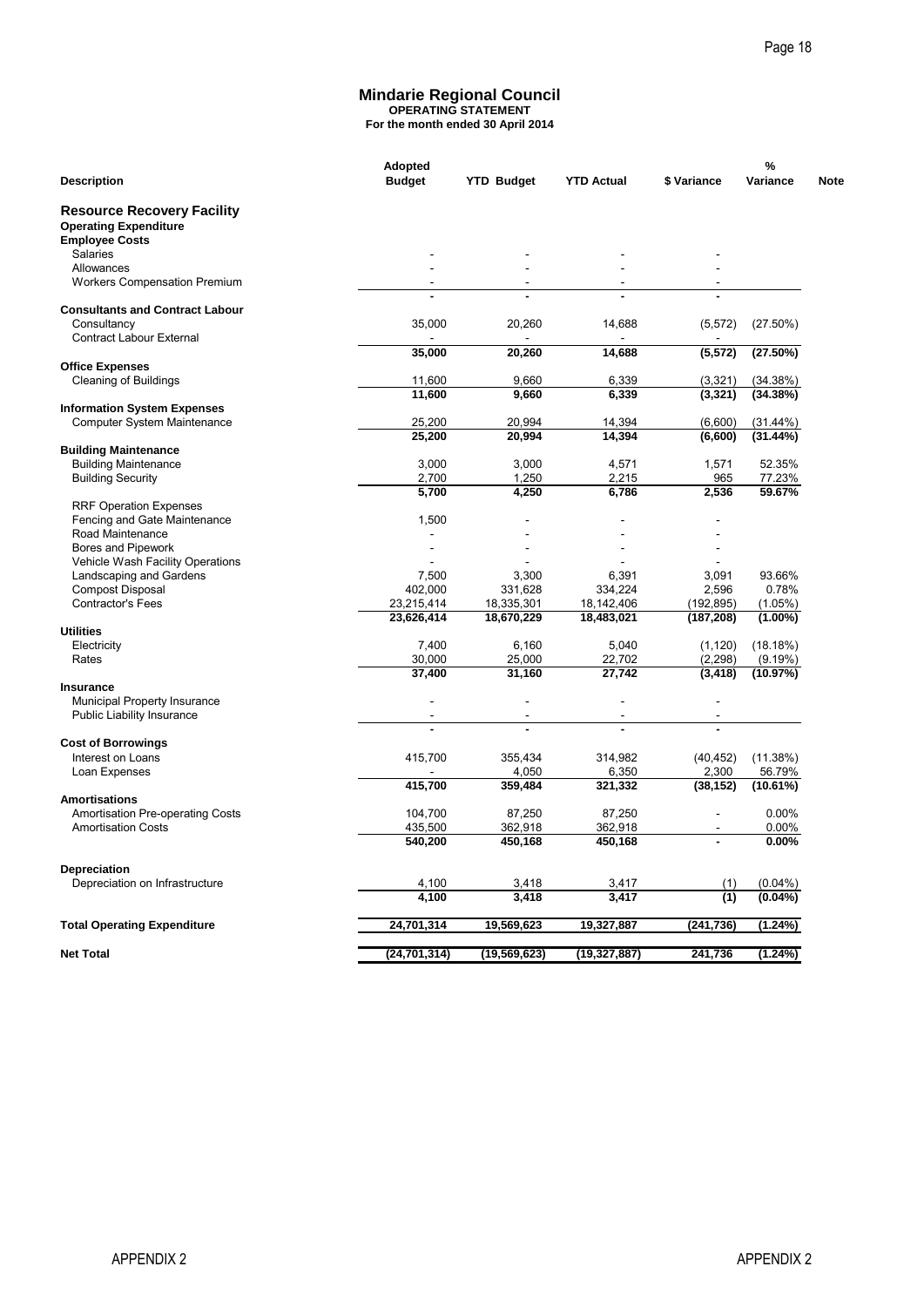#### **Mindarie Regional Council INCOME STATEMENT BY DEPARTMENT For the month ended 30 April 2014**

|                                                                                                                         |                                                                                                                |                         |                         |                      | Page 19           |
|-------------------------------------------------------------------------------------------------------------------------|----------------------------------------------------------------------------------------------------------------|-------------------------|-------------------------|----------------------|-------------------|
|                                                                                                                         | <b>Mindarie Regional Council</b><br><b>INCOME STATEMENT BY DEPARTMENT</b><br>For the month ended 30 April 2014 |                         |                         |                      |                   |
| <b>Description</b>                                                                                                      | Adopted<br><b>Budget</b>                                                                                       | <b>YTD Budget</b>       | <b>YTD Actual</b>       | \$ Variance          | % Variance        |
| <b>Revenues from Ordinary Activities</b>                                                                                |                                                                                                                |                         |                         |                      |                   |
|                                                                                                                         |                                                                                                                |                         |                         |                      |                   |
| <b>Operating Revenues</b><br><b>General Purpose Funding</b><br><b>Community Amenities</b><br>Resource Recovery Facility | 55,972,816<br>360,000                                                                                          | 45,306,075<br>360,000   | 43,044,084<br>302,926   | 2,261,991<br>57,074  | 4.99%<br>15.85%   |
|                                                                                                                         | 56,332,816                                                                                                     | 45,666,075              | 43,347,010              | 2,319,065            | 5.08%             |
| <b>Profit on Disposal of Assets</b><br>Governance                                                                       |                                                                                                                |                         |                         |                      |                   |
| <b>Community Amenities</b><br>Resource Recovery Facility                                                                | $\overline{a}$                                                                                                 |                         | 48,884                  | (48, 884)            |                   |
|                                                                                                                         |                                                                                                                |                         | 48,884                  | (48, 884)            |                   |
| <b>Total Revenue</b>                                                                                                    | 56,332,816                                                                                                     | 45,666,075              | 43,395,894              | 2,270,181            | 4.97%             |
| <b>Expenses from Ordinary Activities</b>                                                                                |                                                                                                                |                         |                         |                      |                   |
| <b>Operating Expenditure</b>                                                                                            |                                                                                                                |                         |                         |                      |                   |
| Governance<br><b>Community Amenities</b>                                                                                | 4,552,800<br>18,856,096                                                                                        | 3,861,321<br>16,052,572 | 3,726,084<br>14,992,134 | 135,237<br>1,060,438 | 3.50%<br>6.61%    |
| Resource Recovery Facility                                                                                              | 24,285,614                                                                                                     | 19,210,139              | 19,006,555              | 203,584              | 1.06%             |
| Loss on Sale of Assets                                                                                                  | 47,694,510                                                                                                     | 39,124,032              | 37,724,773              | 1,399,259            | 3.58%             |
| Governance                                                                                                              |                                                                                                                |                         |                         |                      |                   |
| <b>Community Amenities</b><br>Resource Recovery Facility                                                                | $\qquad \qquad \blacksquare$                                                                                   |                         | 7,000<br>÷,             | (7,000)<br>ä,        |                   |
|                                                                                                                         |                                                                                                                |                         | 7,000                   | (7,000)              |                   |
| <b>Cost of Borrowings</b><br><b>Community Amenities</b>                                                                 | 408,600                                                                                                        | 344,285                 | 242,668                 | 101,617              | 29.52%            |
| Resource Recovery Facility                                                                                              | 415,700                                                                                                        | 359,484                 | 321,332                 | 38,152               | 10.61%            |
|                                                                                                                         | 824,300                                                                                                        | 703,769                 | 563,999                 | 139,770              | 19.86%            |
| <b>Total Expenditure</b>                                                                                                | 48,518,810                                                                                                     | 39,827,801              | 38,295,772              | 1,532,029            | 3.85%             |
| <b>Changes in Net Assets Resulting from Operations</b>                                                                  | 7,814,006                                                                                                      | 5,838,274               | 5,100,122               | (738, 152)           | (12.64%)          |
|                                                                                                                         |                                                                                                                |                         |                         |                      |                   |
|                                                                                                                         |                                                                                                                |                         |                         |                      |                   |
| <b>APPENDIX 2</b>                                                                                                       |                                                                                                                |                         |                         |                      | <b>APPENDIX 2</b> |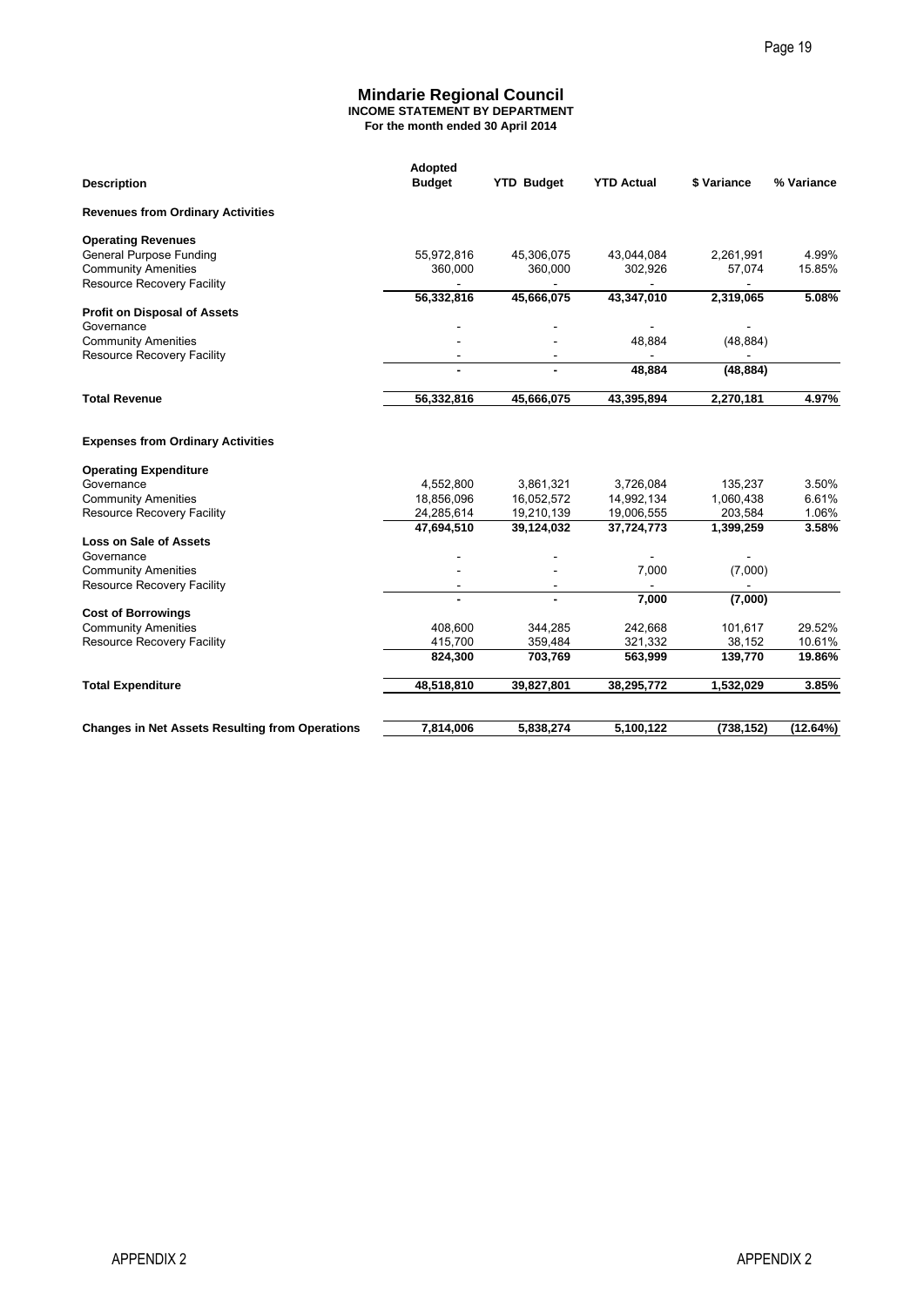#### **Mindarie Regional Council RATE SETTING STATEMENT For the month ended 30 April 2014**

|                                                                                                                                        |             |                                    | Page 20                  |
|----------------------------------------------------------------------------------------------------------------------------------------|-------------|------------------------------------|--------------------------|
| <b>Mindarie Regional Council</b><br><b>RATE SETTING STATEMENT</b>                                                                      |             |                                    |                          |
| For the month ended 30 April 2014                                                                                                      |             |                                    |                          |
|                                                                                                                                        | <b>Note</b> | <b>Adopted Budget</b><br>2013/2014 | <b>YTD Actual</b>        |
| <b>REVENUE</b>                                                                                                                         |             |                                    |                          |
| User Charges - Non Member Council<br>User Charges - Casual Tipping Fees                                                                |             | 5,760,000                          | 16,455<br>3,998,340      |
| Service Charges                                                                                                                        |             |                                    |                          |
| <b>Carbon Price</b>                                                                                                                    |             | 1,922,000                          | 1,692,856                |
| Sale of Recyclable Materials<br><b>Gas Power Generation Sales</b>                                                                      |             | 606,000<br>505,000                 | 407,830<br>304,562       |
| <b>Grants and Subsidies</b>                                                                                                            |             | 360,000                            | 302,926                  |
| Contributions, Reimbursements and Donations                                                                                            |             | 2,000                              | 6,389                    |
| Interest Earning<br><b>Municipal Account</b>                                                                                           |             | 609,100                            | 492,557                  |
| <b>Other Revenue</b>                                                                                                                   |             | 401,700                            | 426,089                  |
| Profit on Sale of Asset                                                                                                                |             | 10,165,800                         | 48,884<br>7,696,889      |
|                                                                                                                                        |             |                                    |                          |
| <b>EXPENDITURE</b><br><b>Employee Costs</b>                                                                                            |             | (4,600,996)                        | (3,431,899)              |
| <b>Materials and Contracts</b>                                                                                                         |             | (27, 373, 314)                     | (20, 368, 666)           |
| Utilities                                                                                                                              |             | (376, 700)                         | (149,063)                |
| Depreciation                                                                                                                           |             | (908, 900)                         | (999, 438)               |
| Amortisation<br>Amortisation for Cell Development                                                                                      |             | (2,680,000)                        | (2,467,607)              |
| Amortisation Charge for Decommissioning Asset                                                                                          |             | (846, 100)                         | (705,086)                |
| <b>Amortisation RRF</b>                                                                                                                |             | (540, 200)                         | (450, 168)               |
| Provisions<br>Capping Accretion Expense                                                                                                |             | (251, 800)                         | (209, 834)               |
| Post Closure Accretion Expense                                                                                                         |             | (126, 500)                         | (143, 418)               |
| <b>Borrowing Cost Expenses</b>                                                                                                         |             | (824, 300)                         | (563,999)                |
| Insurance                                                                                                                              |             | (329,000)                          | (162, 571)               |
| <b>Other Expenditure</b><br>Loss on Sale of Asset                                                                                      |             | (9,661,000)                        | (8,637,398)<br>(7,000)   |
|                                                                                                                                        |             | (48, 518, 810)                     | (38, 296, 147)           |
| <b>NET OPERATING ACTIVITIES</b>                                                                                                        |             | (38, 353, 010)                     | (30, 599, 258)           |
| <b>Non-Cash Expenditure and Revenue</b>                                                                                                |             |                                    |                          |
| (Profit)/Loss on Asset Disposals                                                                                                       |             |                                    | (41, 884)                |
| Depreciation on Assets<br>Amortisation for Cell Development                                                                            |             | 908,900<br>2,680,000               | 999,438<br>2,467,607     |
| Amortisation Charge for Decommissioning Asset                                                                                          |             | 846,100                            | 705,086                  |
| Amortisation for RRF                                                                                                                   |             | 540,200                            | 450,168                  |
|                                                                                                                                        |             | 4,975,200                          | 4,580,415                |
| <b>CAPITAL EXPENDITURE</b>                                                                                                             |             |                                    |                          |
| Payments for Purchase of Property, Pland and Equipment                                                                                 |             | (11, 730, 700)                     | (583, 772)               |
| Payments for Construction of Infrastructure<br>Payments for Landfill Excavation & RRF                                                  |             | (1,720,000)                        | (1,798,756)              |
|                                                                                                                                        |             | (13, 450, 700)                     | (2, 382, 528)            |
| <b>FUNDING SOURCES</b>                                                                                                                 |             |                                    |                          |
| Proceeds from Self Supporting Loans                                                                                                    |             | 11,500,000                         |                          |
| Proceeds from Carbon Price                                                                                                             |             | 1,922,000                          | 1,692,833                |
| Repayments of Self Supporting Loans<br>Proceeds from Sale of Plant and Equipment                                                       |             | (2,436,971)                        | (2,037,444)<br>60,000    |
| <b>Council Contributions</b>                                                                                                           |             | 238,226                            | 117,119                  |
| <b>Transfer to Reserves</b>                                                                                                            |             | (3,352,643)                        | (2,940,533)              |
| <b>Transfer from Reserve</b>                                                                                                           |             | 1,950,700<br>9,821,312             | 575,113<br>(2,532,912)   |
|                                                                                                                                        |             |                                    |                          |
| ADD: Est. Liquid Assets Surplus/(Deficit) July 1 brought forward<br>LESS: Est. Liquid Assets Surplus/(Deficit) June 30 brought forward |             | 1,551,860<br>(119, 798)            | 4,115,745<br>(8,880,466) |
|                                                                                                                                        |             | 1,432,062                          | (4,764,721)              |
| <b>User Charges - Member Councils</b>                                                                                                  |             | (35, 575, 136)                     | (35,699,004)             |
|                                                                                                                                        |             |                                    |                          |
|                                                                                                                                        |             |                                    |                          |
| <b>APPENDIX 2</b>                                                                                                                      |             |                                    | <b>APPENDIX 2</b>        |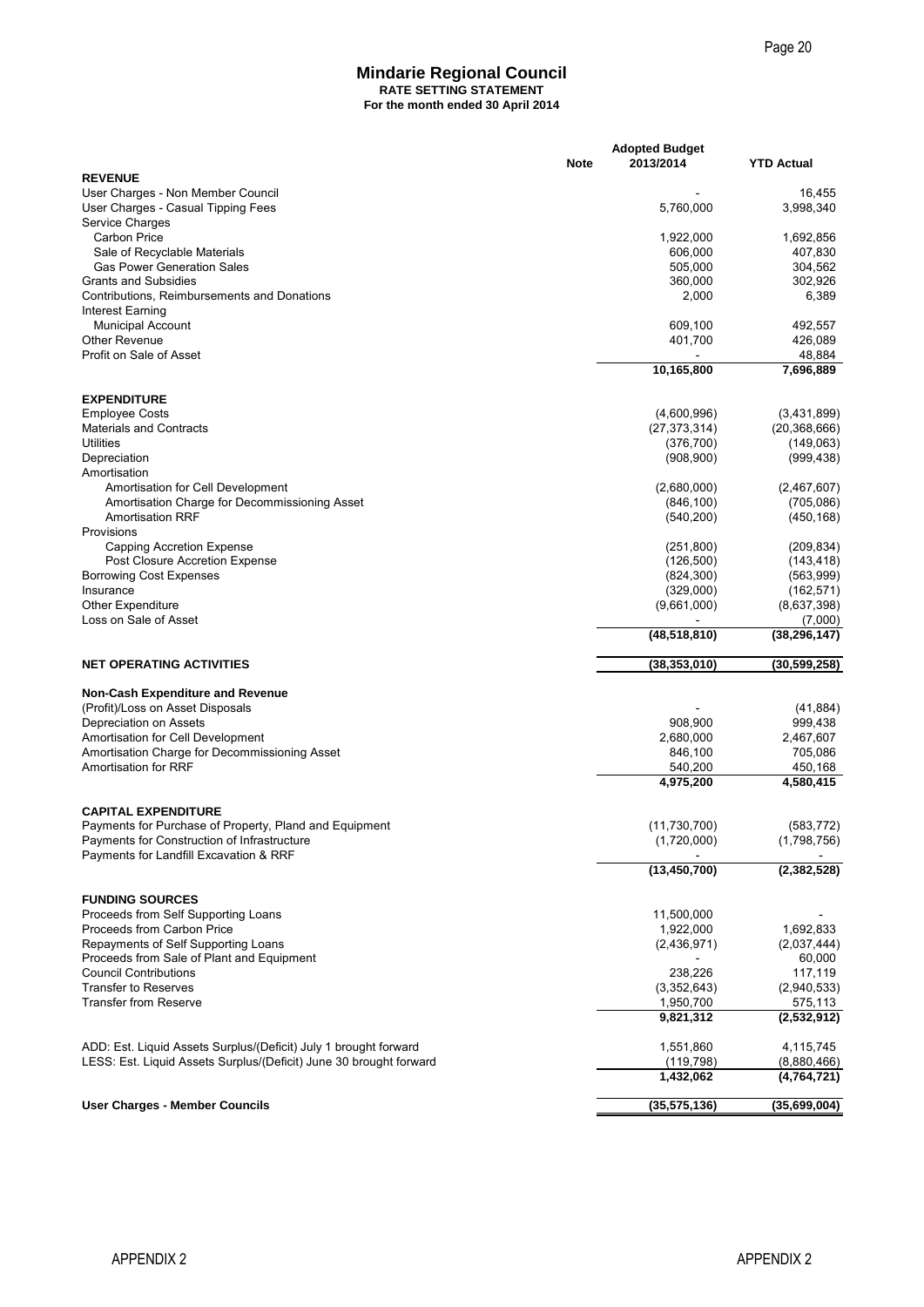#### **Mindarie Regional Council Balance Sheet For the month ended 30 April 2014**

|                                                                            |                                                           |                          | Page 21                               |
|----------------------------------------------------------------------------|-----------------------------------------------------------|--------------------------|---------------------------------------|
|                                                                            | <b>Mindarie Regional Council</b>                          |                          |                                       |
|                                                                            | <b>Balance Sheet</b><br>For the month ended 30 April 2014 |                          |                                       |
|                                                                            |                                                           |                          |                                       |
| <b>Description</b><br><b>CURRENT ASSETS</b>                                | <b>ACTUAL</b><br>2013/2014                                | <b>Movement</b>          | <b>ACTUAL</b><br>2012/2013            |
| Cash                                                                       | 927,804                                                   | 327,037                  | 600,766                               |
| Investments                                                                | 17,576,924                                                | 5,166,684                | 12,410,240                            |
| MRC Security (Guarrantee) Account<br>Debtors                               | 581,766<br>4,875,730                                      | 17,877<br>1,451,501      | 563,889<br>3,424,229                  |
| Stock                                                                      | 11,462                                                    | 781                      | 10,682                                |
| Prepayments                                                                | 169,261                                                   | 69,135                   | 100,126                               |
| Accrued Income<br>Work In Progress - Infrastructure                        | 88,433<br>1,763,105                                       | 1,730<br>1,760,506       | 86,702<br>2,599                       |
| <b>Other Current Assets</b>                                                | 524,396                                                   | 311,442                  | 212,954                               |
| <b>TOTAL CURRENT ASSETS</b>                                                | 26,518,881                                                | 9,106,693                | 17,412,188                            |
| <b>NON-CURRENT ASSETS</b>                                                  |                                                           |                          |                                       |
| Land<br>Buildings & Improvements                                           | 7,000,000<br>1,510,102                                    | (156, 898)               | 7,000,000<br>1,667,000                |
| Furniture & Equipment                                                      | 78,177                                                    | (27, 663)                | 105,840                               |
| <b>Computing Equipment</b>                                                 | 92,854                                                    | 7,630                    | 85,224                                |
| Plant & Equipment<br>Infrastructure - Other                                | 2,798,866<br>1,666,889                                    | (3, 494)<br>(64, 230)    | 2,802,359<br>1,731,119                |
| Infrastructure - Excavation                                                | 13,284,769                                                | (2,467,607)              | 15,752,375                            |
| Infrastructure - RRF                                                       | 6,603,218                                                 | (362, 918)               | 6,966,136                             |
| Decommissioning Asset<br>Post Closure                                      | 5,272,737<br>3,479,492                                    | (445, 418)<br>(259, 668) | 5,718,155<br>3,739,160                |
| Pre-operating RRF                                                          | 1,587,046                                                 | (87, 250)                | 1,674,296                             |
| <b>TOTAL NON-CURRENT ASSETS</b>                                            | 43,374,151                                                | (3,867,515)              | 47,241,666                            |
| <b>TOTAL ASSETS</b>                                                        | 69,893,032                                                | 5,239,178                | 64,653,854                            |
| <b>CURRENT LIABILITIES</b>                                                 |                                                           |                          |                                       |
| Creditors<br>Provisions for Leave                                          | 3,095,271<br>562,945                                      | (585, 497)               | 3,680,768<br>627,158                  |
| <b>Current Loans</b>                                                       | 393,562                                                   | (64, 213)<br>(2,037,444) | 2,431,006                             |
| Accruals                                                                   | 682,386                                                   | 544,921                  | 137,466                               |
| <b>Other Current Liabilities</b><br><b>TOTAL CURRENT LIABILITIES</b>       | 4,734,165                                                 | (2, 142, 234)            | $\overline{\phantom{a}}$<br>6.876.398 |
| <b>NON CURRENT LIABILITIES</b>                                             |                                                           |                          |                                       |
| <b>Provisions for Leave</b>                                                | 211,426                                                   | 52,318                   | 159,108                               |
| Non Current Loans                                                          | 10,048,667                                                |                          | 10,048,667                            |
| Decommission Provision for Capping<br><b>Other Non Current Liabilities</b> | 13,945,198<br>3,614,581                                   | 353,252<br>1,750,693     | 13,591,946<br>1,863,888               |
| <b>TOTAL NON CURRENT LIABILITIES</b>                                       | 27.819.872                                                | 2,156,263                | 25,663,609                            |
| <b>TOTAL LIABILITIES</b>                                                   | 32,554,037                                                | 14,030                   | 32,540,007                            |
| <b>NET ASSETS</b>                                                          | 37,338,995                                                | 5,225,148                | 32,113,847                            |
| <b>EQUITY</b>                                                              |                                                           |                          |                                       |
| <b>Retained Surplus</b>                                                    | 17,438,958                                                | 2,762,598                | 14,676,360                            |
| Reserves (Cash Back)                                                       | 11,281,053                                                | 2,369,332                | 8,911,721                             |
| Reserves (Non Cash Back)<br><b>Council Contribution</b>                    | 5,533,646<br>3,085,339                                    | (23,901)<br>117,119      | 5,557,547<br>2,968,220                |
| <b>TOTAL EQUITY</b>                                                        | 37,338,995                                                | 5,225,148                | 32,113,847                            |
|                                                                            |                                                           |                          |                                       |
|                                                                            |                                                           |                          |                                       |
|                                                                            |                                                           |                          |                                       |
|                                                                            |                                                           |                          |                                       |
|                                                                            |                                                           |                          |                                       |
|                                                                            |                                                           |                          |                                       |
|                                                                            |                                                           |                          |                                       |
|                                                                            |                                                           |                          |                                       |
|                                                                            |                                                           |                          |                                       |
|                                                                            |                                                           |                          |                                       |
| <b>APPENDIX 2</b>                                                          |                                                           |                          | <b>APPENDIX 2</b>                     |
|                                                                            |                                                           |                          |                                       |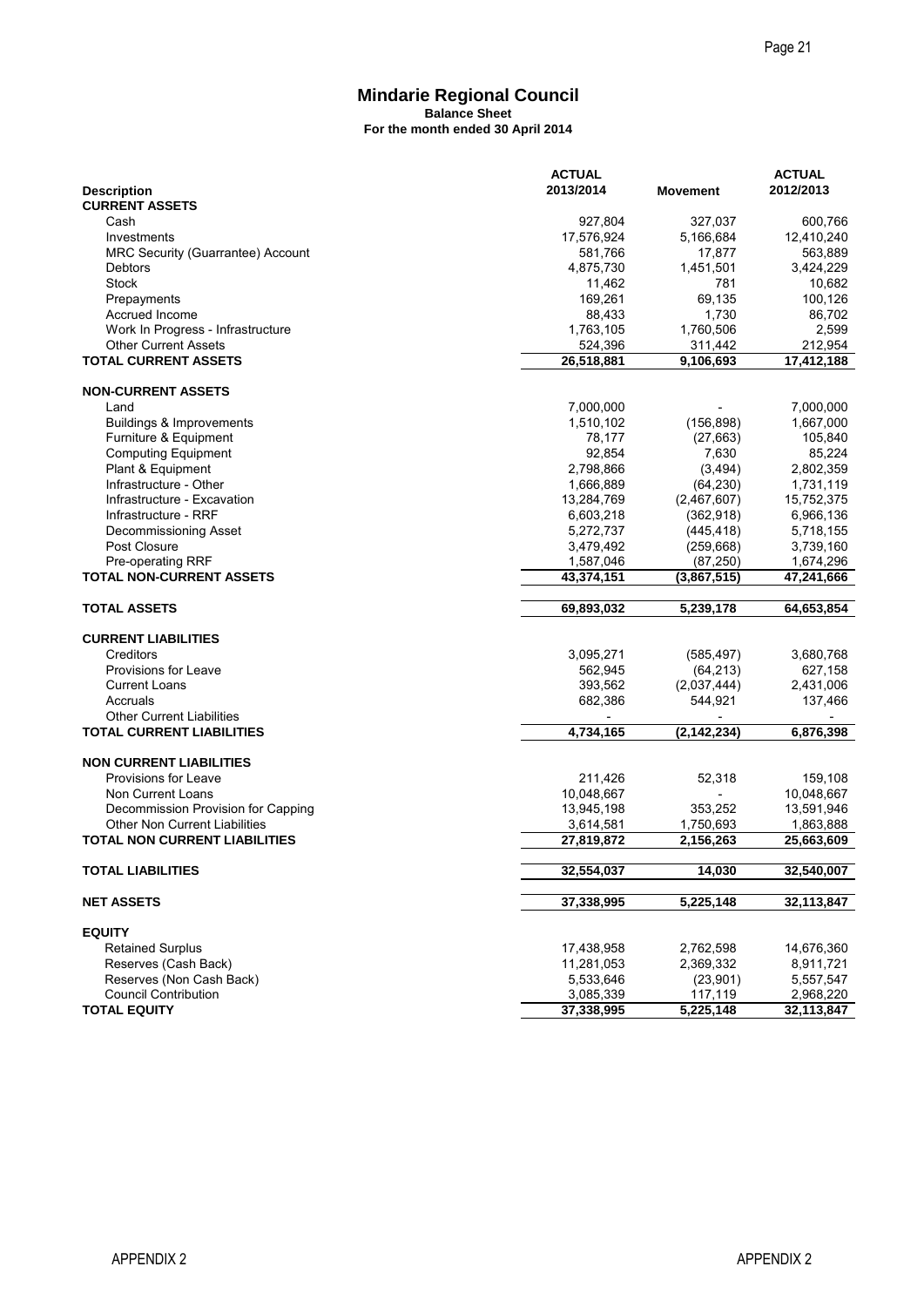|                                                                                                                                                                        | Page 22                              |
|------------------------------------------------------------------------------------------------------------------------------------------------------------------------|--------------------------------------|
| <b>Mindarie Regional Council</b><br><b>STATEMENT OF RESERVES</b><br>For the month ended 30 April 2014                                                                  |                                      |
| <b>Description</b>                                                                                                                                                     | <b>ACTUAL</b><br>2013/2014           |
| <b>Opening Balance - 1 July 2013</b><br><b>Site Rehabilitation</b><br><b>Capital Expenditure</b><br>Participants Surplus Reserve<br><b>RRF Operational Requirement</b> | 5,427,649<br>1,104,455<br>1,079,618  |
| <b>Carbon Price</b>                                                                                                                                                    | 1,299,999<br>8,911,721               |
| <b>Interest on Investments</b><br>Site Rehabilitation<br><b>Capital Expenditure</b><br>Participants Surplus Reserve                                                    |                                      |
| <b>RRF Operational Requirement</b><br><b>Carbon Price</b>                                                                                                              |                                      |
| <b>Transfer from Operating Surplus</b><br>Site Rehabilitation<br>Capital Expenditure                                                                                   | 315,252<br>876,953                   |
| <b>Carbon Price</b>                                                                                                                                                    | 1,692,856<br>2,885,061               |
| <b>Total Transfer from Operations</b>                                                                                                                                  | 2,885,061                            |
| <b>Transfer from Balance Sheet Provisions</b><br>Site Rehabilitation                                                                                                   |                                      |
| <b>Transfer to Operating Surplus</b><br><b>Site Rehabilitation</b>                                                                                                     |                                      |
| Capital Expenditure<br><b>RRF Operational Requirement</b>                                                                                                              | 515,706<br>515,729                   |
| <b>Closing Balance</b><br><b>Site Rehabilitation</b><br><b>Capital Expenditure</b>                                                                                     | 5,742,901<br>1,465,702               |
| Participants Surplus Reserve<br><b>RRF Operational Requirement</b><br>Carbon Price                                                                                     | 1,079,618<br>2,992,832<br>11,281,053 |
|                                                                                                                                                                        |                                      |
| <b>APPENDIX 2</b>                                                                                                                                                      | <b>APPENDIX2</b>                     |
|                                                                                                                                                                        |                                      |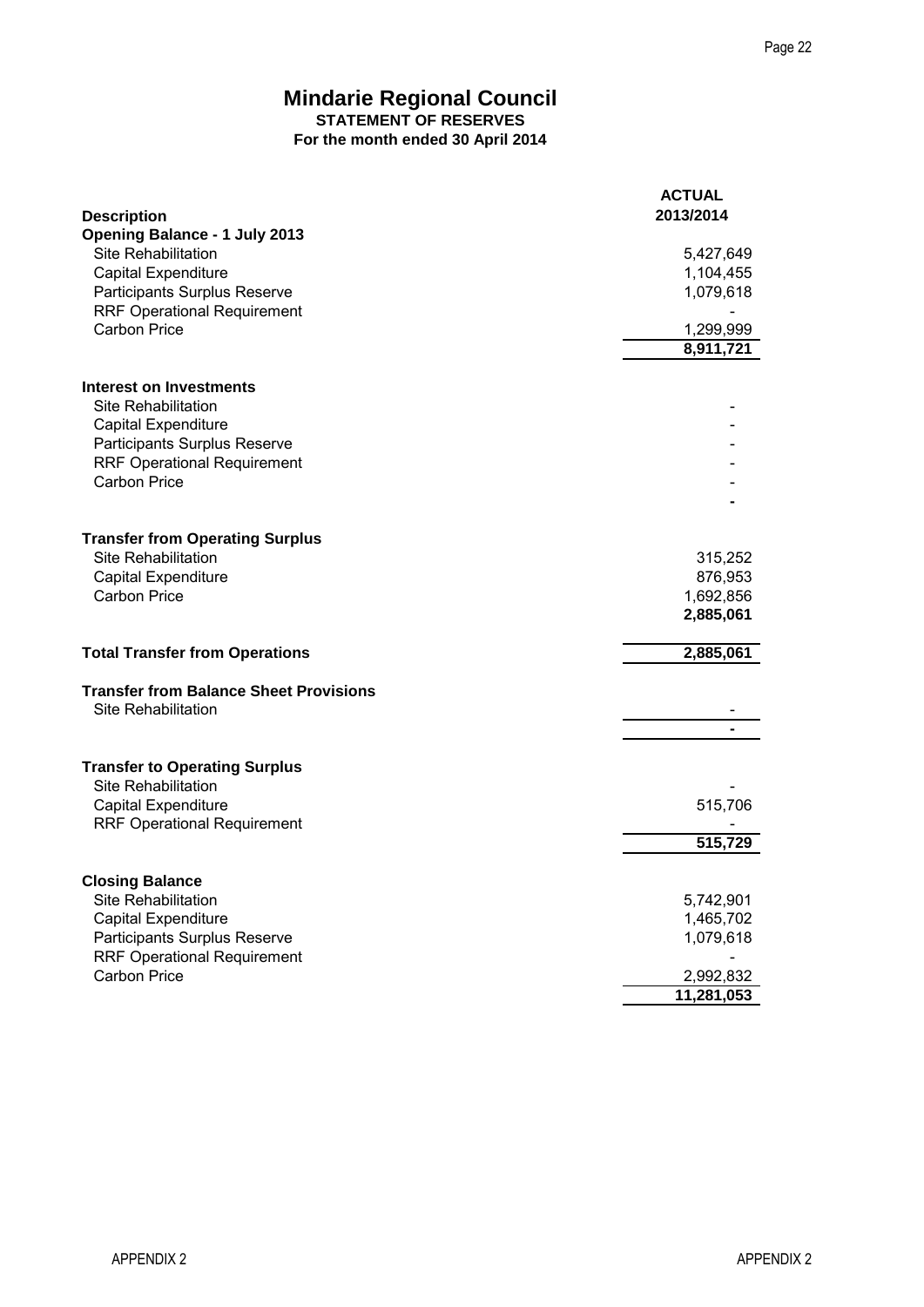#### **For the month ended 30 April 2014 Mindarie Regional Council STATEMENT OF INVESTING ACTIVITIES**

|                                  |                                                                                                                                                                                                                                                                                                                                                                                         |                                                                                                                                                                                                                                                                                                           | Page 23                                                                                                |
|----------------------------------|-----------------------------------------------------------------------------------------------------------------------------------------------------------------------------------------------------------------------------------------------------------------------------------------------------------------------------------------------------------------------------------------|-----------------------------------------------------------------------------------------------------------------------------------------------------------------------------------------------------------------------------------------------------------------------------------------------------------|--------------------------------------------------------------------------------------------------------|
|                                  |                                                                                                                                                                                                                                                                                                                                                                                         |                                                                                                                                                                                                                                                                                                           |                                                                                                        |
| <b>Mindarie Regional Council</b> |                                                                                                                                                                                                                                                                                                                                                                                         |                                                                                                                                                                                                                                                                                                           |                                                                                                        |
|                                  |                                                                                                                                                                                                                                                                                                                                                                                         |                                                                                                                                                                                                                                                                                                           | % to Adopted<br><b>Budget</b>                                                                          |
|                                  |                                                                                                                                                                                                                                                                                                                                                                                         |                                                                                                                                                                                                                                                                                                           |                                                                                                        |
| 405,000                          | 405,000                                                                                                                                                                                                                                                                                                                                                                                 | 374,156                                                                                                                                                                                                                                                                                                   | 92.38%                                                                                                 |
|                                  |                                                                                                                                                                                                                                                                                                                                                                                         |                                                                                                                                                                                                                                                                                                           |                                                                                                        |
|                                  |                                                                                                                                                                                                                                                                                                                                                                                         |                                                                                                                                                                                                                                                                                                           |                                                                                                        |
| 25,000                           | 25,000                                                                                                                                                                                                                                                                                                                                                                                  |                                                                                                                                                                                                                                                                                                           |                                                                                                        |
| 30,000                           | 30,000                                                                                                                                                                                                                                                                                                                                                                                  |                                                                                                                                                                                                                                                                                                           |                                                                                                        |
|                                  |                                                                                                                                                                                                                                                                                                                                                                                         | 168,000                                                                                                                                                                                                                                                                                                   |                                                                                                        |
|                                  |                                                                                                                                                                                                                                                                                                                                                                                         |                                                                                                                                                                                                                                                                                                           | 93.75%                                                                                                 |
| 1,386,000                        | 1,386,000                                                                                                                                                                                                                                                                                                                                                                               | 617,156                                                                                                                                                                                                                                                                                                   | 44.53%                                                                                                 |
|                                  |                                                                                                                                                                                                                                                                                                                                                                                         |                                                                                                                                                                                                                                                                                                           |                                                                                                        |
| 40,000                           | 40,000                                                                                                                                                                                                                                                                                                                                                                                  | 21,600                                                                                                                                                                                                                                                                                                    | 54.00%                                                                                                 |
| 25,000                           | 25,000                                                                                                                                                                                                                                                                                                                                                                                  | 25,000                                                                                                                                                                                                                                                                                                    | 100.00%                                                                                                |
|                                  |                                                                                                                                                                                                                                                                                                                                                                                         |                                                                                                                                                                                                                                                                                                           |                                                                                                        |
| 90,000                           | 90,000                                                                                                                                                                                                                                                                                                                                                                                  | 59,843                                                                                                                                                                                                                                                                                                    | 66.49%                                                                                                 |
| 1,476,000                        | 1,476,000                                                                                                                                                                                                                                                                                                                                                                               | 676,999                                                                                                                                                                                                                                                                                                   | 45.87%                                                                                                 |
|                                  |                                                                                                                                                                                                                                                                                                                                                                                         |                                                                                                                                                                                                                                                                                                           |                                                                                                        |
|                                  |                                                                                                                                                                                                                                                                                                                                                                                         |                                                                                                                                                                                                                                                                                                           |                                                                                                        |
|                                  |                                                                                                                                                                                                                                                                                                                                                                                         |                                                                                                                                                                                                                                                                                                           | 29.08%                                                                                                 |
| 27,000                           | 27,000                                                                                                                                                                                                                                                                                                                                                                                  | 6,397                                                                                                                                                                                                                                                                                                     | 23.69%                                                                                                 |
| 27,000                           | 27,000                                                                                                                                                                                                                                                                                                                                                                                  | 6,397                                                                                                                                                                                                                                                                                                     | 23.69%                                                                                                 |
|                                  |                                                                                                                                                                                                                                                                                                                                                                                         |                                                                                                                                                                                                                                                                                                           |                                                                                                        |
|                                  |                                                                                                                                                                                                                                                                                                                                                                                         |                                                                                                                                                                                                                                                                                                           |                                                                                                        |
|                                  |                                                                                                                                                                                                                                                                                                                                                                                         |                                                                                                                                                                                                                                                                                                           | 88.95%                                                                                                 |
|                                  |                                                                                                                                                                                                                                                                                                                                                                                         |                                                                                                                                                                                                                                                                                                           | 75.37%<br>89.36%                                                                                       |
| 2,500                            | 2,500                                                                                                                                                                                                                                                                                                                                                                                   | 2,254                                                                                                                                                                                                                                                                                                     | 90.15%                                                                                                 |
| 1,200                            | 1,200                                                                                                                                                                                                                                                                                                                                                                                   |                                                                                                                                                                                                                                                                                                           |                                                                                                        |
|                                  |                                                                                                                                                                                                                                                                                                                                                                                         |                                                                                                                                                                                                                                                                                                           | 100.70%<br>105.31%                                                                                     |
|                                  |                                                                                                                                                                                                                                                                                                                                                                                         |                                                                                                                                                                                                                                                                                                           | 28.16%                                                                                                 |
| 87,700                           | 87,700                                                                                                                                                                                                                                                                                                                                                                                  | 81,619                                                                                                                                                                                                                                                                                                    | 93.07%                                                                                                 |
| 87,700                           | 87,700                                                                                                                                                                                                                                                                                                                                                                                  | 81,619                                                                                                                                                                                                                                                                                                    | 93.07%                                                                                                 |
|                                  |                                                                                                                                                                                                                                                                                                                                                                                         |                                                                                                                                                                                                                                                                                                           |                                                                                                        |
|                                  |                                                                                                                                                                                                                                                                                                                                                                                         |                                                                                                                                                                                                                                                                                                           |                                                                                                        |
|                                  |                                                                                                                                                                                                                                                                                                                                                                                         |                                                                                                                                                                                                                                                                                                           |                                                                                                        |
|                                  |                                                                                                                                                                                                                                                                                                                                                                                         |                                                                                                                                                                                                                                                                                                           |                                                                                                        |
| 15,000                           | 15,000                                                                                                                                                                                                                                                                                                                                                                                  |                                                                                                                                                                                                                                                                                                           |                                                                                                        |
| 4,000,000                        | 4,000,000                                                                                                                                                                                                                                                                                                                                                                               |                                                                                                                                                                                                                                                                                                           |                                                                                                        |
|                                  |                                                                                                                                                                                                                                                                                                                                                                                         |                                                                                                                                                                                                                                                                                                           |                                                                                                        |
|                                  | 6,000,000                                                                                                                                                                                                                                                                                                                                                                               |                                                                                                                                                                                                                                                                                                           |                                                                                                        |
|                                  |                                                                                                                                                                                                                                                                                                                                                                                         |                                                                                                                                                                                                                                                                                                           |                                                                                                        |
| 6,000,000<br>6,000,000           | 6,000,000                                                                                                                                                                                                                                                                                                                                                                               | $\blacksquare$                                                                                                                                                                                                                                                                                            |                                                                                                        |
|                                  | 20,000<br>Replacement of Caterpillar 966H Loader (Plant56)<br>405,000<br>Replacement of Caterpillar 966H Loader (Plant57)<br>405,000<br>Replacement of Caterpillar 2.5T Forklift (Plant59)<br>16,000<br>80,000<br>25,000<br>TOTAL PLANT, VEHICLES AND MACHINERIES<br>5,000<br>22,000<br>2,500<br>2,500<br>2,500<br>38,000<br>31,000<br>7,500<br>60,000<br>50,000<br>15,000<br>4,140,000 | <b>STATEMENT OF INVESTING ACTIVITIES</b><br>For the month ended 30 April 2014<br><b>Adopted Budget Revised Budget</b><br>20,000<br>405,000<br>405,000<br>16,000<br>80,000<br>25,000<br>5,000<br>22,000<br>2,500<br>2,500<br>2,500<br>38,000<br>31,000<br>7,500<br>60,000<br>50,000<br>15,000<br>4,140,000 | <b>YTD Actual</b><br>75,000<br>13,243<br>6,397<br>2,224<br>1,884<br>2,234<br>38,266<br>32,645<br>2,112 |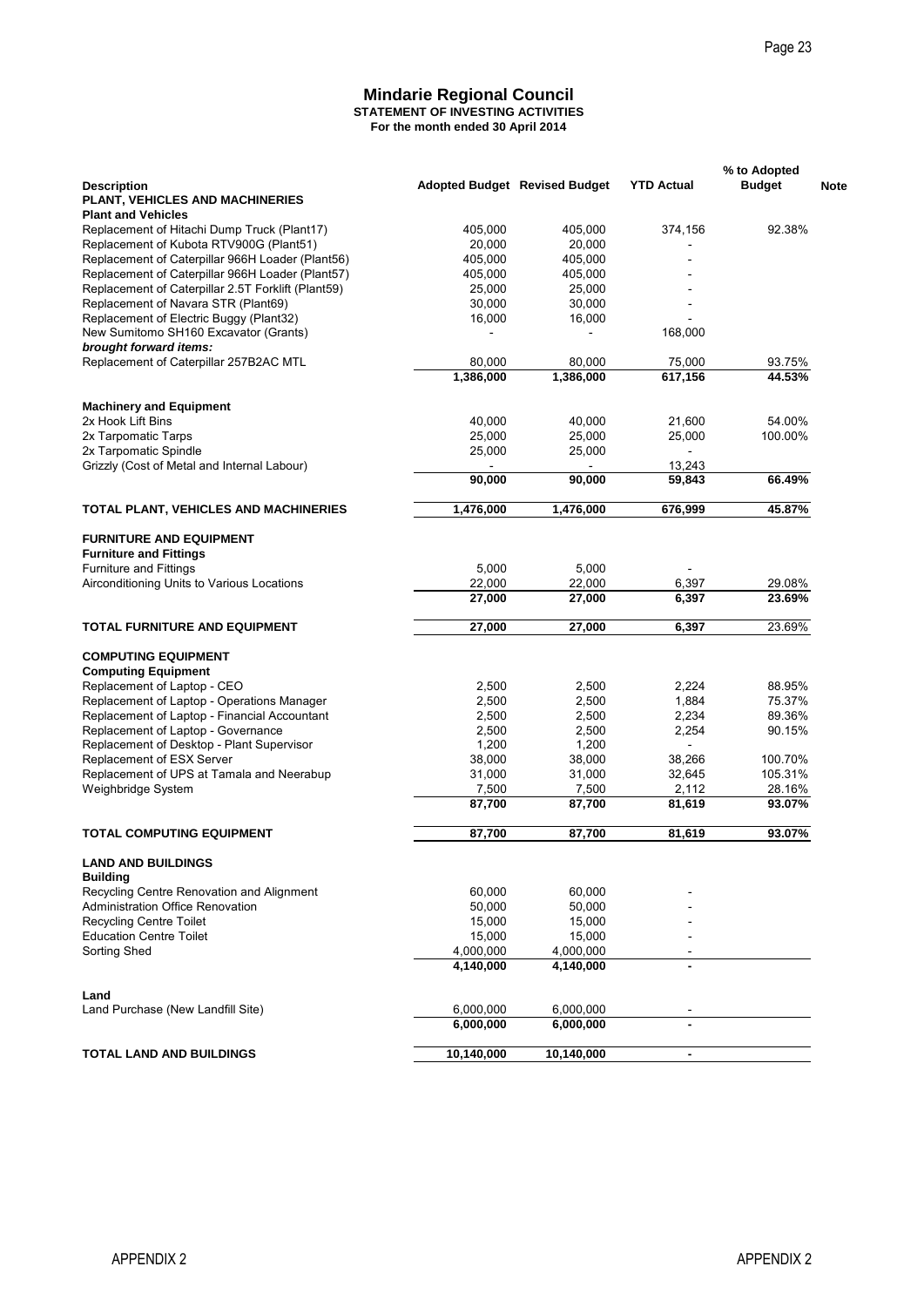#### **For the month ended 30 April 2014 Mindarie Regional Council STATEMENT OF INVESTING ACTIVITIES**

|                                                      |                                                                        |                                        |                          | Page 24                       |             |
|------------------------------------------------------|------------------------------------------------------------------------|----------------------------------------|--------------------------|-------------------------------|-------------|
|                                                      |                                                                        |                                        |                          |                               |             |
|                                                      | <b>Mindarie Regional Council</b>                                       |                                        |                          |                               |             |
|                                                      | STATEMENT OF INVESTING ACTIVITIES<br>For the month ended 30 April 2014 |                                        |                          |                               |             |
|                                                      |                                                                        |                                        |                          |                               |             |
| <b>Description</b>                                   |                                                                        | Adopted Budget Revised Budget          | <b>YTD Actual</b>        | % to Adopted<br><b>Budget</b> | <b>Note</b> |
| <b>INFRASTRUCTURE</b>                                |                                                                        |                                        |                          |                               |             |
| <b>Operations</b><br>Landfill Gas Well Installations |                                                                        | 25,000<br>25,000                       | $\overline{\phantom{a}}$ |                               |             |
| Gas Well Installation (Mitigation)                   |                                                                        | 50,000<br>50,000                       |                          |                               |             |
| Bore Pump<br>PV Cells - Solar Electricity            |                                                                        | 15,000<br>15,000<br>30,000<br>30,000   | 9,189<br>÷               | 61.26%                        |             |
| Litter Fencing                                       |                                                                        | 60,000<br>60,000                       | $\overline{\phantom{0}}$ |                               |             |
| <b>Lighting Towers</b>                               |                                                                        | 40,000<br>40,000<br>220,000<br>220,000 | 38,250<br>47,439         | 95.63%<br>21.56%              |             |
| <b>Landfill Phase 3</b>                              |                                                                        |                                        |                          |                               |             |
| Cell Development - Lining                            |                                                                        | 1,500,000<br>2,830,000                 | 1,751,318                |                               |             |
|                                                      |                                                                        | 1,500,000<br>2,830,000                 | 1,751,318                | 61.88%                        |             |
| <b>TOTAL INFRASTRUCTURE</b>                          |                                                                        | 1,720,000<br>3,050,000                 | 1,798,756                | 58.98%                        |             |
|                                                      |                                                                        |                                        |                          |                               |             |
|                                                      |                                                                        |                                        |                          |                               |             |
|                                                      |                                                                        |                                        |                          |                               |             |
|                                                      |                                                                        |                                        |                          |                               |             |
|                                                      |                                                                        |                                        |                          |                               |             |
|                                                      |                                                                        |                                        |                          |                               |             |
|                                                      |                                                                        |                                        |                          |                               |             |
|                                                      |                                                                        |                                        |                          |                               |             |
|                                                      |                                                                        |                                        |                          |                               |             |
|                                                      |                                                                        |                                        |                          |                               |             |
|                                                      |                                                                        |                                        |                          |                               |             |
|                                                      |                                                                        |                                        |                          |                               |             |
|                                                      |                                                                        |                                        |                          |                               |             |
|                                                      |                                                                        |                                        |                          |                               |             |
|                                                      |                                                                        |                                        |                          |                               |             |
|                                                      |                                                                        |                                        |                          |                               |             |
|                                                      |                                                                        |                                        |                          |                               |             |
|                                                      |                                                                        |                                        |                          |                               |             |
|                                                      |                                                                        |                                        |                          |                               |             |
|                                                      |                                                                        |                                        |                          |                               |             |
|                                                      |                                                                        |                                        |                          |                               |             |
|                                                      |                                                                        |                                        |                          |                               |             |
|                                                      |                                                                        |                                        |                          |                               |             |
|                                                      |                                                                        |                                        |                          |                               |             |
|                                                      |                                                                        |                                        |                          |                               |             |
|                                                      |                                                                        |                                        |                          |                               |             |
|                                                      |                                                                        |                                        |                          |                               |             |
|                                                      |                                                                        |                                        |                          |                               |             |
|                                                      |                                                                        |                                        |                          |                               |             |
|                                                      |                                                                        |                                        |                          |                               |             |
|                                                      |                                                                        |                                        |                          |                               |             |
|                                                      |                                                                        |                                        |                          |                               |             |
|                                                      |                                                                        |                                        |                          |                               |             |
|                                                      |                                                                        |                                        |                          |                               |             |
|                                                      |                                                                        |                                        |                          |                               |             |
|                                                      |                                                                        |                                        |                          |                               |             |
|                                                      |                                                                        |                                        |                          |                               |             |
|                                                      |                                                                        |                                        |                          |                               |             |
|                                                      |                                                                        |                                        |                          |                               |             |
|                                                      |                                                                        |                                        |                          |                               |             |
|                                                      |                                                                        |                                        |                          |                               |             |
| <b>APPENDIX 2</b>                                    |                                                                        |                                        |                          | <b>APPENDIX 2</b>             |             |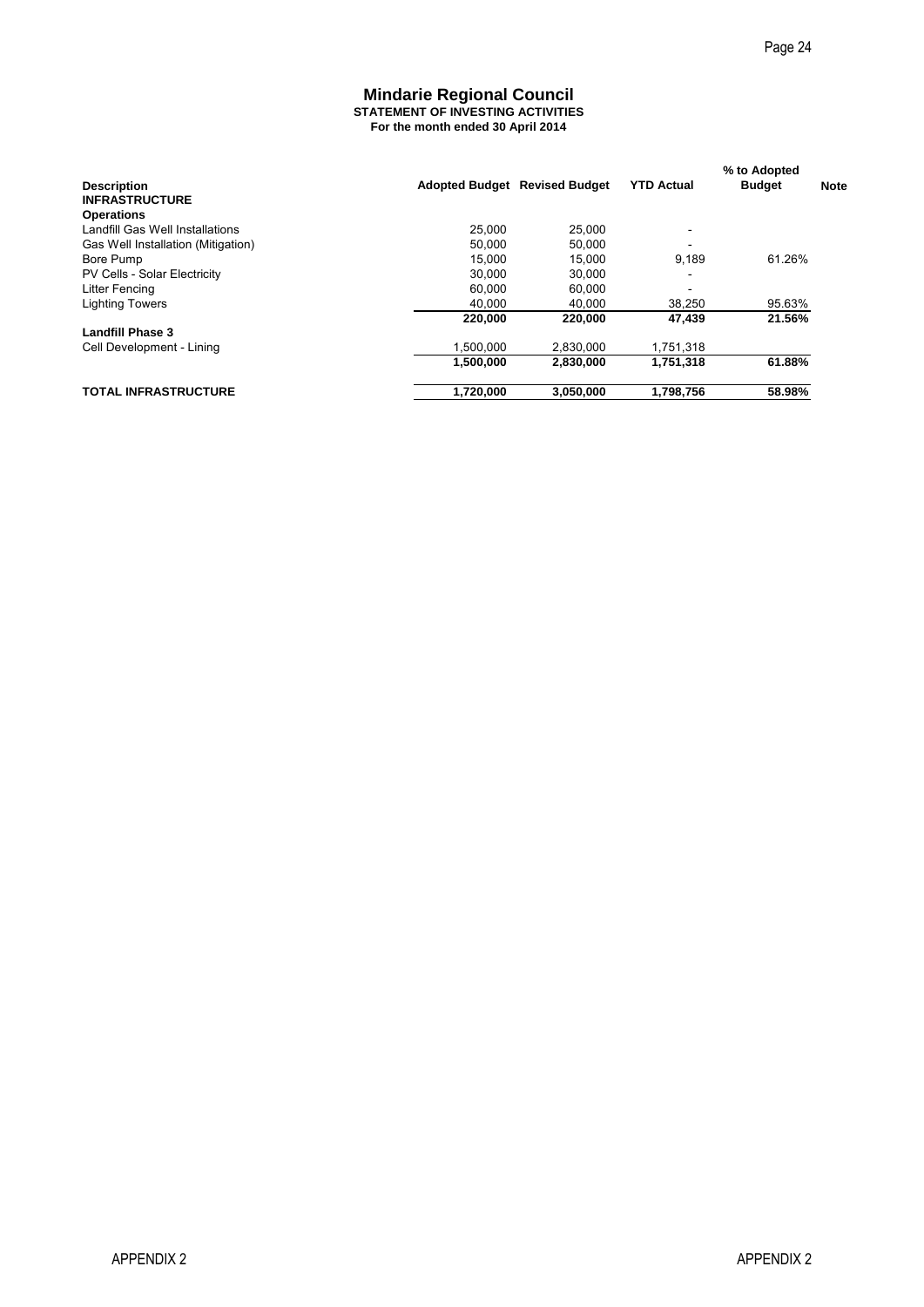INFORMATION ON BORROWINGS **INFORMATION ON BORROWINGS**

(a) Loan Schedule and Interest Expense (a) Loan Schedule and Interest Expense

| Actual                                                 |                                                  |                |                          |                         |                                          | Repayments<br>Principal      | <b>Outstanding</b><br>Principal | Repayments<br>Interest         | Note |
|--------------------------------------------------------|--------------------------------------------------|----------------|--------------------------|-------------------------|------------------------------------------|------------------------------|---------------------------------|--------------------------------|------|
|                                                        | Value of Loan<br>Approved                        | <b>Matures</b> | Interest<br><b>Rates</b> | 01/07/2013<br>Principal | to 30/06/2014<br>Drawn Down<br>Principal | 30/04/2014<br>Actual to      | 30/04/2014<br><b>Actual to</b>  | 30/04/2014<br><b>Actual to</b> |      |
| <b>Community Amenities</b><br>Tamala Park Landfill     |                                                  |                |                          |                         |                                          |                              |                                 |                                |      |
| Loan 8 - Building Upgrade                              | 650,000                                          | May-14         | 6.45%                    | 84,911                  |                                          | 63,432                       | 21,479                          | 2,764                          |      |
| Loan 12 - Construction Stage 2 Phase 2                 | 15,000,000                                       | Dec-15         | 5.98%                    | 5,312,445               |                                          | 1,180,550                    | 4,131,895                       | 221,554                        |      |
| -oan 13 - Development of Cell for Phase 3              |                                                  |                |                          |                         |                                          |                              |                                 |                                |      |
| -oan 14 - Purchase of Land for the New Landfill        | 2,830,000<br>6,000,000                           |                |                          |                         |                                          |                              |                                 |                                |      |
| Loan 15 - Shed Project                                 | 000<br>4,000                                     |                |                          |                         |                                          |                              |                                 |                                |      |
| Regional Resource Recovery Facility                    |                                                  |                |                          |                         |                                          |                              |                                 |                                |      |
| Loan 11 - RRF Land Purchase                            |                                                  | $May-25$       | 5.97%                    | 1,117,506               |                                          | 176,676                      | 940,831                         | 50,607                         |      |
| -oan 10a - RRF Infrastructure                          | 3,500,000<br>2,000,000<br>2,600,000<br>4,000,000 | Mar-25         | 6.16%                    | 467,239                 |                                          | 86,417                       | 380,822                         | 73,270                         |      |
| -oan 10b - RRF Infrastructure (Variable Interest Rate) |                                                  | Apr-25         | Variable                 | 2,275,000               |                                          | 160,000                      | 2,115,000                       | 55,827                         |      |
| Loan 10c - RRF Infrastructure                          |                                                  | Apr-25         | 7.97%                    | 2.222.224               |                                          | 370,370                      | 851.854                         | 135.277                        |      |
| <b>TOTAL</b>                                           | 40,580,000                                       |                |                          | 12.479.325              |                                          | 2,037,444                    | 10.441.881                      | 539.299                        |      |
|                                                        |                                                  |                |                          |                         |                                          | Facility Fee                 |                                 | 24,700                         |      |
|                                                        |                                                  |                |                          |                         |                                          | <b>Total Borrowing Costs</b> |                                 | 563,999                        |      |
|                                                        |                                                  |                |                          |                         |                                          |                              |                                 |                                |      |

Note 1: Loan 10b has a variable rate of 3.27% for the quarter of July 2013 to October 2013.<br>Note 2: Council approval will be obtained when Land is identified. Note 1: Loan 10b has a variable rate of 3.27% for the quarter of July 2013 to October 2013. Note 2: Council approval will be obtained when Land is identified.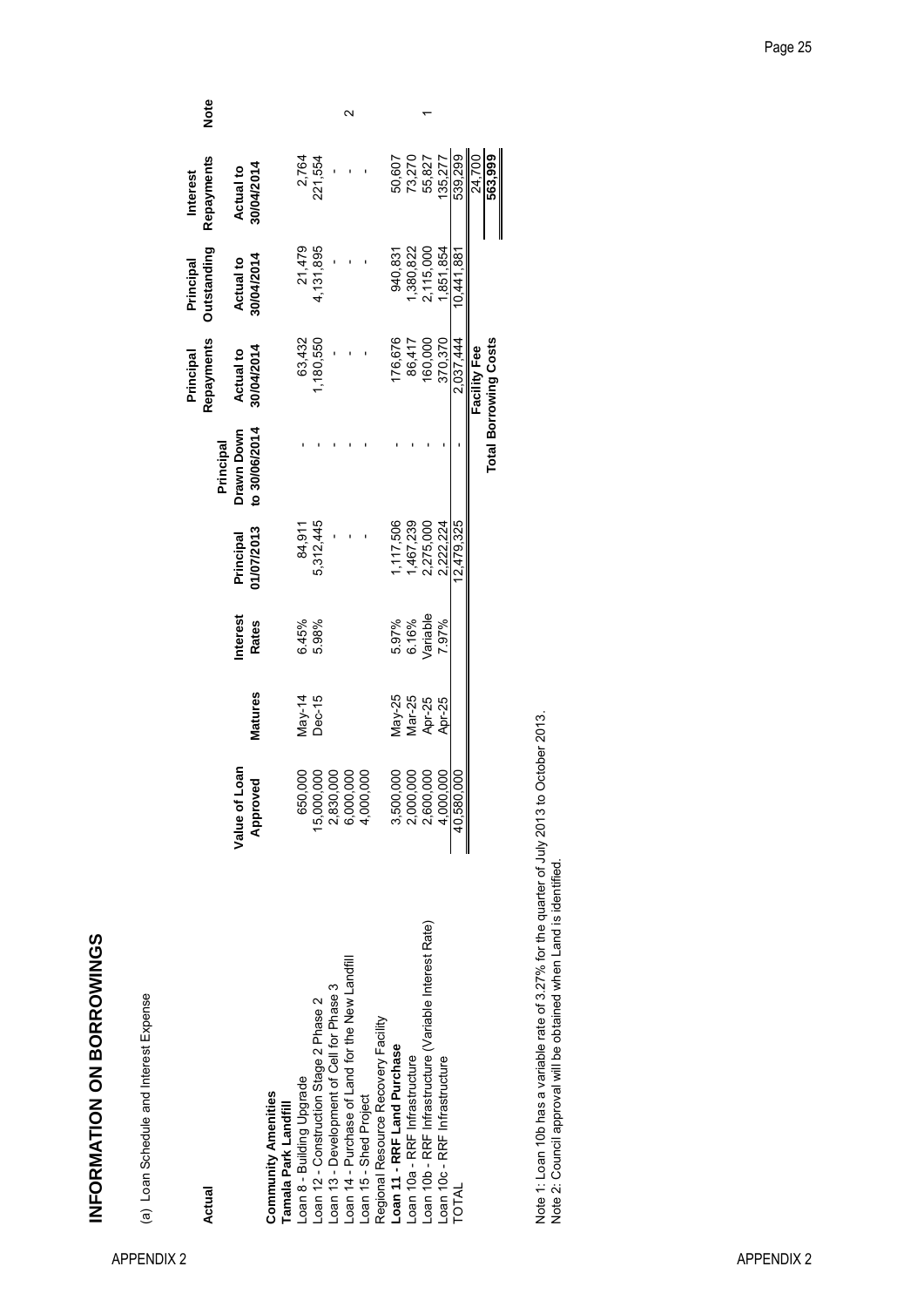**Tonnage Report to 30 April 2014**

Item<br>11.1

11.1 APPENDIX NO. 3

11.1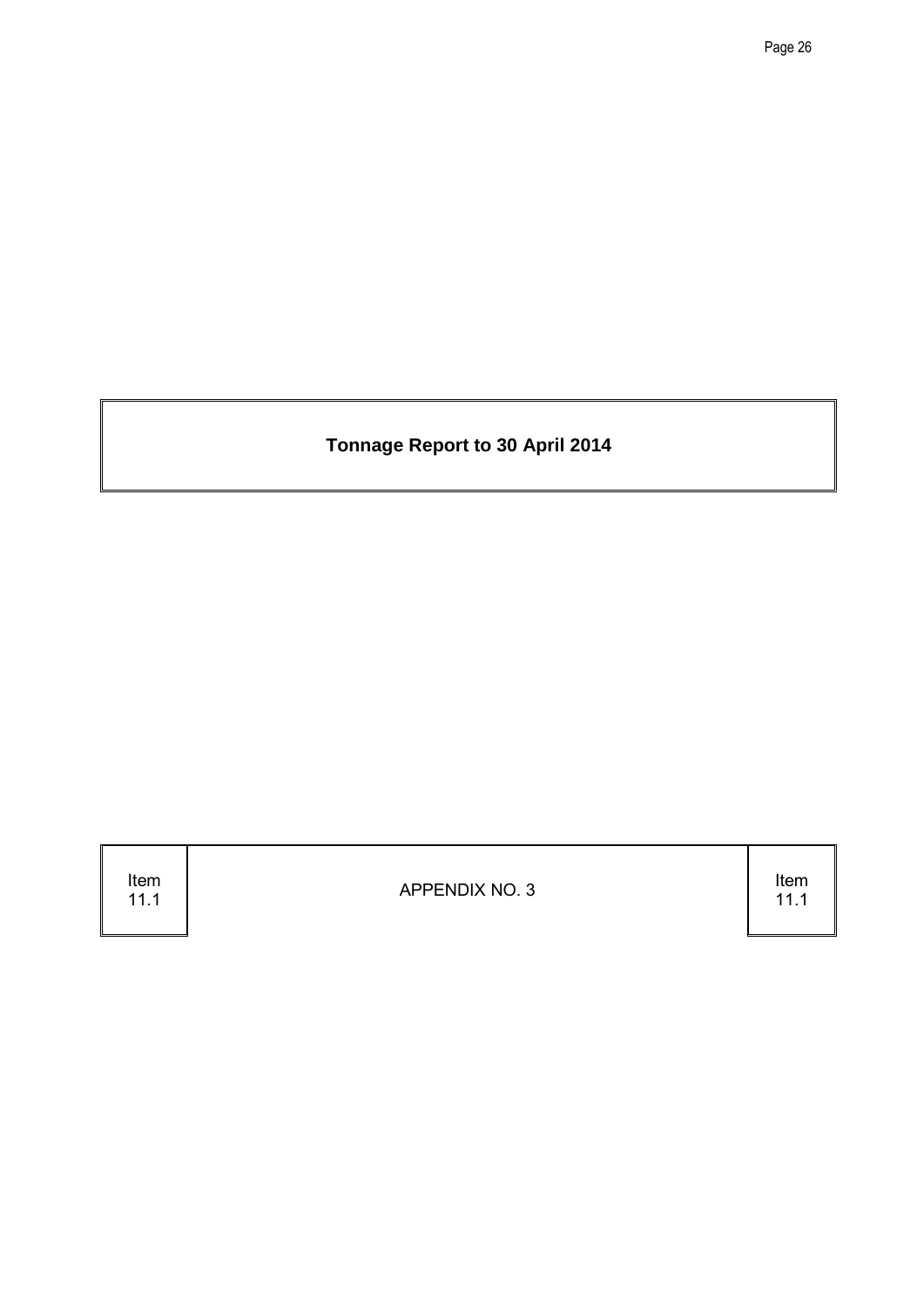| $\frac{1}{7}$        | にんこう こうしょう |
|----------------------|------------|
| I<br>ara d<br>١<br>Ï |            |

**TONNAGE REVENUE**

Apr-14

|                           |        |         |                                          | <b>Budget</b> | Target%                 | Actual %            | Year to date                    |                    |              |                       | Target%                        | Actual %        |
|---------------------------|--------|---------|------------------------------------------|---------------|-------------------------|---------------------|---------------------------------|--------------------|--------------|-----------------------|--------------------------------|-----------------|
|                           |        |         | RRF Actual Landfill Actual Total Tonnage | 2013/14       | Note<br>Year to<br>Date | <b>Year to Date</b> | previous year<br><b>Tonnage</b> |                    | Actual G/L\$ | <b>Budget 2013/14</b> | <b>910N</b><br>Year to<br>Date | Year to<br>Date |
| <b>MEMBERS</b>            |        |         |                                          |               |                         |                     |                                 |                    |              |                       |                                |                 |
| Processable               |        |         |                                          |               |                         |                     |                                 |                    |              |                       |                                |                 |
| Cambridge                 | 1,618  | 4,452   | 070                                      | 6,500         | 75.7%                   | 93.4%               | 6,427                           |                    | 752,465      | 822,560               | 75.7%                          | 91.5%           |
| loondalup                 | 32,581 | 12,345  | 926<br>$\frac{4}{3}$                     | 55,500        | 75.7%                   | 80.9%               | 44,553                          | Ş                  | 5,551,743    | 6,389,656             | 75.7%                          | 86.9%           |
| Perth                     |        | 11,702  | 11,702                                   | 14,522        | 75.7%                   | 80.6%               | 12,006                          | \$                 | 1,448,398    | 1,711,742             | 75.7%                          | 84.6%           |
| Stirling                  |        | 59,918  | 918<br>$\overline{59}$                   | 78,573        | $\overline{ }$<br>75.7% | 76.3%               |                                 | \$                 | 6,786,467    | 5,588,860             | $\overline{ }$<br>75.7%        | 121.4%          |
| Victoria Park             | 5,166  | 5,230   | <b>396</b><br>$\overline{5}$             | 14,000        | 75.7%                   | 74.3%               | 10,058                          | \$                 | 1,288,781    | 1,625,391             | 75.7%                          | 79.3%           |
| Vincent                   | 6,511  | 4,447   | 958<br>$\overline{5}$                    | 14,000        | 75.7%                   | 78.3%               | 10,947                          | \$                 | 1,356,323    | 1,603,976             | 75.7%                          | 84.6%           |
| Wanneroo                  | 37,814 | 7,338   | 45,152                                   | 55,500        | 75.7%                   | 81.4%               | 43,168                          | \$                 | 5,582,437    | 6,449,234             | 75.7%                          | 86.6%           |
| Sub Total Processable     | 83,691 | 105,431 | ,122<br>189                              | 238,595       | 75.7%                   | 79.3%               | 127,158                         | S                  | 22,766,614   | 24,191,419<br>s       | 75.7%                          | 94.1%           |
| Non-Processable           |        |         |                                          |               |                         |                     |                                 |                    |              |                       |                                |                 |
| Cambridge                 |        | 1,355   | ,355                                     | 1,350         | 75.6%                   | 100.3%              | 1,334                           | \$                 | 166,553      | 127,452               | 75.6%                          | 130.7%          |
| Joondalup                 |        | 11,760  | 11,760                                   | 12,500        | 75.6%                   | 94.1%               | 11,070                          | Ş                  | 1,480,149    | 1,431,404             | 75.6%                          | 103.4%          |
| Perth                     |        | 75      | $\overline{25}$                          | $80$          | 75.6%                   | 93.7%               | 57                              | \$                 | 10,819       | 11,553                | 100.0%                         | 93.7%           |
| Stirling                  |        | 34,241  | , 241<br>$\mathbf{z}$                    | 46,064        | $\overline{ }$<br>75.6% | 74.3%               |                                 | Ş                  | 3,803,138    | 5,822,539             | $\overline{ }$<br>75.6%        | 65.3%           |
| Victoria Park             |        | 1,032   | .032                                     | 1,500         | 75.6%                   | 68.8%               | 1,330                           | \$                 | 129,388      | 150,193               | 75.6%                          | 86.1%           |
| Vincent                   |        | 2,323   | ,323                                     | 2,000         | 75.6%                   | 116.2%              | 1,604                           | s                  | 275,581      | 177,875               | 75.6%                          | 154.9%          |
| Wanneroo                  |        | 14,196  | 196<br>$\overline{a}$                    | 11,700        | 75.6%                   | 121.3%              | 16,757                          | \$                 | 1,771,520    | 1,458,636             | 75.6%                          | 121.5%          |
| Sub Total Non-Processable |        | 64,981  | ,981<br>64                               | 75,194        | 75.6%                   | 86.4%               | 32,162                          | s                  | 7,637,148    | 9,179,652             | 75.6%                          | 83.2%           |
| <b>Other</b>              |        |         |                                          |               |                         |                     |                                 |                    |              |                       |                                |                 |
| Sita Biovision Residues   |        | 36,009  | 36,009                                   | 42,700        | 75.7%                   | 84.3%               | 39,353                          | \$                 | 4,438,352    | 5,318,436             | 75.7%                          | 83.5%           |
| Stirling Bales            |        |         | $\mathbf{r}$                             |               | $\overline{ }$<br>0.0%  | 0.0%                |                                 | $\mathfrak{c}$     |              |                       | $\overline{ }$<br>0.0%         | 0.0%            |
| Wanneroo WRC              |        | 6,973   | 973                                      | 8,400         | 75.6%                   | 83.0%               | 6,675                           | Ş                  | 856,889      | 1,099,669             | 75.6%                          | 77.9%           |
| Sub Total Other           |        | 42,982  | ,982<br>42                               | 51,100        |                         |                     | 46,027                          | Ş                  | 5,295,242    | 6,418,105<br>s        | 0.0%                           | 82.5%           |
| Member charged as Trade   |        |         |                                          |               |                         |                     |                                 |                    |              |                       |                                |                 |
| City of Stirling          |        |         | $\mathbf{r}$                             | à,            |                         | 0.0%                |                                 | \$                 |              |                       | 2                              | 0.0%            |
|                           |        |         | $\blacksquare$                           |               |                         |                     |                                 | S                  |              | Ş                     |                                |                 |
| SUB TOTAL MEMBERS         | 83,691 | 213,394 | ,086<br>297                              | 364,889       |                         | 81.4%               | 205,347                         | Ş                  | 35,699,005   | 39,789,176<br>S       | 0.0%                           | 89.7%           |
| CASUALS                   |        |         |                                          |               |                         |                     |                                 |                    |              |                       |                                |                 |
| South Perth               |        | 119     | <b>119</b>                               | 33            | 0.0%                    | 0.0%                | 89                              | \$                 | 16,455       | 4,713                 | 100.0%                         | 100.0%          |
| <b>Trade</b>              |        | 15,011  | 011<br>$\frac{15}{2}$                    | 21,567        | 1<br>77.1%              | 69.6%               | 21,207                          | Ş                  | 2,172,667    | 2,854,560             | 77.1%                          | 76.1%           |
| Cash                      |        | 11,832  | 832<br>$\mathbf{H}$                      | 13,850        | 1<br>75.1%              | 85.4%               | 11,109                          | \$                 | 1,825,673    | 1,657,428             | 3<br>75.1%                     | 110.2%          |
| Sub Total Casuals         |        | 26,961  | ,961<br>26                               | 35,450        |                         | 76.1%               | 32,405                          | s                  | 4,014,795    | 4,516,701<br>s        |                                | 88.9%           |
| <b>TOTAL</b>              | 83,691 | 240,355 | 547<br>324                               | 400,339       |                         |                     | 237,752                         | s,                 | 39,713,800   | 44,305,877<br>s       |                                |                 |
| RECYCLING                 |        |         |                                          |               |                         |                     |                                 |                    |              |                       |                                |                 |
| Recycling centre sales    |        |         |                                          |               |                         |                     |                                 | $\hat{\mathbf{v}}$ | 407,830      | 606,000               | 75.0%                          | 67.3%           |

| š            |
|--------------|
| ă            |
| ١            |
| j            |
| ---------    |
|              |
|              |
|              |
| j            |
| acod on<br>5 |
| ÷<br>i       |
|              |

Ī

| 13.370 | <b>OCT' / 7T</b> | $2\,$ $2\,$ $2\,$ $2\,$ $2\,$ $2\,$ $2\,$ $2\,$ $2\,$ $2\,$ $2\,$ $2\,$ $2\,$ $2\,$ $2\,$ $2\,$ $2\,$ $2\,$ $2\,$ $2\,$ $2\,$ $2\,$ $2\,$ $2\,$ $2\,$ $2\,$ $2\,$ $2\,$ $2\,$ $2\,$ $2\,$ $2\,$ $2\,$ $2\,$ $2\,$ $2\,$ $2\,$ | <b>ETH'TET'H7</b> | 73.770 | 34.170 |
|--------|------------------|-------------------------------------------------------------------------------------------------------------------------------------------------------------------------------------------------------------------------------|-------------------|--------|--------|
|        |                  |                                                                                                                                                                                                                               |                   |        |        |
| 100.3% | 1,334            | 166,553                                                                                                                                                                                                                       | 127,452           | 75.6%  | 130.7% |
| 94.1%  | 11,070           | 1,480,149                                                                                                                                                                                                                     | 1,431,404         | 75.6%  | 103.4% |
| 93.7%  | 67               | 10,819                                                                                                                                                                                                                        | 11,553            | 100.0% | 93.7%  |
| 74.3%  |                  | 3,803,138                                                                                                                                                                                                                     | 5,822,539         | 75.6%  | 65.3%  |
| 68.8%  | 1,330            | 129,388                                                                                                                                                                                                                       | 150,193           | 75.6%  | 86.1%  |
| 116.2% | 1,604            | 275,581                                                                                                                                                                                                                       | 177,875           | 75.6%  | 154.9% |
| 121.3% | 16,757           | 1,771,520                                                                                                                                                                                                                     | 1,458,636         | 75.6%  | 121.5% |
| 86.4%  | 32,162           | 7,637,148                                                                                                                                                                                                                     | 9,179,652<br>v    | 75.6%  | 83.2%  |
|        |                  |                                                                                                                                                                                                                               |                   |        |        |
| 84.3%  | 39,353           | 4,438,352                                                                                                                                                                                                                     | 5,318,436         | 75.7%  | 83.5%  |
| 0.0%   |                  |                                                                                                                                                                                                                               |                   | 0.0%   | 0.0%   |
| 83.0%  | 6.675            | 856.889                                                                                                                                                                                                                       | 1.099.669         | 75.6%  | 77.9%  |

| 83.5%     | 0.0% | 77.9%     | 82.5%     | 0.0%                    | 89.7%      |  |
|-----------|------|-----------|-----------|-------------------------|------------|--|
|           |      |           |           | $\overline{\mathsf{N}}$ |            |  |
| 75.7%     | 0.0% | 75.6%     | 0.0%      |                         | 0.0%       |  |
| 5,318,436 |      | 1,099,669 | 6,418,105 |                         | 39,789,176 |  |
| 4,438,352 |      | 856,889   | 5,295,242 |                         | 35,699,005 |  |
|           |      |           |           |                         |            |  |

| 67.3%  |                | 75.0% | 606,000    | 407,830    |  |
|--------|----------------|-------|------------|------------|--|
|        |                |       |            |            |  |
|        |                |       | 44,305,877 | 39,713,800 |  |
| 88.9%  |                |       | 4,516,701  | 4,014,795  |  |
| 110.2% | $\mathfrak{m}$ | 75.1% | 1,657,428  | 1,825,673  |  |
| $1\%$  |                | 11%   | 2,854,560  | 2,172,557  |  |

100.0%

APPENDIX 3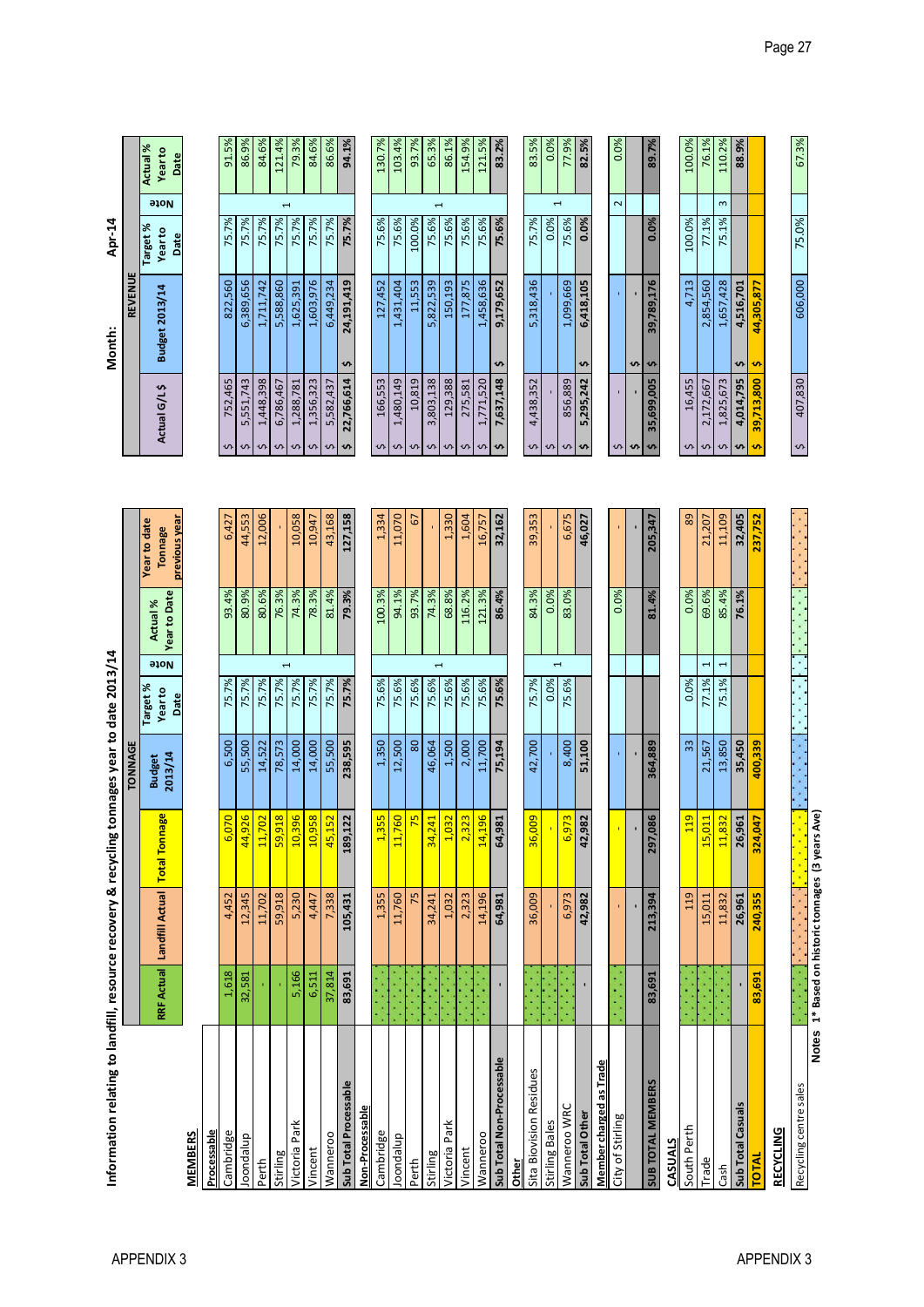#### **Waste to Landfill Tonnages Report for the ten months to 30 April 2014 (Month 10).**

#### Members

The Member Councils' Processable waste for the 10 months to 30 April 2014 is 3% lower than the revised budget primarily as a result of adjustments to the expected phasing of tonnes off the back of the half year budget review. Page 28<br>
Waste to Landfill Toomages Report for the ten months to 30 April 2014 (Month 10).<br>
Members<br>
The Monter Council: Processible waste for the 10 months to 30 April 2014 124 AB lower than the<br>
three hospy primarily as

The Member Councils' Non-Processable waste for the 10 months to 30 April 2014 is materially in line with the revised half year budget estimates.

#### RRF

The Resource Recovery Facility residue tonnes are 822 tonnes higher than the revised forecast largely as a result of an unscheduled breakdown period during April 2014.

#### Trade & Casual

The Casual and Trade tonnes are 2,500 tonnes (8.5%) lower than the revised financial forecast, primarily as a result of reduced tonnes from commercial operators.

Overall for the 10 months July 2013 – April2014, the tonnes received are 8,806 tonnes below the revised forecast tonnes.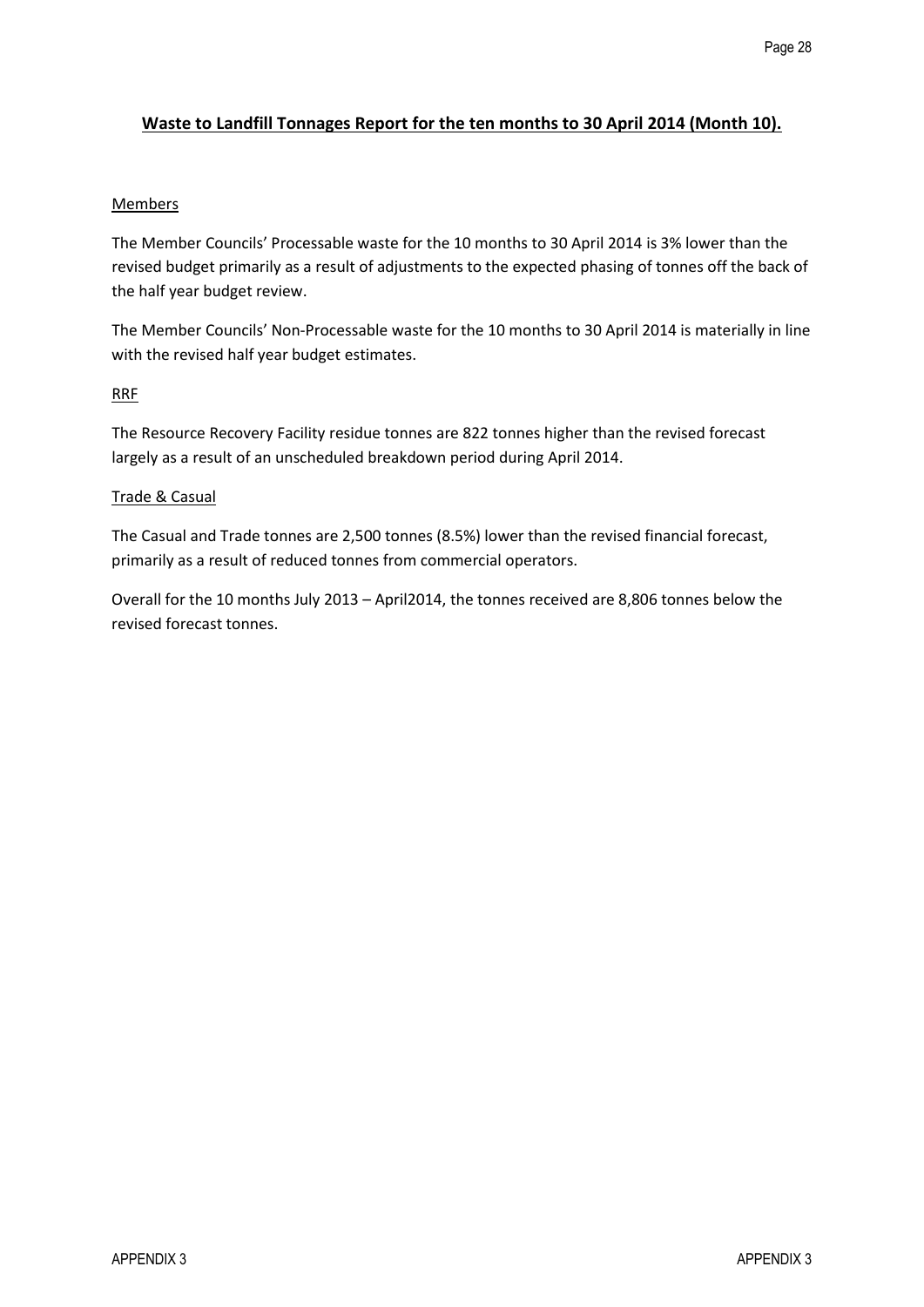**List of Payments made for the month ended 31 March 2014**

Item<br> $11.2$ 

11.2 APPENDIX NO. 4

11.2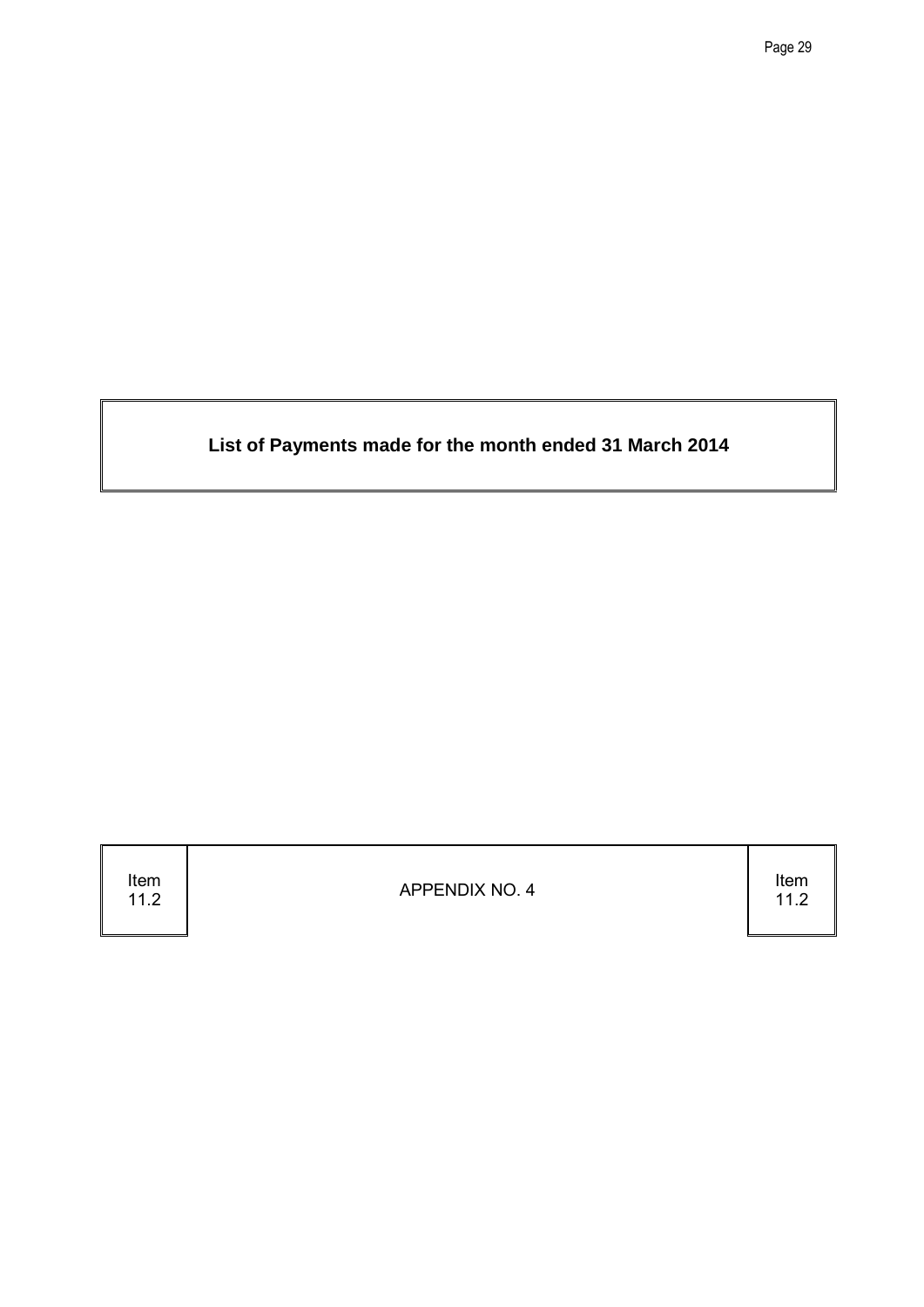| č<br>narc<br>Ξ<br>Ĕ<br>men<br>rav)<br>Ξ<br>$\frac{1}{2}$ | È<br>ミ<br>leetin<br>;<br>ל |
|----------------------------------------------------------|----------------------------|
| らこう<br>وم                                                |                            |

| Cheque<br>Posting<br>Date | Document<br>ż | Vendor Name                                       | <b>Description</b>                                                 | Cheque<br>Amount |
|---------------------------|---------------|---------------------------------------------------|--------------------------------------------------------------------|------------------|
| 28/02/2014                | 10306         | WALGS PLAN PTY LTD                                | Superannuation Premium                                             | \$32,962.64      |
| 28/02/2014                | 10307         | Aon Master Trust - Personal Super                 | Superannuation Premium                                             | \$775.24         |
| 28/02/2014                | 10308         | Australian Super Administration                   | Superannuation Premium                                             | \$331.11         |
| 28/02/2014                | 10309         | CBUS                                              | Superannuation Premium                                             | \$769.57         |
| 28/02/2014                | 10310         | <b>Colonial First State</b>                       | Superannuation Premium                                             | \$2,110.46       |
| 28/02/2014                | 10311         | Commonwealth Bank Group Super                     | Superannuation Premium                                             | \$18.50          |
| 28/02/2014                | 10312         | <b>HOSTPLUS</b>                                   | Superannuation Premium                                             | \$694.05         |
| 28/02/2014                | 10313         | Plum Superannuation Fund                          | Superannuation Premium                                             | \$246.78         |
| 28/02/2014                | 10314         | REST Superannuation                               | Superannuation Premium                                             | \$1,503.12       |
| 25/02/2014                | 10315         | Bowman & Associates P/L                           | Superintendent Works for Clay Liner                                | \$3,664.89       |
| 25/02/2014                | 10316         | Gavin Burgess                                     | Battery Collection program                                         | \$1,862.80       |
| 25/02/2014                | 10317         | <b>SYNERGY</b>                                    | Electricity                                                        | \$49.25          |
| 25/02/2014                | 10318         | <b>TELSTRA</b>                                    | <b>Telephone Expenses</b>                                          | \$953.23         |
| 6/03/2014                 | 10319         | <b>Blackwoods &amp; Atkins</b>                    | Staff safety uniforms                                              | \$355.58         |
| 6/03/2014                 | 10320         | Car Care (WA) - Mindarie                          | Maintenance for Kia Carnival (PLANT84)                             | \$620.00         |
| 6/03/2014                 | 10321         | STEVE'S MOBILE TYRE SERVICE                       | Replacement of tyre for Multi Terrain Loader (PLANT54)             | \$930.00         |
| 6/03/2014                 | 10322         | <b>TELSTRA</b>                                    | Telephone Expenses                                                 | \$1,311.40       |
| 6/03/2014                 | 10323         | Department of Transport                           | Vehicle Search Fees                                                | \$9.60           |
| 6/03/2014                 | 10324         | TURNKEY INSTRUMENTS PTY LTD                       | Annual Callibration of dust monitors at Tamala Park                | \$6,203.74       |
| 13/03/2014                | 10325         | <b>IW Projects</b>                                | Consultancy - RRF & Landfill project work                          | \$1,102.20       |
| 13/03/2014                | 10326         | <b>OONDALUP DRIVE MEDICAL CENTRE</b>              | Staff Wellness                                                     | \$69.06          |
| 13/03/2014                | 10327         | KINROSS SUPA IGA                                  | Staff Amenities                                                    | \$58.80          |
| 13/03/2014                | 10328         | STIHL SHOP GREENWOOD                              | Saw drill for workshop                                             | \$843.90         |
| 3/03/2014                 | 10329         | <b>TELSTRA</b>                                    | Telephone Expenses                                                 | \$209.48         |
| 13/03/2014                | 10330         | o Account<br>Mindarie Regional Council Staff Lott | Staff lotto - Deducted from staff salary                           | \$300.00         |
| 14/03/2014                | 10331         | Petty Cash                                        | Reimbursement of petty cash expenses                               | \$851.60         |
| 20/03/2014                | 10332         | Gavin Burgess                                     | Battery Collection program                                         | \$1,880.80       |
| 20/03/2014                | 10333         | Power Industrial Supplies                         | Protective Clothing                                                | \$854.04         |
| 20/03/2014                | 10334         | Reliance Petroleum                                | Distillate                                                         | \$54,244.36      |
| 24/03/2014                | 10335         | Australian Services Union                         | Union membership fee deducted from staff salary                    | \$48.88          |
| 24/03/2014                | 10336         | <b>CHILD SUPPORT</b>                              | Child Support Allowance payment - Deduction made from staff salary | \$820.72         |
| 24/03/2014                | 10337         | Health Insurance Fund of WA                       | Health Insurance premium deducted from staff salary                | \$295.00         |
| 24/03/2014                | 10338         | o Account<br>Mindarie Regional Council Staff Lott | Staff lotto - Deducted from staff salary                           | \$300.00         |
| 25/03/2014                | 10339         | AMP FLEXIBLE SUPER                                | Superannuation Premium                                             | \$671.01         |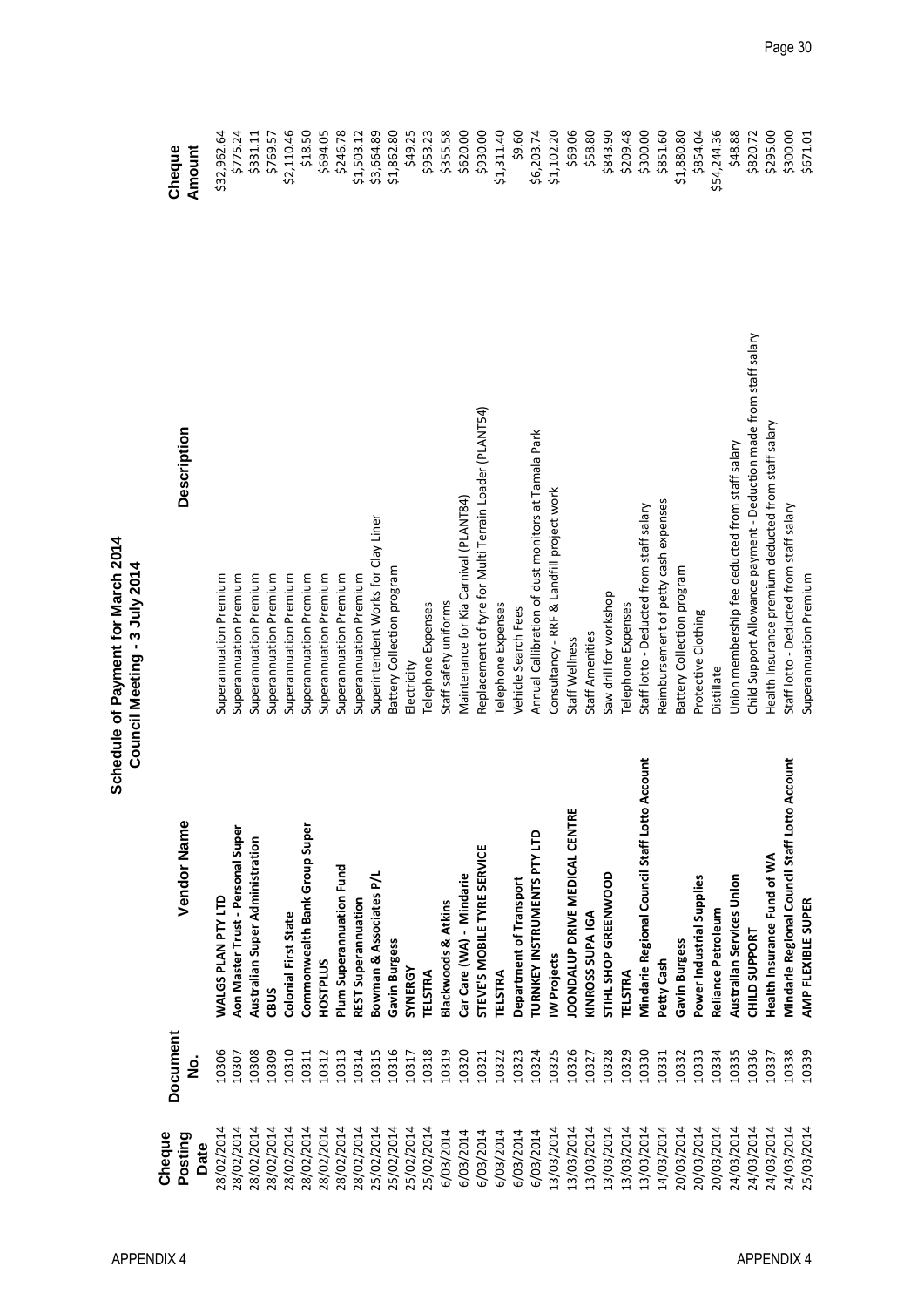| 25/03/2014 | 10340     | Spectrum Super                    | Superannuation Premium                  | \$417.42       |
|------------|-----------|-----------------------------------|-----------------------------------------|----------------|
| 25/03/2014 | 10341     | WALGS PLAN PTY LTD                | Superannuation Premium                  | \$33,682.86    |
| 25/03/2014 | 10342     | Aon Master Trust - Personal Super | Superannuation Premium                  | \$775.24       |
| 25/03/2014 | 10343     | Australian Super Administration   | Superannuation Premium                  | \$1,162.66     |
| 25/03/2014 | 10344     | CBUS                              | Superannuation Premium                  | \$911.24       |
| 25/03/2014 | 10345     | <b>Colonial First State</b>       | Superannuation Premium                  | \$2,110.46     |
| 25/03/2014 | 10346     | Commonwealth Bank Group Super     | Superannuation Premium                  | \$2,872.90     |
| 25/03/2014 | 10347     | HOSTPLUS                          | Superannuation Premium                  | \$967.95       |
| 25/03/2014 | 10348     | Plum Superannuation Fund          | Superannuation Premium                  | \$183.87       |
| 25/03/2014 | 10349     | REST Superannuation               | Superannuation Premium                  | \$1,469.96     |
| 28/03/2014 | 10350     | <b>Blackwoods &amp; Atkins</b>    | Lip balm & SPF50 plus                   | \$496.08       |
| 28/03/2014 | 10351     | CAPS Australia Pty Ltd            | eachate compressor service              | \$1,433.30     |
| 28/03/2014 | 10352     | STIHL SHOP GREENWOOD              | <b>Blower vaccum</b>                    | \$1,298.00     |
| 28/03/2014 | 10353     | TELSTRA                           | Telephone Expenses                      | \$1,205.34     |
|            |           | <b>Total Cheque Payments</b>      |                                         | \$166,909.09   |
| 17/03/2014 | DP-01028  | Cancelled                         | Cancelled                               | \$0.00         |
| 17/03/2014 | DP-01029  | National Australia Bank           | Loan 12 Repayment                       | \$137,699.85   |
| 24/03/2014 | DP-01030  | National Australia Bank           | Loan 12 Bill Drawdown Fee               | \$150.00       |
| 18/03/2014 | DP-01031  | National Australia Bank           | NAB Connect Fee                         | \$195.00       |
|            |           |                                   |                                         |                |
| 17/03/2014 | DP-01032  | National Australia Bank           | Loan 12 Facity Fees                     | \$5,666.61     |
| 11/03/2014 | DP-01033  | National Australia Bank           | MRC Staff Salary                        | \$2,127.39     |
| 20/03/2014 | DP-01034  | National Australia Bank           | Corporate Credit card                   | \$2,063.64     |
| 31/03/2014 | DP-01035  | National Australia Bank           | Bank Overdraft Facility Fee             | \$4,000.00     |
| 31/03/2014 | DP-01036  | National Australia Bank           | Facility Fee Mar 13                     | \$2,361.11     |
| 31/03/2014 | DP-01037  | National Australia Bank           | Account Keeping Fees                    | \$84.50        |
| 31/03/2014 | DP-01038  | National Australia Bank           | Loan 10C Bill Drawdown Fee              | \$150.00       |
| 31/03/2014 | DP-01039  | National Australia Bank           | Loan 10C Repayment                      | \$49,330.00    |
|            |           | Direct Payments<br><b>Total</b>   |                                         | \$203,828.10   |
| 11/03/2014 | Trf1      | National Australia Bank           | Inter-account transfer                  | \$800,000.00   |
| 26/03/2014 | Trf2      | National Australia Bank           | Inter-account transfer                  | \$500,000.00   |
|            |           | Total Inter account Transfers     |                                         | \$1,300,000.00 |
| 6/03/2014  | EFT-00774 | BOYA EQUIPMENT                    | Blades for Ride-On Lawn Mower (PLANT77) | \$264.00       |
| 6/03/2014  | EFT-00774 | <b>BULLIVANTS PTY LTD</b>         | 26T snatch strap for workshop           | \$402.60       |
| 6/03/2014  | EFT-00774 | <b>Bunnings</b>                   | Workshop consumable supplies            | \$106.08       |
| 6/03/2014  | EFT-00774 | Cabcharge Australia Ltd           | Service Fee                             | \$6.00         |
| 6/03/2014  | EFT-00774 | Castledine Gregory                | Legal Fees                              | \$5,181.00     |
| 6/03/2014  | EFT-00774 | COVS Parts Pty Ltd                | Engine Oil for various plant            | \$1,202.68     |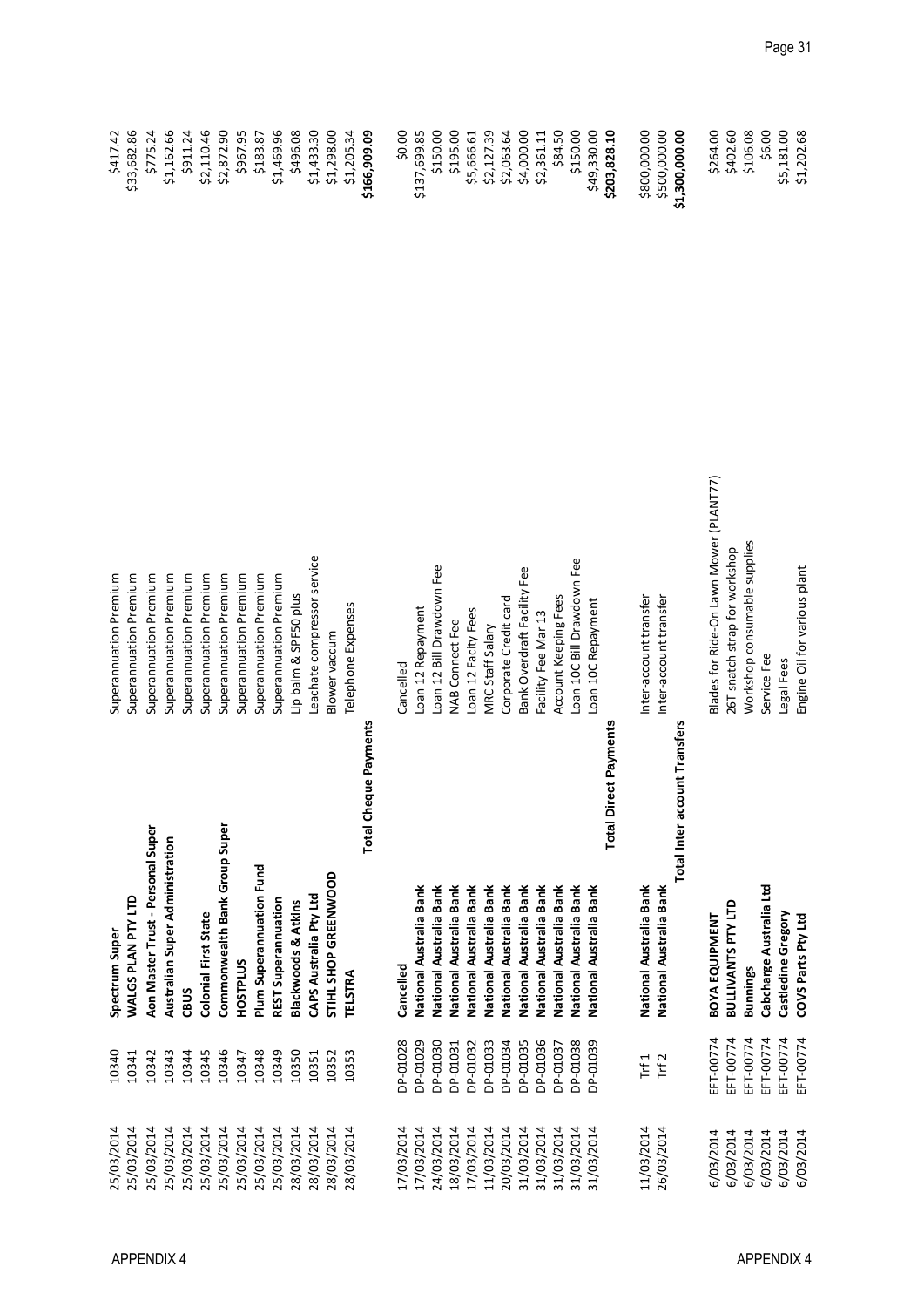| 6/03/2014  | EFT-00774 | Elan Energy Management P/L                           | Collection of tyres from transfer station                                 | \$363.20     |
|------------|-----------|------------------------------------------------------|---------------------------------------------------------------------------|--------------|
| 6/03/2014  | EFT-00774 | Envirolab Services WA Pty Ltd                        | Groundwater sampling                                                      | \$806.30     |
| 6/03/2014  | EFT-00774 | Fuji Xerox Australia Pty Ltd                         | Lease Fee for photocopier                                                 | \$566.50     |
| 6/03/2014  | EFT-00774 | Services<br><b>KD Aire Mechanical and Electrical</b> | Air con maintenance                                                       | \$341.00     |
| 6/03/2014  | EFT-00774 | Neverfail Springwater Ltd                            | Staff Amenities                                                           | \$153.65     |
| 6/03/2014  | EFT-00774 | p<br>Olivers Lawn & Landscaping Pty Lt               | Landscaping and Gardens - RRF                                             | \$833.00     |
| 6/03/2014  | EFT-00774 | Page Group                                           | Staff Relief - Finance                                                    | \$4,789.11   |
| 6/03/2014  | EFT-00774 | Performance Packaging                                | Paper towels for admin                                                    | \$354.42     |
| 6/03/2014  | EFT-00774 | PIRTEK (MALAGA) PTY LTD                              | Hose Assembly                                                             | \$158.63     |
| 6/03/2014  | EFT-00774 | 速<br>Security Specialists Australia Pty L            | Cash collection fees                                                      | \$1,158.85   |
| 6/03/2014  | EFT-00774 | SHERIDAN'S FOR BADGES                                | Name badges for staff                                                     | \$45.76      |
| 6/03/2014  | EFT-00774 | SITA Australia Pty Ltd                               | Collection of confidential bin                                            | \$49.50      |
| 6/03/2014  | EFT-00774 | Staff Link Group                                     | Contract labour for litter pick up                                        | \$2,721.41   |
| 6/03/2014  | EFT-00774 | T & C Transport Services                             | Postage & Freight                                                         | \$395.13     |
| 6/03/2014  | EFT-00774 | Ventouras Advertising & Design                       | Annual Report 2013 - design & online update & winning back waste brochure | \$6,050.00   |
| 6/03/2014  | EFT-00774 | Wren Oil                                             | Environmental Levy for waste oil collection                               | \$19.97      |
| 6/03/2014  | EFT-00774 | YMCA of Perth Inc                                    | Waste Education bus tours                                                 | \$100.00     |
| 7/03/2014  | EFT-00775 | <b>MRC</b>                                           | Payroll Employee Wages                                                    | \$107,959.32 |
| 14/03/2014 | EFT-00776 | CALTEX AUSTRALIA PETROLEUM PTY                       | Plant - Fuel and Oil                                                      | \$643.66     |
| 14/03/2014 | EFT-00776 | Castle Security & Electrical Pty                     | Call out fees - Tamala Park                                               | \$215.60     |
| 14/03/2014 | EFT-00776 | COVS Parts Pty Ltd                                   | Cotton rags for workshop usage                                            | \$25.41      |
| 14/03/2014 | EFT-00776 | <b>Creative Catering</b>                             | Catering Expenses - Strategic Workshop                                    | \$841.00     |
| 14/03/2014 | EFT-00776 | Department of Environment Regulation                 | Tracking form - controlled waste                                          | \$38.00      |
| 14/03/2014 | EFT-00776 | Excel Total Cleaning Services Pty Ltd                | Cleaning of Buildings                                                     | \$324.50     |
| 14/03/2014 | EFT-00776 | <b>GCM Enviro Pty Ltd</b>                            | Repair & maintenance for Caterpillar Loader (PLANT56)                     | \$854.76     |
| 14/03/2014 | EFT-00776 | Great Southern Institute of Technology               | Staff Training                                                            | \$1,380.00   |
| 14/03/2014 | EFT-00776 | Jessica Harbour                                      | Casual staff - Hyde Park fair activity                                    | \$200.00     |
| 14/03/2014 | EFT-00776 | Services<br>KD Aire Mechanical and Electrical        | Air-Con Maintenance                                                       | \$1,039.50   |
| 14/03/2014 | EFT-00776 | LANDFILL GAS & POWER PTY LTD                         | Electricity usage                                                         | \$8,080.42   |
| 14/03/2014 | EFT-00776 | <b>MOBILE MASTERS</b>                                | Purchase of Two Way Radio Receivers                                       | \$1,325.94   |
| 14/03/2014 | EFT-00776 | MOBILE MOUSE -                                       | Staff Training                                                            | \$255.00     |
| 14/03/2014 | EFT-00776 | MULTIPROGRAMMING PTY LTD                             | Forticare Plus for FortiWifi 60C                                          | \$1,763.30   |
| 14/03/2014 | EFT-00776 | Z,<br>NEWCASTLE WEIGHING SERVICES                    | Cash register rolls                                                       | \$542.30     |
| 14/03/2014 | EFT-00776 | $\overline{P}$<br>Olivers Lawn & Landscaping Pty Lt  | Landscaping and Gardens - RRF                                             | \$201.00     |
| 14/03/2014 | EFT-00776 | Page Group                                           | Staff Relief - Finance                                                    | \$1,596.37   |
| 14/03/2014 | EFT-00776 | RCG TECHNOLOGIES                                     | Drop off of Asbestos                                                      | \$1,360.77   |
| 14/03/2014 | EFT-00776 | SITA Australia Pty Ltd                               | Reimbursement of Electricity charges - RRF                                | \$5,544.00   |
| 14/03/2014 | EFT-00776 | Staff Link Group                                     | Staff Relief - Workshop Mechanic                                          | \$3,030.16   |
| 14/03/2014 | EFT-00776 | Staples Australia P/L                                | DIY Stamps                                                                | \$152.48     |

| ction of tyres from transfer station                                  | \$363.20     |
|-----------------------------------------------------------------------|--------------|
| ndwater sampling                                                      | \$806.30     |
| e Fee for photocopier                                                 | \$566.50     |
| on maintenance                                                        | \$341.00     |
| Amenities                                                             | \$153.65     |
| scaping and Gardens - RRF                                             | \$833.00     |
| Relief - Finance                                                      | \$4,789.11   |
| r towels for admin                                                    | \$354.42     |
| Assembly                                                              | \$158.63     |
| collection fees                                                       | \$1,158.85   |
| e badges for staff                                                    | \$45.76      |
| ction of confidential bin                                             | \$49.50      |
| ract labour for litter pick up                                        | \$2,721.41   |
| age & Freight                                                         | \$395.13     |
| al Report 2013 - design & online update & winning back waste brochure | \$6,050.00   |
| onmental Levy for waste oil collection                                | \$19.97      |
| e Education bus tours                                                 | \$100.00     |
| oll Employee Wages                                                    | \$107,959.32 |
| - Fuel and Oil                                                        | \$643.66     |
| out fees - Tamala Park                                                | \$215.60     |
| on rags for workshop usage                                            | \$25.41      |
| ing Expenses - Strategic Workshop                                     | \$841.00     |
| ing form - controlled waste                                           | \$38.00      |
| hing of Buildings                                                     | \$324.50     |
| ir & maintenance for Caterpillar Loader (PLANT56)                     | \$854.76     |
| Training                                                              | \$1,380.00   |
| al staff - Hyde Park fair activity                                    | \$200.00     |
| on Maintenance                                                        | \$1,039.50   |
| ricity usage                                                          | \$8,080.42   |
| hase of Two Way Radio Receivers                                       | \$1,325.94   |
| Training                                                              | \$255.00     |
| care Plus for FortiWifi 60C                                           | \$1,763.30   |
| register rolls                                                        | \$542.30     |
| scaping and Gardens - RRF                                             | \$201.00     |
| Relief - Finance                                                      | \$1,596.37   |
| off of Asbestos                                                       | \$1,360.77   |
| bursement of Electricity charges - RRF                                | \$5,544.00   |
| Relief - Workshop Mechanic                                            | \$3,030.16   |
| tamps                                                                 | \$152.48     |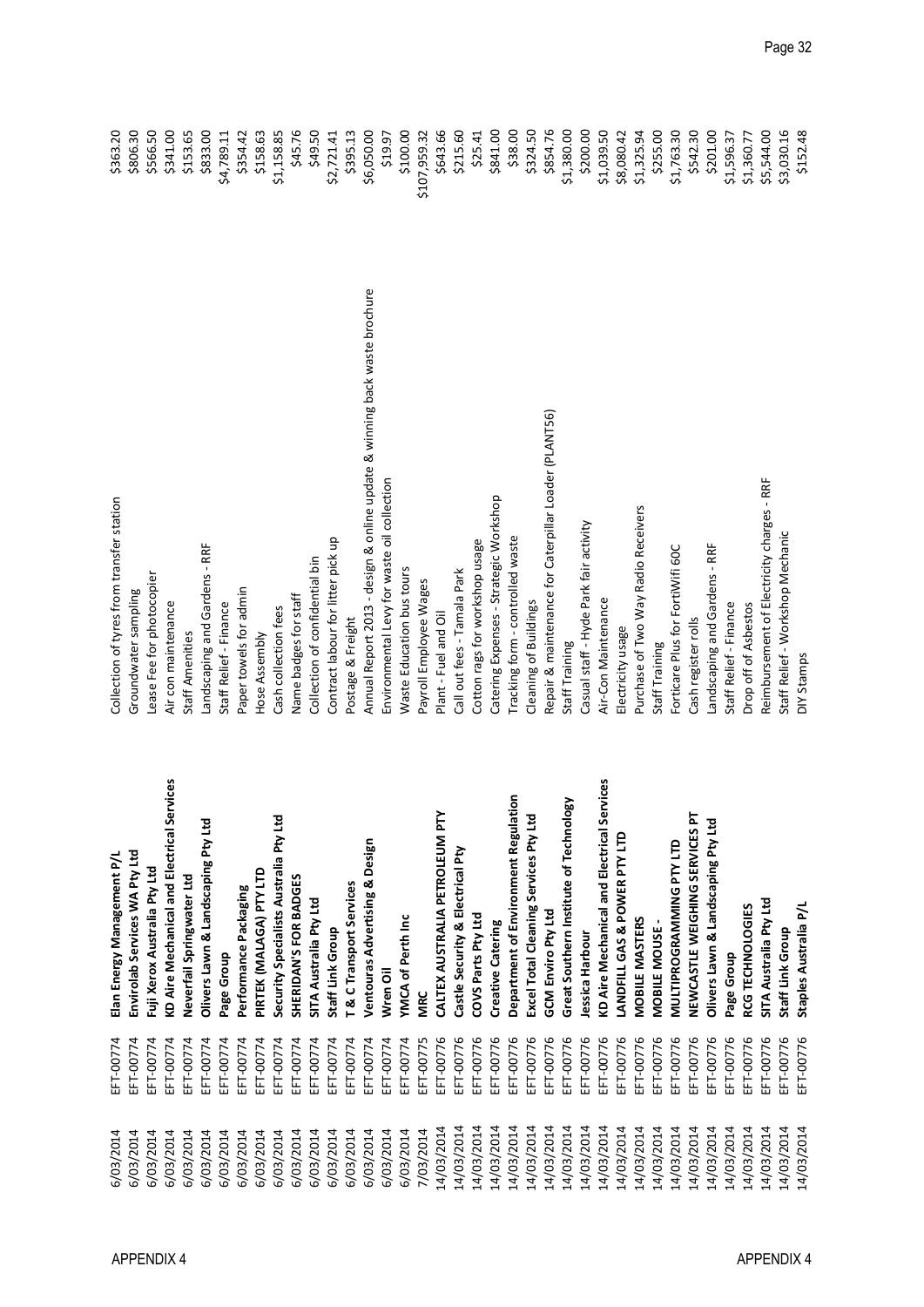| 14/03/2014 | EFT-00776 | <b>San</b>                               | Professional Fees - Inspection Works Neerabup           | \$3,300.00     |
|------------|-----------|------------------------------------------|---------------------------------------------------------|----------------|
| 14/03/2014 | EFT-00776 | <b>WA Local Government Association</b>   | Statutory Advertising expenses                          | \$2,058.05     |
| 14/03/2014 | EFT-00776 | WesTrac Pty Ltd                          | Workshop consumable supplies                            | \$192.61       |
| 21/03/2014 | EFT-00777 | <b>MRC</b>                               | Payroll Employee Wages                                  | \$105,372.43   |
| 19/03/2014 | EFT-00778 | Biovision 2020 Pty Ltd                   | Contractor's Fees - Feb 2014                            | \$1,907,058.57 |
| 19/03/2014 | EFT-00779 | ERTECH PTY LTD                           | Stage 2 Phase 3 Liner works                             | \$336,857.90   |
| 19/03/2014 | EFT-00780 | REPCO AUTO PARTS- Clarkson               | Heavy duty battery                                      | \$270.58       |
| 21/03/2014 | EFT-00781 | <b>BOC Limited</b>                       | Gas cylinder hire for workshop                          | \$67.45        |
| 21/03/2014 | EFT-00781 | Cannon Hygiene Australia Pty Ltd         | Hygiene Services - RRF                                  | \$1,842.45     |
| 21/03/2014 | EFT-00781 | COVS Parts Pty Ltd                       | PVC Air Hose, Hose Connection, Nozzle                   | \$121.12       |
| 21/03/2014 | EFT-00781 | DRIVE IN ELECTRICS                       | Air-Con repair                                          | \$1,442.30     |
| 21/03/2014 | EFT-00781 | Fuji Xerox Australia Pty Ltd             | Performer Carbon Neutral A5                             | \$38.17        |
| 21/03/2014 | EFT-00781 | Iron Mountain Australia Pty Ltd          | Records Management offsite storage fee                  | \$39.29        |
| 21/03/2014 | EFT-00781 | Joondalup Office National                | Stationery                                              | \$91.11        |
| 21/03/2014 | EFT-00781 | Komatsu Australia                        | Purchase of new Dump Truck (PLANT90)                    | \$345,571.60   |
| 21/03/2014 | EFT-00781 | Neverfail Springwater Ltd                | Staff Amenities                                         | \$153.65       |
| 21/03/2014 | EFT-00781 | 计<br>SGS Australian Radiation Services   | Annual Callibration of radiation unit                   | \$819.50       |
| 21/03/2014 | EFT-00781 | SITA Australia Pty Ltd                   | Collection of confidential bin                          | \$49.50        |
| 21/03/2014 | EFT-00781 | Superior Safety Pty Ltd                  | Tarps for landfill                                      | \$27,500.00    |
| 21/03/2014 | EFT-00781 | THE PRINTING FACTORY                     | Printing of Pre Start Books                             | \$924.80       |
| 21/03/2014 | EFT-00781 | WesTrac Pty Ltd                          | Repair & maintenance for Multi Terrain Loader (PLANT54) | \$307.70       |
| 25/03/2014 | EFT-00782 | BT Super for Life - SG                   | Superannuation Premium                                  | \$592.86       |
| 28/03/2014 | EFT-00783 | <b>Abco Products</b>                     | Hand Dryers                                             | \$2,775.21     |
| 28/03/2014 | EFT-00783 | <b>Anne Pettit</b>                       | Earth Carers Kids programme support                     | \$912.50       |
| 28/03/2014 | EFT-00783 | Belridge Bus Charter                     | Waste Education bus tours                               | \$220.00       |
| 28/03/2014 | EFT-00783 | Cabcharge Australia Ltd                  | Service charges                                         | \$6.00         |
| 28/03/2014 | EFT-00783 | Cannon Hygiene Australia Pty Ltd         | Hygiene Services - Tamala Park                          | \$893.96       |
| 28/03/2014 | EFT-00783 | Carmel School                            | <b>Waste Management Education</b>                       | \$100.00       |
| 28/03/2014 | EFT-00783 | Castle Security & Electrical Pty         | Building Security - call out charges                    | \$1,604.74     |
| 28/03/2014 | EFT-00783 | Castledine Gregory                       | Legal Fees                                              | \$10,405.44    |
| 28/03/2014 | EFT-00783 | <b>Creative Catering</b>                 | Catering Expenses - Earth Carers Course                 | \$210.00       |
| 28/03/2014 | EFT-00783 | Enviro Sweep                             | Access Road Maintenance                                 | \$1,650.00     |
| 28/03/2014 | EFT-00783 | 묩<br>Excel Total Cleaning Services Pty I | Cleaning of windows - Tamala Park                       | \$374.00       |
| 28/03/2014 | EFT-00783 | Fennell Tyres International Pty Lto      | Second hand tyre for Caterpillar Loader (PLANT54)       | \$2,224.75     |
| 28/03/2014 | EFT-00783 | Fuji Xerox Australia Pty Ltd             | Lease Fee for photocopier                               | \$566.50       |
| 28/03/2014 | EFT-00783 | Herbert Smith Freehills                  | MRC RRF Project Advice                                  | \$4,887.55     |
| 1/03/2014  | EFT-00783 | iNet Limited                             | VOIP charges                                            | \$399.80       |
| 28/03/2014 | EFT-00783 | Instant Products Group                   | Clean and service toilets                               | \$533.39       |
| 28/03/2014 | EFT-00783 | Jasneat                                  | Cleaning of Buildings                                   | \$1,908.59     |

| ofessional Fees - Inspection Works Neerabup           | \$3,300.00     |
|-------------------------------------------------------|----------------|
| atutory Advertising expenses                          | \$2,058.05     |
| orkshop consumable supplies                           | \$192.61       |
| yroll Employee Wages                                  | \$105,372.43   |
| ntractor's Fees - Feb 2014                            | \$1,907,058.57 |
| age 2 Phase 3 Liner works                             | \$336,857.90   |
| avy duty battery                                      | \$270.58       |
| s cylinder hire for workshop                          | \$67.45        |
| giene Services - RRF                                  | \$1,842.45     |
| C Air Hose, Hose Connection, Nozzle                   | \$121.12       |
| -Con repair                                           | \$1,442.30     |
| rformer Carbon Neutral A5                             | \$38.17        |
| cords Management offsite storage fee                  | \$39.29        |
| ationery                                              | \$91.11        |
| rchase of new Dump Truck (PLANT90)                    | \$345,571.60   |
| aff Amenities                                         | \$153.65       |
| nual Callibration of radiation unit                   | \$819.50       |
| llection of confidential bin                          | \$49.50        |
| rps for landfill                                      | \$27,500.00    |
| nting of Pre Start Books                              | \$924.80       |
| pair & maintenance for Multi Terrain Loader (PLANT54) | \$307.70       |
| perannuation Premium                                  | \$592.86       |
| ind Dryers                                            | \$2,775.21     |
| rth Carers Kids programme support                     | \$912.50       |
| aste Education bus tours                              | \$220.00       |
| rvice charges                                         | \$6.00         |
| giene Services - Tamala Park                          | \$893.96       |
| aste Management Education                             | \$100.00       |
| ilding Security - call out charges                    | \$1,604.74     |
| gal Fees                                              | \$10,405.44    |
| tering Expenses - Earth Carers Course                 | \$210.00       |
| cess Road Maintenance                                 | \$1,650.00     |
| eaning of windows - Tamala Park                       | \$374.00       |
| cond hand tyre for Caterpillar Loader (PLANT54)       | \$2,224.75     |
| an Fon for                                            | CECCEO         |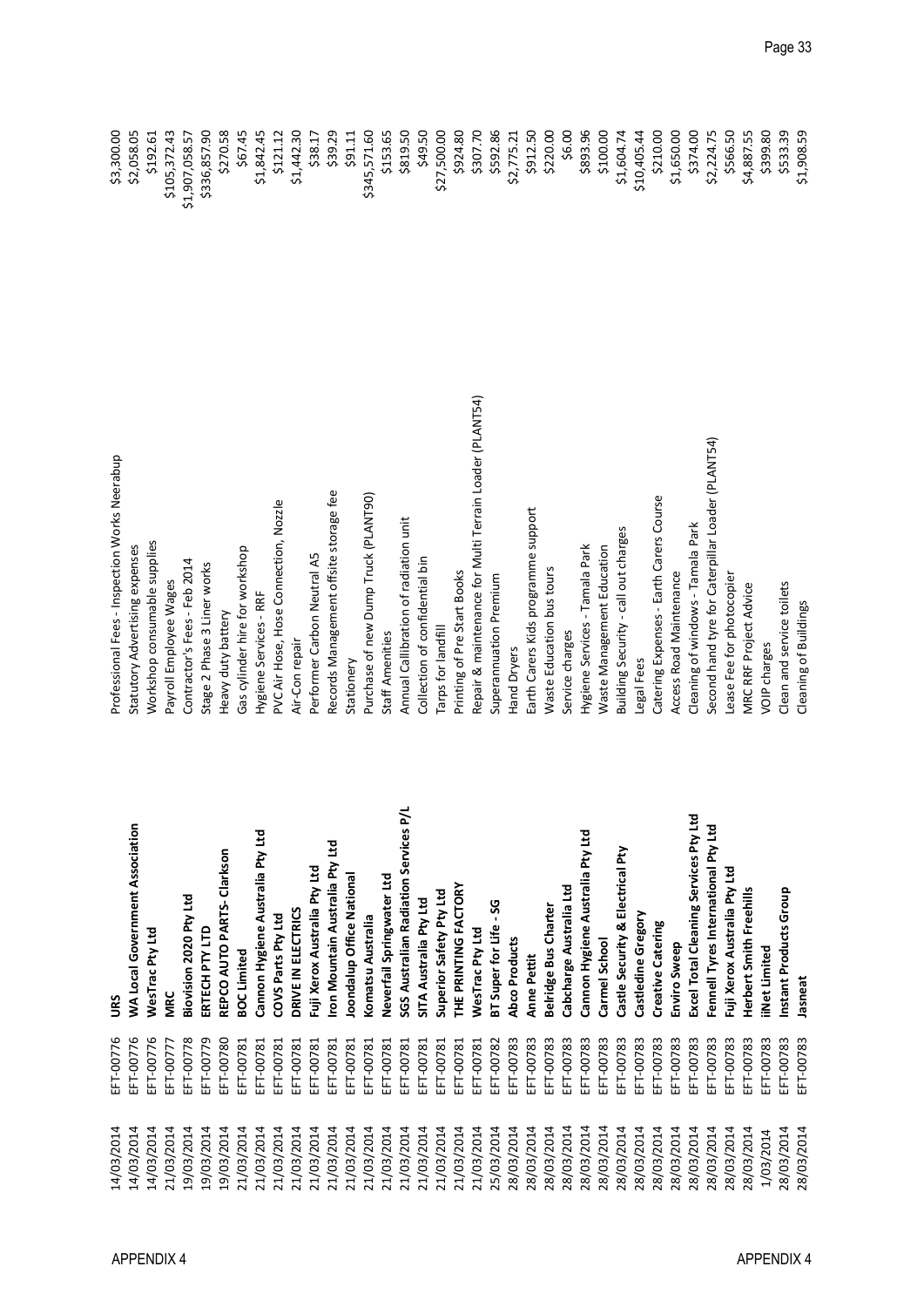| \$2,965,350.08 |                                                                            | otal EFT Payments                    |           |            |
|----------------|----------------------------------------------------------------------------|--------------------------------------|-----------|------------|
| \$258.77       | Cradle for IPhone                                                          | Gunther Hoppe                        | EFT-00786 | 31/03/2014 |
| \$959.00       | Staff Training                                                             | National Tax Association             | EFT-00785 | 31/03/2014 |
| \$3,752.00     | Collection of mattresses from transfer station                             | Spider Waste Collection Services P/L | EFT-00784 | 31/03/2014 |
| \$19.97        | Environmental Levy for waste oil collection                                | Wren Oil                             | EFT-00783 | 28/03/2014 |
| \$1,672.18     | <b>Building Security</b>                                                   | WILSON SECURITY P/L                  | EFT-00783 | 28/03/2014 |
| \$1,828.31     | Scheduled service for Tana Compactor (PLANT78)                             | WesTrac Pty Ltd                      | EFT-00783 | 28/03/2014 |
| \$16,016.00    | Hire of Caterpillar 966H loader                                            | Western Plant Hire (WA) Pty Ltd      | EFT-00783 | 28/03/2014 |
| \$231.00       | <b>Building Maintenance</b>                                                | WANNEROO PLUMBING SERVICE            | EFT-00783 | 28/03/2014 |
| \$1,012.00     | Hire of Forklift for recycle centre                                        | <b>United Equipment</b>              | EFT-00783 | 28/03/2014 |
| \$849.46       | Service Kits For Excavator (PLANT89)                                       | Tutt Bryant Equipment WA             | EFT-00783 | 28/03/2014 |
| \$456.86       | Courier Expenses                                                           | T & C Transport Services             | EFT-00783 | 28/03/2014 |
| \$495.00       | Professional fees - Calculating Average Slope On Site                      | SURVEY GRAPHICS                      | EFT-00783 | 28/03/2014 |
| \$4,218.69     | Staff Relief - Workshop Mechanic & Contract labour for Bushland Management | Staff Link Group                     | EFT-00783 | 28/03/2014 |
| \$2,151.69     | Drop off of Asbestos                                                       | RCG TECHNOLOGIES                     | EFT-00783 | 28/03/2014 |
| \$206.13       | Replace Hydralic Hose for Bin truck (PLANT14)                              | PIRTEK (MALAGA) PTY LTD              | EFT-00783 | 28/03/2014 |
| \$518.00       | Building Maintenance - Pest Control                                        | Northern Districts Pest Management   | EFT-00783 | 28/03/2014 |
| \$896.50       | Replacement board for I/O input multi drop                                 | 눈<br>NEWCASTLE WEIGHING SERVICES     | EFT-00783 | 28/03/2014 |
| \$1,957.59     | Electrical repairs & maintenance                                           | Kitec Electrical Services            | EFT-00783 | 28/03/2014 |
| \$64.58        | Staff Amenities                                                            | Joondalup Office National            | EFT-00783 | 28/03/2014 |

Summary Schedule of Payments **Summary Schedule of Payments**

| EFT-00774 to EFT-00786<br>Inter-Account Transfers<br>DP-01028 to DP-01039<br>Electronic Payments:<br>Grand Total | <b>DFFICER</b><br><b>CERTIFICATE OF CHIEF EXECUTIVE</b><br>Cheque No. 10306 to 10353 | <b>Cheque Payments</b> |              |
|------------------------------------------------------------------------------------------------------------------|--------------------------------------------------------------------------------------|------------------------|--------------|
| \$203,828.10<br>\$1,300,000.00                                                                                   | \$2,965,350.08<br>\$4,636,087.27                                                     |                        | \$166,909.09 |
|                                                                                                                  |                                                                                      |                        |              |
|                                                                                                                  |                                                                                      |                        |              |
|                                                                                                                  |                                                                                      |                        |              |
|                                                                                                                  |                                                                                      |                        |              |
|                                                                                                                  |                                                                                      |                        |              |

This schedule of accounts which was passed for payment, covering vouchers as above which was<br>submitted to each member of Council on 3 July 2014 has been checked and is fully supported **This schedule of accounts which was passed for payment, covering vouchers as above which was** by vouchers and invoices which are submitted herewith and which have been duly certified as **by vouchers and invoices which are submitted herewith and which have been duly certified as submitted to each member of Council on 3 July 2014 has been checked and is fully supported** to the receipt of goods and the rendition of services and as to prices, computations, and **to the receipt of goods and the rendition of services and as to prices, computations, and**  costing and the amounts due for payment. **costing and the amounts due for payment.**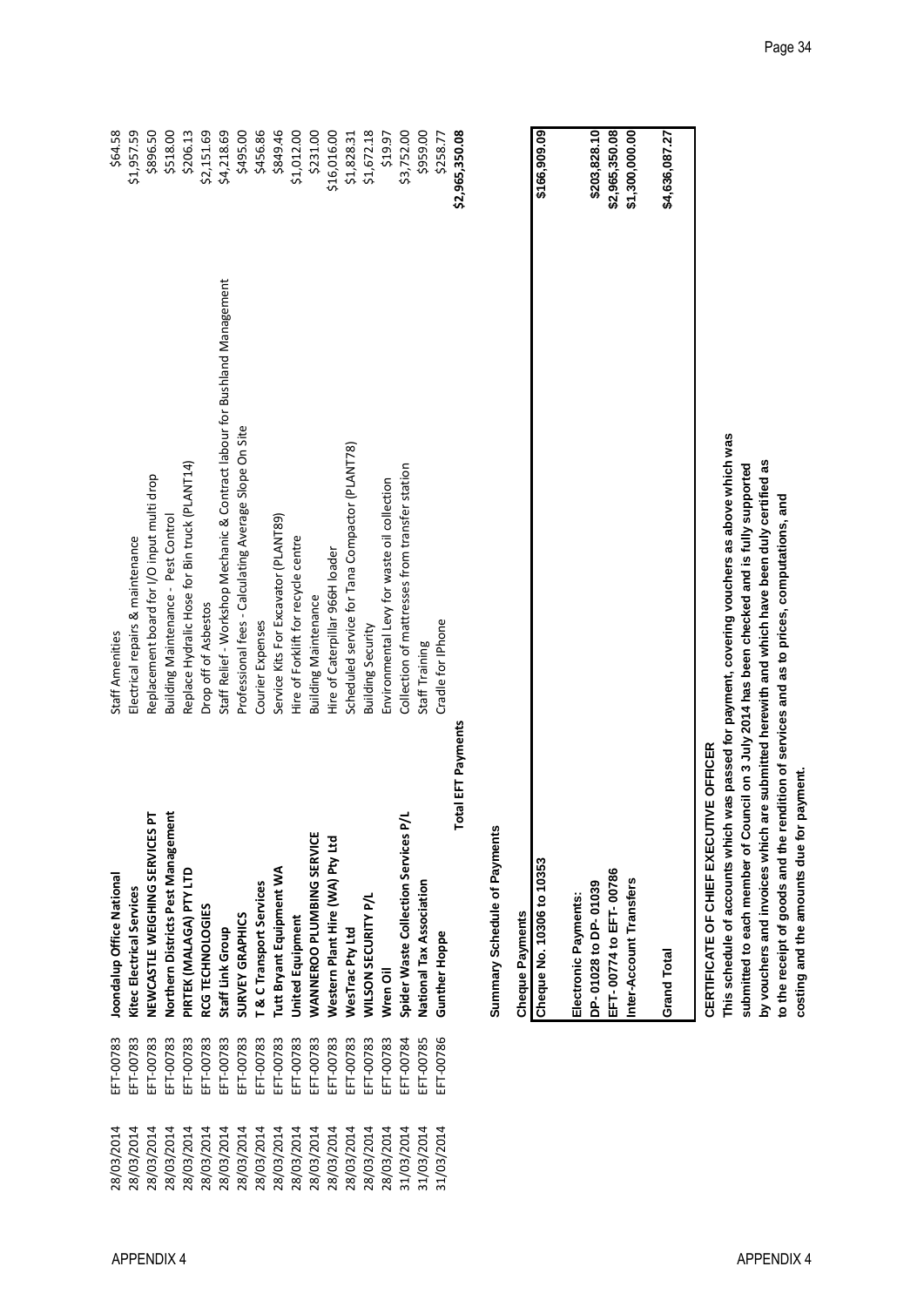**List of Payments made for the month ended 30 April 2014**

Item<br> $11.2$ 

11.2 APPENDIX NO. 5

11.2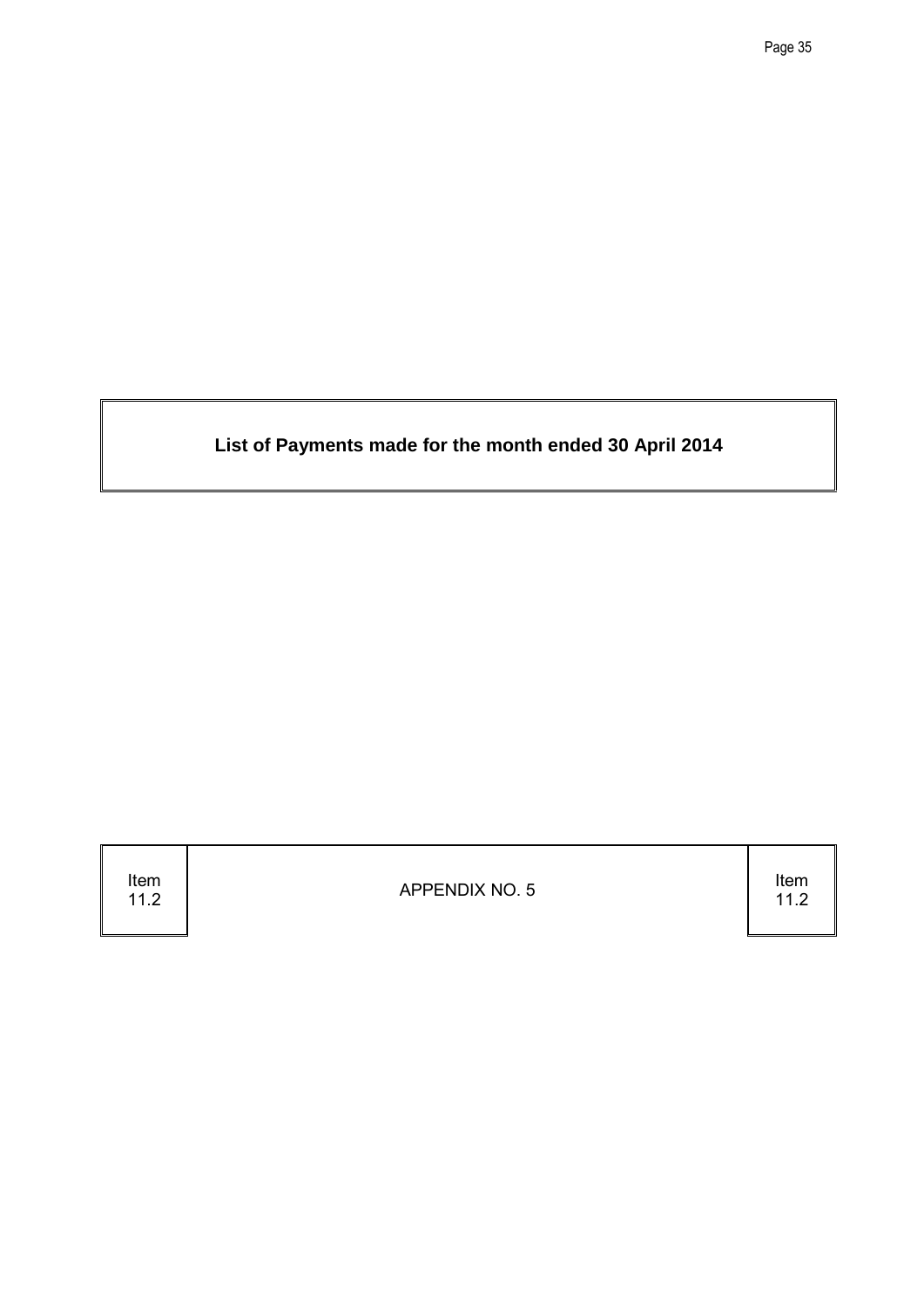| Cheque<br>Posting<br>Date | Document<br>ف<br>N | ıme<br>Vendor Na                                         | <b>Description</b>                                                 | Cheque<br>Amount |
|---------------------------|--------------------|----------------------------------------------------------|--------------------------------------------------------------------|------------------|
| 4/04/2014                 | 10354              | ALINTA ENERGY                                            | Gas usage                                                          | \$57.40          |
| 4/04/2014                 | 10355              | Carramar Primary School                                  | Waste Education bus tours                                          | \$680.00         |
| 4/04/2014                 | 10356              | WATER CORPORATION                                        | Water usage                                                        | \$4,201.43       |
| 4/04/2014                 | 10357              | BOBJANE TMART                                            | Replacement tyre for Nissan Pathfinder (PLANT75)                   | \$556.00         |
| 4/04/2014                 | 10358              | TELSTRA                                                  | Telephone Expenses                                                 | \$769.39         |
| 10/04/2014                | 10359              | STEVE'S MOBILE TYRE SERVICE                              | Replacement tyre for Hino Bin Truck (PLANT61)                      | \$1,085.00       |
| 10/04/2014                | 10360              | TELSTRA                                                  | Telephone Expenses                                                 | \$242.50         |
| 10/04/2014                | 10361              | W W CONSULTING PTY LTD                                   | PAG Meeting                                                        | \$891.00         |
| 11/04/2014                | 10362              | Mindarie Regional Council Staff Lotto Account            | Staff lotto - Deducted from staff salary                           | \$290.00         |
| 16/04/2014                | 10363              | CAPS Australia Pty Ltd                                   | Leachate System Management                                         | \$978.46         |
| 16/04/2014                | 10364              | KINROSS SUPA IGA                                         | Staff Amenities                                                    | \$63.68          |
| 16/04/2014                | 10365              | Local Government Managers Australia                      | Corporate Membership                                               | \$697.50         |
| 16/04/2014                | 10366              | Power Industrial Supplies                                | Protective Clothing                                                | \$335.28         |
| 16/04/2014                | 10367              | Reliance Petroleum                                       | Distillate                                                         | \$55,875.62      |
| 16/04/2014                | 10368              | SYNERGY                                                  | Electricity usage                                                  | \$66.95          |
| 22/04/2014                | 10369              | Australian Services Union                                | Union membership fee deducted from staff salary                    | \$48.88          |
| 22/04/2014                | 10370              | CHILD SUPPORT                                            | Child Support Allowance payment - Deduction made from staff salary | \$820.72         |
| 22/04/2014                | 10371              | Health Insurance Fund of WA                              | Health Insurance premium deducted from staff salary                | \$314.80         |
| 22/04/2014                | 10372              | <b>H</b> Lotto Account<br>Mindarie Regional Council Stat | Staff lotto - Deducted from staff salary                           | \$290.00         |
| 22/04/2014                | 10373              | Petty Cash                                               | Reimbursement of petty cash expenses                               | \$959.00         |
| 22/04/2014                | 10374              | CAR CARE WA                                              | Maintenance of Kia Carnival (PLANT84)                              | \$340.00         |
| 22/04/2014                | 10375              | Koondoola Primary School                                 | Waste Education bus tours                                          | \$200.00         |
| 23/04/2014                | 10376              | AMP FLEXIBLE SUPER                                       | Superannuation Premium                                             | \$617.20         |
| 23/04/2014                | 10377              | Spectrum Super                                           | Superannuation Premium                                             | \$417.42         |
| 23/04/2014                | 10378              | WALGS PLAN PTY LTD                                       | Superannuation Premium                                             | \$33,793.92      |
| 23/04/2014                | 10379              | Aon Master Trust - Personal Super                        | Superannuation Premium                                             | \$775.24         |
| 23/04/2014                | 10380              | Australian Super Administration                          | Superannuation Premium                                             | \$269.02         |
| 23/04/2014                | 10381              | CBUS                                                     | Superannuation Premium                                             | \$952.41         |
| 23/04/2014                | 10382              | <b>Colonial First State</b>                              | Superannuation Premium                                             | \$2,110.46       |
| 23/04/2014                | 10383              | uper<br>Commonwealth Bank Group S                        | Superannuation Premium                                             | \$835.07         |
| 23/04/2014                | 10384              | <b>HOSTPLUS</b>                                          | Superannuation Premium                                             | \$1,000.16       |
| 23/04/2014                | 10385              | Plum Superannuation Fund                                 | Superannuation Premium                                             | \$210.14         |
| 23/04/2014                | 10386              | REST Superannuation                                      | Superannuation Premium                                             | \$1,457.90       |
|                           |                    | <b>Total Cheque Payments</b>                             |                                                                    | \$112,202.55     |

## Schedule of Payment for April 2014<br>Council Meeting - 3 July 2014 **Schedule of Payment for April 2014 Council Meeting - 3 July 2014**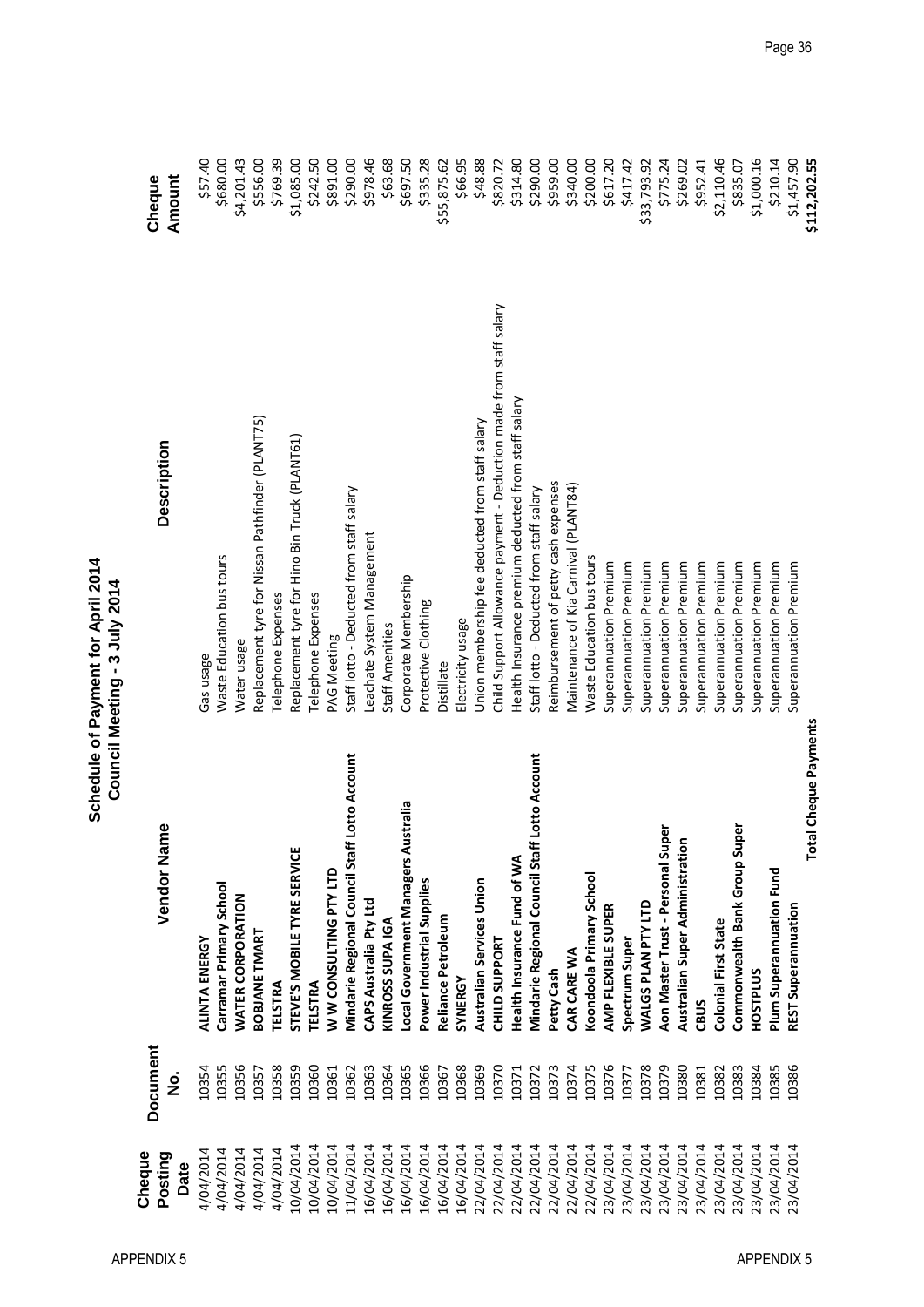| 1/04/2014  | DP-01040  | National Australia Bank                  | Merchant Fees                                             | \$1,251.00     |
|------------|-----------|------------------------------------------|-----------------------------------------------------------|----------------|
| 22/04/2014 | DP-01041  | National Australia Bank                  | Corporate Credit card                                     | \$2,809.12     |
| 17/04/2014 | DP-01042  | National Australia Bank                  | Loan 12 Repayment                                         | \$137,514.15   |
| 17/04/2014 | DP-01043  | National Australia Bank                  | Loan 12 Bill Drawdown Fee                                 | \$150.00       |
| 28/04/2014 | DP-01044  | National Australia Bank                  | Loan 10A Repayment                                        | \$42,832.53    |
| 1/04/2014  | DP-01045  | Australian Radiation Services P/L        | Maintenance of radiation unit at Tamala Park weighbridge  | \$819.50       |
| 1/04/2014  | DP-01046  | Cancelled                                | Cancelled                                                 | \$0.00         |
| 30/04/2014 | DP-01047  | National Australia Bank                  | Loan 10C Repayment                                        | \$49,088.97    |
| 30/04/2014 | DP-01048  | National Australia Bank                  | Loan 10B Repayment                                        | \$55,861.39    |
| 30/04/2014 | DP-01049  | National Australia Bank                  | Lown 10 Bill Drawdown Fee                                 | \$150.00       |
| 30/04/2014 | DP-01050  | National Australia Bank                  | Merchant Fees                                             | \$1,408.83     |
| 30/04/2014 | DP-01051  | National Australia Bank                  | Account Keeping Fees                                      | \$75.80        |
|            |           | otal Direct Payments<br>۳                |                                                           | \$291,961.29   |
| 4/04/2014  | Trf $1$   | National Australia Bank                  | Inter-account transfer                                    | \$1,500,000.00 |
|            |           | Total Inter account Transfers            |                                                           | \$1,500,000.00 |
| 2/04/2014  | EFT-00787 | City of Joondalup                        | Lease Fee Lot 118 Marmion Ave. for April 2014             | \$11,256.63    |
| 2/04/2014  | EFT-00787 | City of Perth                            | Lease Fee Lot 118 Marmion Ave. for April 2014             | \$5,628.31     |
| 2/04/2014  | EFT-00787 | City of Stirling                         | Lease Fee Lot 118 Marmion Ave. for April 2014             | \$22,513.27    |
| 2/04/2014  | EFT-00787 | City of Vincent                          | Lease Fee Lot 118 Marmion Ave. for April 2014             | \$5,628.32     |
| 2/04/2014  | EFT-00787 | City of Wanneroo                         | Lease Fee Lot 118 Marmion Ave. for April 2014             | \$11,256.63    |
| 2/04/2014  | EFT-00787 | Town of Cambridge                        | Lease Fee Lot 118 Marmion Ave. for April 2014             | \$5,628.32     |
| 2/04/2014  | EFT-00787 | Town of Victoria Park                    | Lease Fee Lot 118 Marmion Ave. for April 2014             | \$5,628.32     |
| 4/04/2014  | EFT-00788 | <b>MRC</b>                               | Payroll Employee Wages                                    | \$119,348.79   |
| 4/04/2014  | EFT-00789 | Air Liquide WA Pty Ltd                   | Gas cylinder hire                                         | \$79.74        |
| 4/04/2014  | EFT-00789 | Delivery<br>Alance Newspaper & Magazine  | Periodicals/Publications                                  | \$185.60       |
| 4/04/2014  | EFT-00789 | BENARA NURSERIES                         | Plants for weighbridge & admin area                       | \$333.42       |
| 4/04/2014  | EFT-00789 | Bunnings                                 | <b>Building Maintenance</b>                               | \$12.98        |
| 4/04/2014  | EFT-00789 | $\frac{a}{b}$<br>COMMUNITY NEWSPAPER GRO | Advertising expenses - Earth Carers Course                | \$3,495.59     |
| 4/04/2014  | EFT-00789 | COVS Parts Pty Ltd                       | Cotton rags for workshop usage                            | \$139.12       |
| 4/04/2014  | EFT-00789 | <b>AP/L</b><br>DUN & BRADSTREET AUSTRAL  | Annual Debt management service fees                       | \$379.50       |
| 4/04/2014  | EFT-00789 | ERTECH PTY LTD                           | Stage 2 Phase 3 Liner works                               | \$770,074.13   |
| 4/04/2014  | EFT-00789 | Ξ<br>Fennell Tyres International Pty     | Repair puncture tyre for Caterpillar Loader (PLANT56)     | \$495.00       |
| 4/04/2014  | EFT-00789 | Fuji Xerox Australia Pty Ltd             | Supply of paper                                           | \$329.45       |
| 4/04/2014  | EFT-00789 | Herbert Smith Freehills                  | Legal Fees                                                | \$7,461.34     |
| 4/04/2014  | EFT-00789 | Indoor Gardens Pty Ltd                   | Plants hire charges                                       | \$420.42       |
| 4/04/2014  | EFT-00789 | Information Outlook Pty Ltd              | Professional fees - New function on Navision system       | \$3,118.50     |
| 4/04/2014  | EFT-00789 | Instant Products Group                   | Hire & servicing of toilets at Education & recycle centre | \$905.59       |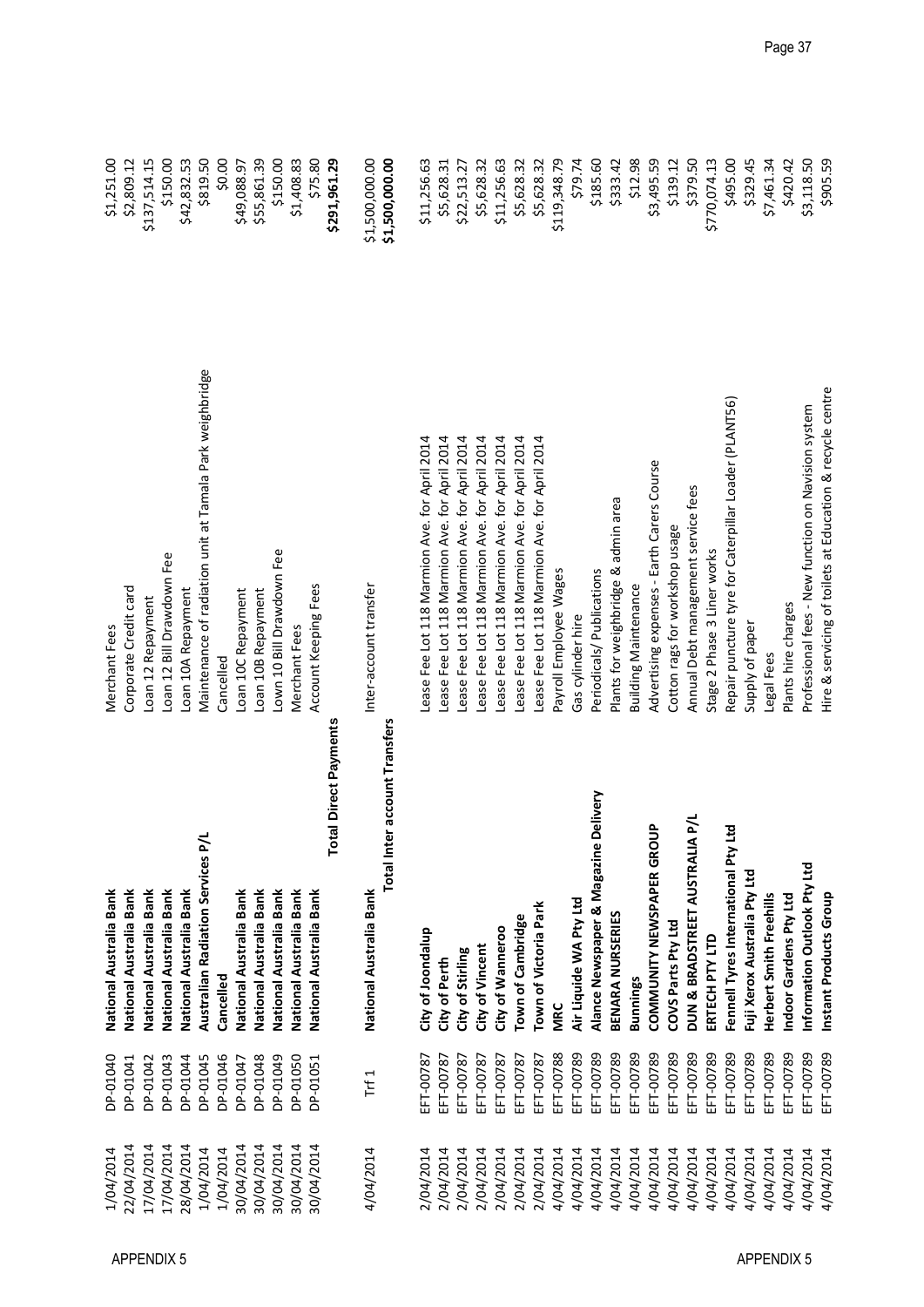|                                                                                                                 | <b>MAGNETIC AUTOMATION PT</b><br>Olivers Lawn & Landscaping<br>Neverfail Springwater Ltd<br>Magicorp Pty Ltd<br>Page Group |
|-----------------------------------------------------------------------------------------------------------------|----------------------------------------------------------------------------------------------------------------------------|
| Pty Ltd<br>Security Specialists Australia<br>Robinsons Bus Charter<br>Staples Australia P/L<br>Staff Link Group |                                                                                                                            |
| <b>WA Local Government Association</b><br>The Funk Factory                                                      |                                                                                                                            |
| WesTrac Pty Ltd                                                                                                 |                                                                                                                            |
| <b>WORK CLOBBER</b>                                                                                             |                                                                                                                            |
| Zenith Low Loaders                                                                                              |                                                                                                                            |
| ALLIGHTSYKES P/L<br>Bunnings                                                                                    |                                                                                                                            |
| Castle Security & Electrical Pty                                                                                |                                                                                                                            |
| CHUBB FIRE SAFETY LTD                                                                                           |                                                                                                                            |
| Cloe's Workwear                                                                                                 |                                                                                                                            |
| <b>COATES HIRE</b>                                                                                              |                                                                                                                            |
| COVS Parts Pty Ltd                                                                                              |                                                                                                                            |
| Elan Energy Management P/I<br>Crossland & Hardy Pty Ltd                                                         |                                                                                                                            |
| Greenway Enterprises                                                                                            |                                                                                                                            |
| Hyperactive Digital P/L                                                                                         |                                                                                                                            |
| IFAP                                                                                                            |                                                                                                                            |
| Jason Signmakers                                                                                                |                                                                                                                            |
| Joondalup Office National                                                                                       |                                                                                                                            |
| pil Aic<br>Olivers Lawn & Landscaping                                                                           |                                                                                                                            |
| PIRTEK (MALAGA) PTY LTD                                                                                         |                                                                                                                            |
| RCG TECHNOLOGIES                                                                                                |                                                                                                                            |
| <b>STJOHN AMBULANCE</b>                                                                                         |                                                                                                                            |
| <b>Water Pump Services</b>                                                                                      |                                                                                                                            |
| <b>MRC</b>                                                                                                      |                                                                                                                            |
| Cancelled                                                                                                       |                                                                                                                            |
| Biovision 2020 Pty Ltd                                                                                          |                                                                                                                            |
| DEC Atrium Finance                                                                                              |                                                                                                                            |
| BRAVO HIRE                                                                                                      |                                                                                                                            |
| CALTEX AUSTRALIA PETROLEUM PTY                                                                                  |                                                                                                                            |

 $(30, 30, 0)$  and the subset of the subset of the subset of the subset of the subset of the subset of the subset of the subset of the subset of the subset of the subset of the subset of the subset of the subset of the sub

 $\begin{array}{l} $2,028,208.09\\ $1,876,630.68\\ $1,200.00\\ $1,200.00\\ $875.45 \end{array}$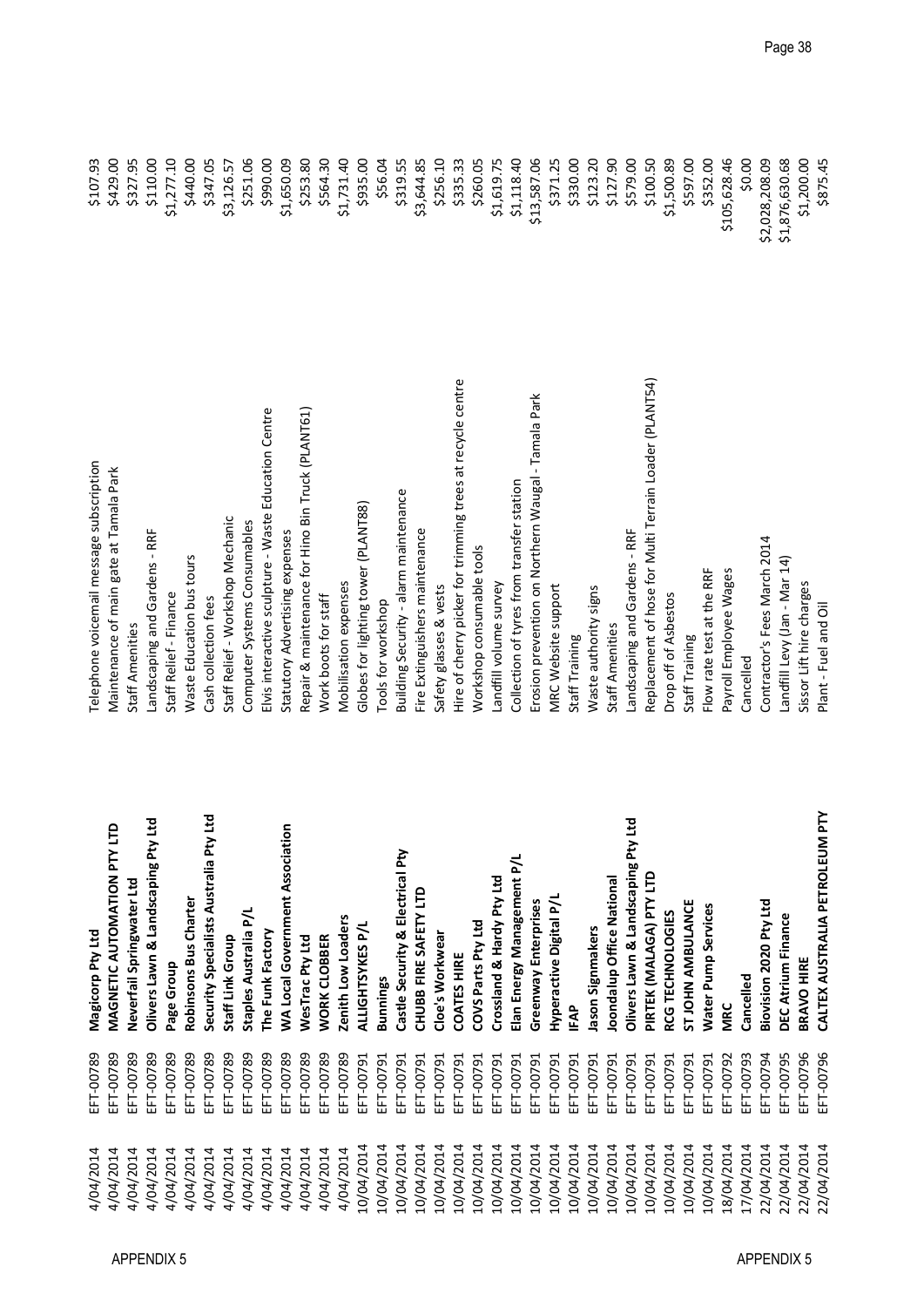|                   | 22/04/2014 | EFT-00796 | Castle Security & Electrical Pty          | Building Security                                             | \$535.15    |
|-------------------|------------|-----------|-------------------------------------------|---------------------------------------------------------------|-------------|
|                   | 22/04/2014 | EFT-00796 | Cloe's Workwear                           | Safety Glasses                                                | \$1,028.00  |
|                   | 22/04/2014 | EFT-00796 | COVS Parts Pty Ltd                        | Flapy disc and cotton rags                                    | \$122.21    |
|                   | 22/04/2014 | EFT-00796 | Domain Catering                           | Catering Expenses - Earth Carers Course                       | \$184.00    |
| <b>APPENDIX 5</b> | 22/04/2014 | EFT-00796 | Elan Energy Management P/I                | Collection of tyres from transfer station                     | \$659.20    |
|                   | 22/04/2014 | EFT-00796 | Environment House Incorporated            | Earth Carers training course venue hire                       | \$660.00    |
|                   | 22/04/2014 | EFT-00796 | Pty Ltd<br>Excel Total Cleaning Services  | Cleaning of windows - RRF                                     | \$495.00    |
|                   | 22/04/2014 | EFT-00796 | Fuji Xerox Australia Pty Ltd              | Photocoping expenses                                          | \$871.05    |
|                   | 22/04/2014 | EFT-00796 | <b>Heavy Automatics Perth WA</b>          | Repairs & maintenance for Bin Truck (PLANT14)                 | \$3,431.52  |
|                   | 22/04/2014 | EFT-00796 | lessica Harbour                           | Survey work at Tamala Park & Joondalup Festival 2014          | \$275.00    |
|                   | 22/04/2014 | EFT-00796 | Joondalup Office National                 | Stationery and Printing                                       | \$59.36     |
|                   | 22/04/2014 | EFT-00796 | Keynote Conferences                       | Waste & Recycle Conference booth hire                         | \$3,000.00  |
|                   | 22/04/2014 | EFT-00796 | Neverfail Springwater Ltd                 | Staff Amenities                                               | \$130.50    |
|                   | 22/04/2014 | EFT-00796 | Performance Packaging                     | Hand towels for admin & workshop                              | \$265.82    |
|                   | 22/04/2014 | EFT-00796 | PIRTEK (MALAGA) PTY LTD                   | Replacement hydraulic hose for Multi Terrain Loader (PLANT74) | \$241.52    |
|                   | 22/04/2014 | EFT-00796 | Prestige Communications                   | Installation of two way radio for Land Rover (PLANT81)        | \$660.85    |
|                   | 22/04/2014 | EFT-00796 | Red 11 Pty Ltd                            | Replacement of IT equipment                                   | \$4,834.26  |
|                   | 22/04/2014 | EFT-00796 | Spider Waste Collection Services P/L      | Collection of mattresses from transfer station                | \$2,086.00  |
|                   | 22/04/2014 | EFT-00796 | Staff Link Group                          | Staff Relief - Workshop Mechanic                              | \$3,890.75  |
|                   | 22/04/2014 | EFT-00796 | Ľd<br>Transpacific Industries Group       | Collection of waste oil from recycle centre                   | \$707.30    |
|                   | 22/04/2014 | EFT-00796 | Tutt Bryant Equipment WA                  | Repair & maintenance for Bomag Compactor (PLANT65)            | \$56.33     |
|                   | 22/04/2014 | EFT-00796 | Verbal Judo Australia                     | Staff Training                                                | \$5,060.00  |
|                   | 22/04/2014 | EFT-00796 | Vertical Telecoms Pty Ltd                 | Maintenance of RRF antenas                                    | \$1,339.56  |
|                   | 22/04/2014 | EFT-00796 | Vibra Industrial Filtration               | Air & oil filters for various plant on site                   | \$334.29    |
|                   | 22/04/2014 | EFT-00796 | WesTrac Pty Ltd                           | Replacement of tracks for Multi Terrain Loader (PLANT74)      | \$4,070.90  |
|                   | 22/04/2014 | EFT-00797 | Absolute Promotions Pty Ltd               | Bucket hats - Waste Education Centre                          | \$924.00    |
|                   | 22/04/2014 | EFT-00797 | Air Liquide WA Pty Ltd                    | Cylinder hire charge                                          | \$79.74     |
|                   | 22/04/2014 | EFT-00797 | ne Delivery<br>Alance Newspaper & Magazi  | Periodicals/Publications                                      | \$179.20    |
|                   | 22/04/2014 | EFT-00797 | <b>BOC Limited</b>                        | Supply of gas for workshop usage                              | \$471.85    |
|                   | 22/04/2014 | EFT-00797 | <b>Bunnings</b>                           | Consumable supplies for workshop                              | \$269.63    |
|                   | 22/04/2014 | EFT-00797 | Cabcharge Australia Ltd                   | Account service fee                                           | \$6.00      |
|                   | 22/04/2014 | EFT-00797 | Castledine Gregory                        | Legal Expenses                                                | \$10,144.20 |
|                   | 22/04/2014 | EFT-00797 | ChemCentre                                | RRF Bore water annual sampling                                | \$1,565.30  |
|                   | 22/04/2014 | EFT-00797 | Department of Environment Regulation      | Controlled Waste Tracking form                                | \$38.00     |
| <b>APPENDIX 5</b> | 22/04/2014 | EFT-00797 | <b>I/d VIT</b><br>DUN & BRADSTREET AUSTRA | Debt collection fee                                           | \$5.28      |
|                   | 22/04/2014 | EFT-00797 | Fuji Xerox Australia Pty Ltd              | Photocoping expenses                                          | \$770.00    |
|                   | 22/04/2014 | EFT-00797 | HEALTH ON THE MOVE                        | Staff influenza vaccinations                                  | \$762.30    |
|                   | 22/04/2014 | EFT-00797 | Herbert Smith Freehills                   | Legal Expenses                                                | \$2,904.97  |
|                   | 22/04/2014 | EFT-00797 | Instant Products Group                    | Portable toilets hire and servicing                           | \$875.62    |